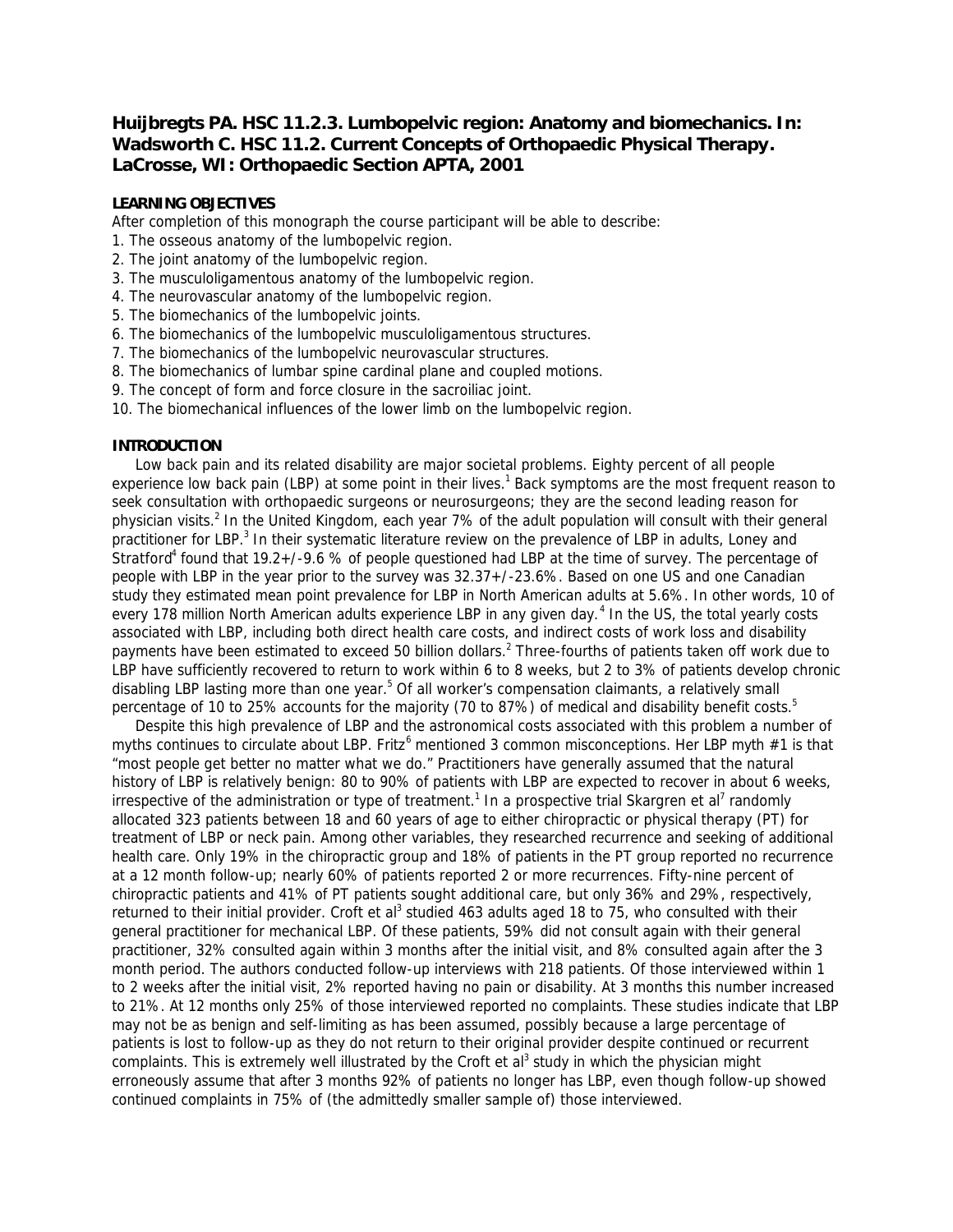LBP myth #2 is that "the situation is improving.<sup>"6</sup> Taylor et al<sup>2</sup> reviewed the National Hospital Discharge Survey data for the 1979 to 1990 period to investigate variations in inpatient management of mechanical LBP in patients 20 years or older. They found an increase in low back surgery from 147,500 in 1979 to 279,000 in 1990. Adjusted for population growth this meant an increase from 102 to 158 low back surgeries per 100,000 adults. Non-fusion surgery increased by 47%; surgeries involving fusion increased with 100%. Not only have back surgery rates risen sharply, Fritz<sup>6</sup> noted that chronic LBP disability has also risen dramatically in the past 25 years.

LBP myth #3 is that "the medical community knows how to approach the problem.<sup>"6</sup> Controversy clearly exists regarding the most appropriate treatment for LBP. Taylor et al<sup>2</sup> found that in the 1988 to 1990 period annual LBP surgery rates varied widely between the different geographical locations in the US: 113 per 100,000 adults in the western US, 131 in the Northeast, 157 in the Midwest, and 171 in the South. Reported LBP prevalence in these 4 areas was nearly identical. This wide geographical variation despite similar prevalence indicates that the choice for surgical management of LBP is far from uniform.

 The extensive personal and societal impact of LBP is obvious. The natural history of LBP may not be as benign as previously assumed. Research appears consistent with the interpretation that 90% of patients will have stopped consulting with their initial or any provider and are thus lost to follow-up rather than having no more pain or disability. A small percentage of patients develop chronic disabling pain and these patients become responsible for the majority of costs. Early identification and appropriate intervention could have a major impact on costs. The medical profession does not appear to have a uniform answer to LBP: increasing surgery rates and wide geographic variation in management strategies need not necessarily be interpreted as a sign of increased treatment success. Mielenz et al<sup>8</sup> investigated 1580 patients with acute LBP initially seen by 208 randomly selected health care providers (orthopaedic surgeons, primary care providers, chiropractors) in North Carolina. A PT saw 199 (12.8%) of the patients, by referral or direct access. The PT patients had higher baseline scores on the Roland-Morris Questionnaire. This instrument describes the impact of LBP on various functional activities; higher scores indicate higher levels of disability. Location of pain also played a role in referral: patients with LBP and pain below the knee in one or both legs were more likely to be referred to PT. This study seems to indicate that the referral of choice for patients with more severe acute LBP is PT rather than medical, surgical, or chiropractic treatment. A natural history less benign than previously assumed, an increase in chronic LBP-related disability, seemingly inadequate surgical treatment options, and PT as the referral of choice for more involved LBP patients makes in-depth knowledge of all aspects of LBP a necessity for every PT involved in treating these patients. In this monograph we will review the anatomy and biomechanics of the lumbopelvic region. Monograph 11.2.4. will deal with changes as a result of aging, pathology affecting the lumbopelvic region, diagnosis, and PT treatment. It will also contain the case studies that will illustrate application of this information to patient management.

# **ANATOMY**

### **Osseous anatomy**

 The vertebral column typically consists of between 32 and 34 vertebrae. The lumbopelvic portion consists of 13 to 15 vertebrae. The 5 lumbar vertebrae are considered true or moveable vertebrae, whereas the 5 sacral and 3 to 5 coccygeal vertebrae are known as the false or fixed vertebrae, because they fuse and form the 2 adult bones of sacrum and coccyx.<sup>9</sup>

#### **Lumbar vertebrae**

All lumbar vertebrae (Figure 1) consist of a vertebral body and a vertebral arch.<sup>9,10</sup> The vertebral arch is also known as the neural arch, as it encloses the conus medullaris and cauda equina in the vertebral foramen.<sup>10</sup> In the upper lumbar spine this foramen is oval in shape; at the lower levels it is more triangular. Sometimes the vertebral foramen of the lower lumbar vertebrae has a trefoil shape: a triangular shape in which the basal angles are stretched.<sup>11</sup> The laterally located basal angles of the trefoil-shaped vertebral foramen are called the lateral recesses.<sup>11</sup>

 The lumbar vertebral bodies are oval or kidney-shaped in the transverse plane with a concave posterior aspect and a larger transverse to sagittal diameter.<sup>12</sup> Vertebral body height is greater anteriorly than posteriorly; this contributes to the sagittal plane lordosis.<sup>12</sup> The lateral and anterior surfaces of the vertebral bodies are slightly concave.<sup>11</sup> On the posterior surface there are 1 or more large foramina called the nutrient foramina: they transmit the nutrient arteries and the basivertebral veins. The anterolateral surfaces have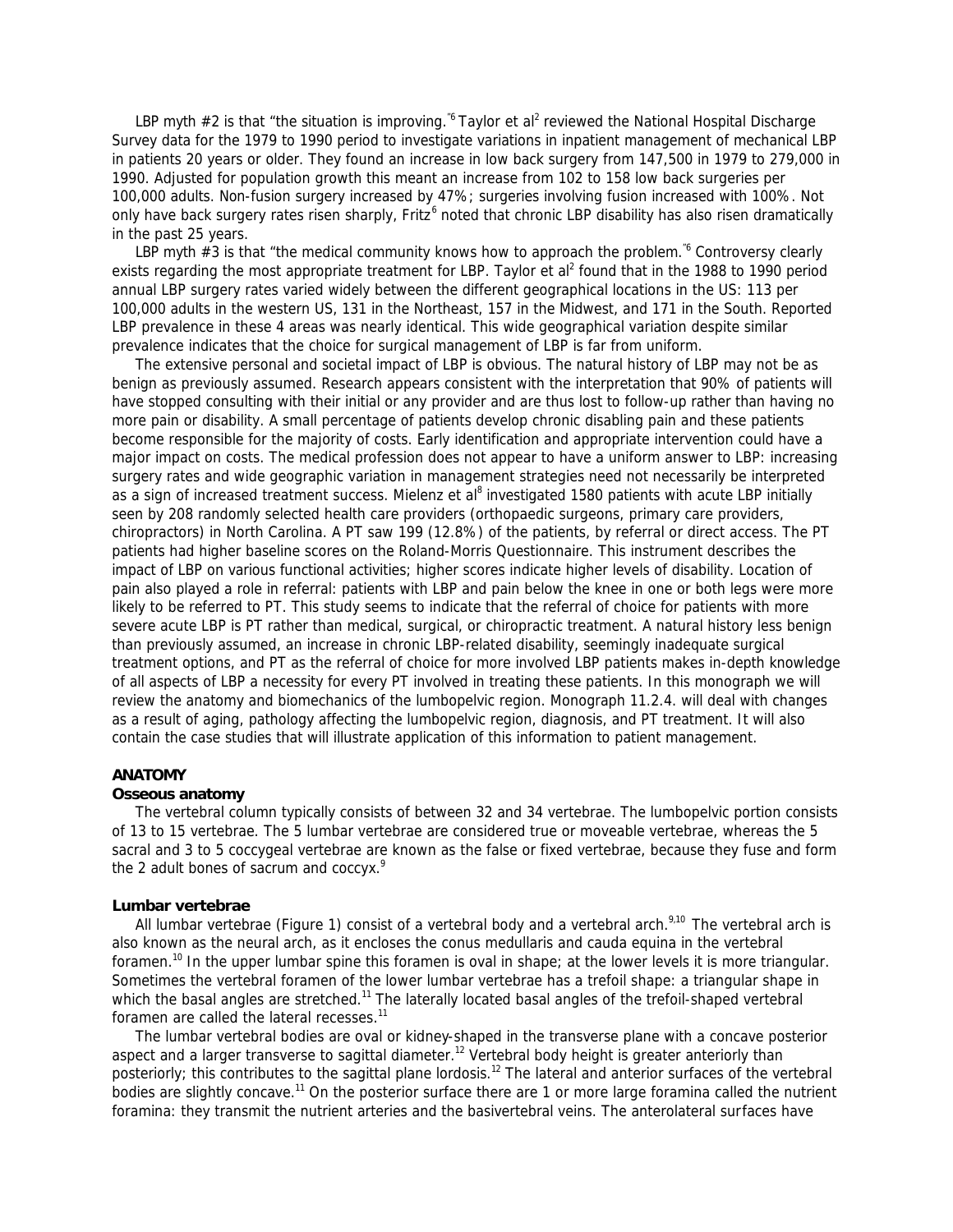similar, smaller foramina that transmit the equatorial arteries.<sup>9,11</sup> The top and bottom surfaces of the vertebral body serve as attachment sites for the intervertebral disk (IVD); they are flat or slightly concave<sup>9</sup>, covered with smooth hyaline cartilage<sup>10</sup>, and perforated by tiny holes.<sup>11</sup> A narrow rim of smooth, less perforated bone marks the perimeter of both the top and bottom surface. This fused ring apophysis represents a secondary ossification center of the vertebral body.<sup>11</sup>

 Two parts comprise the vertebral arch: pedicle and lamina. The pedicles are short, thick processes that project dorsally on either side from the cranial aspect of the posterolateral vertebral body. They are somewhat narrower in their middle part forming the concave superior and inferior vertebral notch.<sup>9,10</sup> The intervertebral foramen (IVF) is formed by the deep inferior vertebral notch of a superior vertebra and the much shallower superior vertebral notch of the articulating inferior vertebra.<sup>10</sup> The lamina is the posteroinferiorly directed continuation of the pedicle. Both laminae fuse in the midline and form the base for the spinous process. On either side of the spinous process the laminae form the anterior border of the shallow, longitudinal vertebral grooves that contain the deep back muscles.<sup>9</sup>

 Each lumbar vertebra has a multitude of bony processes. On either side a cranially projecting superior articular process and a caudally directed inferior articular process are located at the junction of lamina and pedicle.<sup>9</sup> The articular surfaces or facets of these processes are covered with hyaline cartilage and form the zygapophysial joints  $(ZJ)$ .<sup>11</sup> The part of the lamina that connects the inferior and superior articular processes is called the interarticular pars. Its location at the junction of the horizontally projecting pedicle and the more vertically oriented lamina subjects it to considerable bending forces thus making it a frequent site for a fatique fracture.<sup>11</sup>

 The spinous process is the dorsal continuation of the fused laminae. In the lumbar spine it is quadrilateral in shape and it is thicker in the lower vertebrae. Like the transverse process it serves as an attachment site for muscles and ligaments. The transverse process projects laterally on either side from the point where the pedicle joins the lamina. The transverse processes of L1 to L3 are horizontal; the L4 to L5 transverse processes incline somewhat dorsally.<sup>9</sup> The length of the transverse processes increases from L1 to L3 and then decreases again, such that the L1 and L4 processes are of equal length. The greater L3 transverse process length may be related to providing the muscles attached to this vertebra an extra mechanical advantage.<sup>11</sup> The L4 and L5 transverse processes originate more ventral on the pedicle than the higher ones: its increased thickness and attachment along the whole length of the pedicle allows for transmission of forces from the strong iliolumbar ligament through the L5 transverse process.<sup>11</sup> The accessory process is located on the dorsal aspect of the base of the transverse process.<sup>9</sup> It varies in size from a small bony bump to a definitive pointed projection of variable length.<sup>11</sup> European anatomy literature considers this accessory process the true transverse process; it considers the transverse processes discussed above as costal processes indicating their origin as rudimentary lumbar ribs.<sup>10,13</sup> The mamillary process is superior and slightly medial to the accessory process. The mamillo-accessory separates it from the accessory process.<sup>11</sup>

### **Sacrum**

 The sacrum is a triangular bone wedged between the two innominate bones (Figure 2). Its wider cranial surface, the base, consists of the upper surface of the body of S1, which articulates with the L5-S1 IVD. The ventral border of the body of S1 projects into the pelvis and is called the promontory. Posterior to the body of S1 lies the opening to the sacral canal, the caudal extension of the spinal canal. The superior articular processes face posteromedially and connect to the body of S1 by short pedicles with a superior vertebral notch that forms the inferior border of the lumbosacral IVF. Lateral to the S1 vertebral body the fusion of the transverse and costal processes of the first sacral vertebra forms large triangular surfaces called the wings of the sacrum. They support the psoas muscle and the lumbosacral nerve trunk.<sup>9</sup> Mamillary processes found only on S1 serve as insertion sites to the lumbar multifidus.<sup>11</sup>

 The pelvic surface of the sacrum is smooth and concave. Four transverse ridges cross its center indicating the original planes of separation between the 5 sacral vertebrae. The ridges represent the ossified sacral IVDs.<sup>9,10</sup> Four pelvic or anterior sacral foramina are located at either side of the ends of the transverse ridges. The ventral rami of the S1 to S4 nerve roots exit through these foramina.<sup>9</sup> Bars of bone pass superiorly and inferiorly to these foramina and form the sacral transverse processes lateral to the foramina.<sup>11</sup>

 The convex dorsal surface of the sacrum has 3 to 4 midline rudimentary spinous processes. These processes form the median sacral crest. Lateral to this crest the fused laminae form the sacral grooves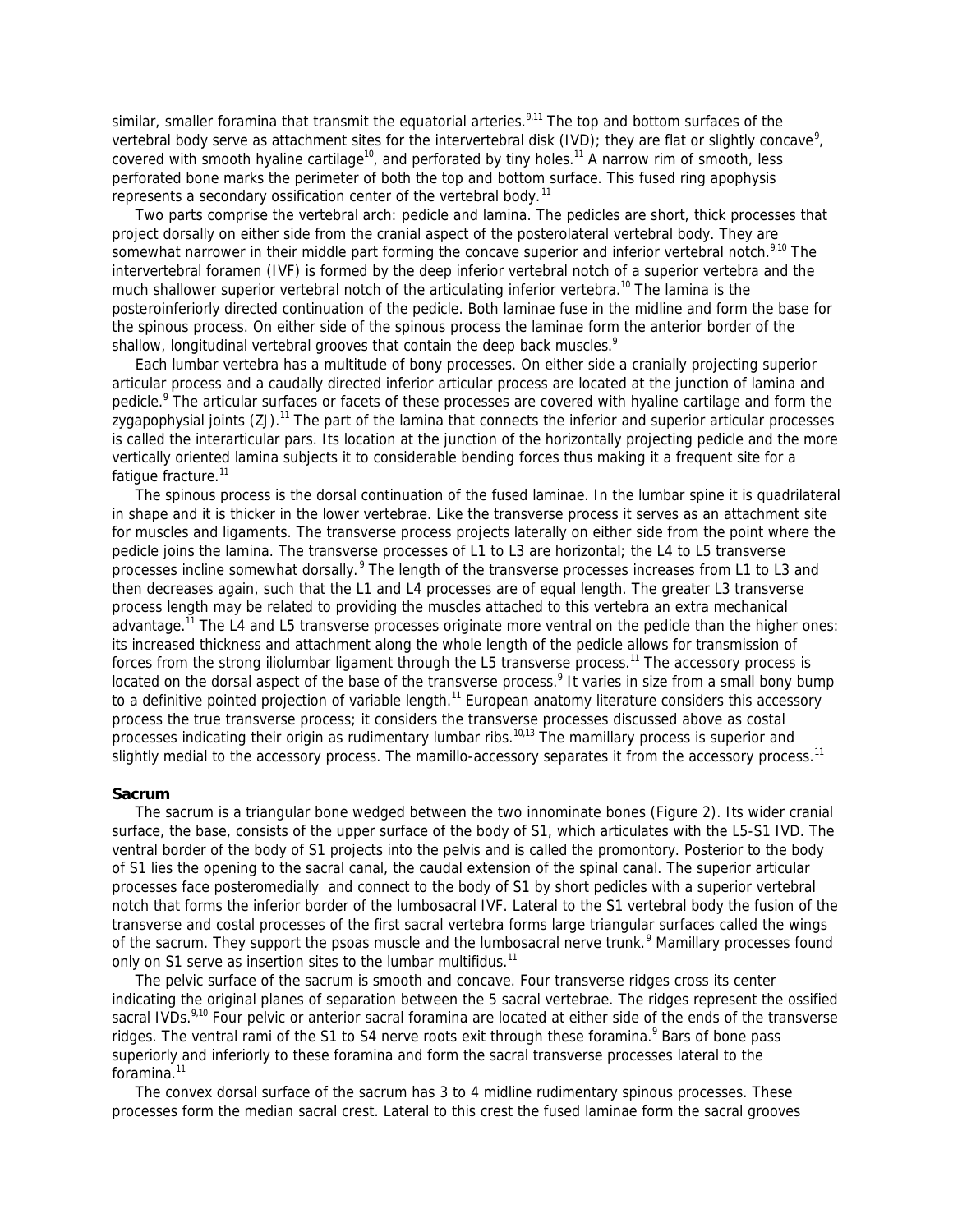providing an attachment site for the deep back muscles. The articular tubercles located at the inferomedial border of the posterior sacral foramina<sup>11</sup> represent the fused sacral ZJs<sup>9,10</sup> and form the intermediate sacral crest. Four foramina on either side transmit the dorsal rami of the sacral nerve roots (Figure 2). $9,10$  The sacral transverse processes extend between and lateral to the posterior sacral foramina, enclosing them. The lateral posterior edges of these fused transverse processes are known as the transverse tubercles. These tubercles form the lateral sacral crest.<sup>11</sup>

 The caudal part of the sacrum is the apex. The terminal end of the sacrum has a flattened surface where it articulates with the sacrococcygeal disk.<sup>11</sup> The laminae of S5 fail to meet in the midline: the resulting opening is called the sacral hiatus. This hiatus is the caudal aperture of the sacral canal.<sup>9</sup> Depending on the number of non-fused laminae this hiatus can display individual differences in shape and size.<sup>10</sup> At the caudal end of the intermediate sacral crest the inferior articular processes of the fifth sacral vertebra or sacral cornua extend downward for articulation with the cornua of the coccyx.<sup>9</sup>

 Fusion of the costal and transverse processes of the sacral vertebrae forms the lateral mass of the sacrum.<sup>9,11</sup> Its lateral surface is narrow at the level of the bottom 2 and wider at the the level of the top 3 vertebrae.<sup>11</sup> Caudally it ends in a projection, the inferior lateral angle. There is a notch medial to this angle; the transverse process of the first coccygeal vertebra converts this into a foramen for transmitting the S5 ventral ramus.<sup>9</sup> The superior part of the lateral sacrum has a cartilaginous ear-shaped or auricular joint surface. This auricular surface articulates with a similarly named joint surface on the ilium.<sup>10</sup> Dorsal to the auricular surface is a rough area, the sacral tuberosity. This area corresponds to a rough surface on the ilium, the iliac tuberosity.<sup>10</sup> These areas serve as attachment sites for the interosseus sacral ligament; the sacral tuberosity has 3 deep, uneven impressions for its insertion.<sup>9,13</sup>

Some describe the sacrum as a double wedge tapering both from superior to inferior and from anterior to posterior.<sup>14</sup> Others disagree with the anteroposterior narrowing.<sup>15,16</sup> Snijders et al<sup>17</sup> described the lateral aspect of the sacrum as undulated and resembling a propeller (Figure 2); we will discuss later the effect of this shape on sacroiliac joint (SIJ) biomechanics.

# **Coccyx**

 The coccyx is a triangular bone usually formed by 4, but sometimes by as little as 3, or as many as 6 segments.<sup>9,10</sup> We can identify rudimentary vertebral bodies, and articular and transverse processes in the top 3 coccygeal vertebrae. All coccygeal vertebrae lack pedicles, laminae, and spinous processes.<sup>9</sup> The lowest 3 segments are usually fused<sup>9</sup>, but occassionally synovial intercoccygeal joints are present.<sup>18</sup> The top coccygeal vertebra frequently exists as a separate bone.<sup>9</sup> The dorsal coccygeal surface has a row of rudimentary articular tubercles on either side. At the level of the first coccygeal vertebra these tubercles are the coccygeal cornua. They articulate with the sacral cornua and complete the IVF for the dorsal ramus of the S5 nerve root. Similar to the sacrum, the pelvic surface of the coccyx has transverse ridges indicating the separate coccygeal vertebrae. The apex of the coccyx is the most caudal part of the vertebral colum. Sometimes it is bifid or deflected to one side. The coccyx is an attachment site for muscles of the pelvic floor and gluteus maximus, sacrococcygeal, sacrotuberous, and sacrospinous ligaments, and is in contact with the rectum.<sup>9</sup>

# **Anatomy of joints Lumbar intervertebral disk**

 The lumbar IVD connects the body of one vertebra to that of adjacent superior and inferior vertebrae. The joint thus formed is classified as a symphysis or amphiarthrosis.<sup>9,19</sup> Bogduk<sup>11</sup> referred to this joint as the interbody joint. We will discuss the 3 components of the IVD: anulus fibrosus (AF), nucleus pulposus (NP), and vertebral endplates.<sup>11</sup>

The anulus consists of 60 to 75% water<sup>11,20</sup>. Collagen fibers make up 50 to 70% of its dry weight.<sup>11,20,21</sup> Type I collagen constitutes 80% of the collagen in the outer AF.<sup>22</sup> Type II collagen is absent in the outer AF<sup>21</sup>, but is found increasingly in the deeper lamellae<sup>22</sup>. The collagen fibers of the anulus are arranged in concentric rings around the nucleus. These concentric sheaths are called lamellae. Authors disagree on the number of lamellae: observations differ between 10 and 21.<sup>23-25</sup> This number depends on the location in the disk: the number of layers is maximal in the lateral aspects of the disk, less anteriorly and least posteriorly.<sup>25</sup> Lamellae are thicker towards the center and in the anterior and lateral disk; posteriorly they are thinner and packed together more tightly causing the AF to be thinner posteriorly.<sup>11</sup> The posterior disk is concave which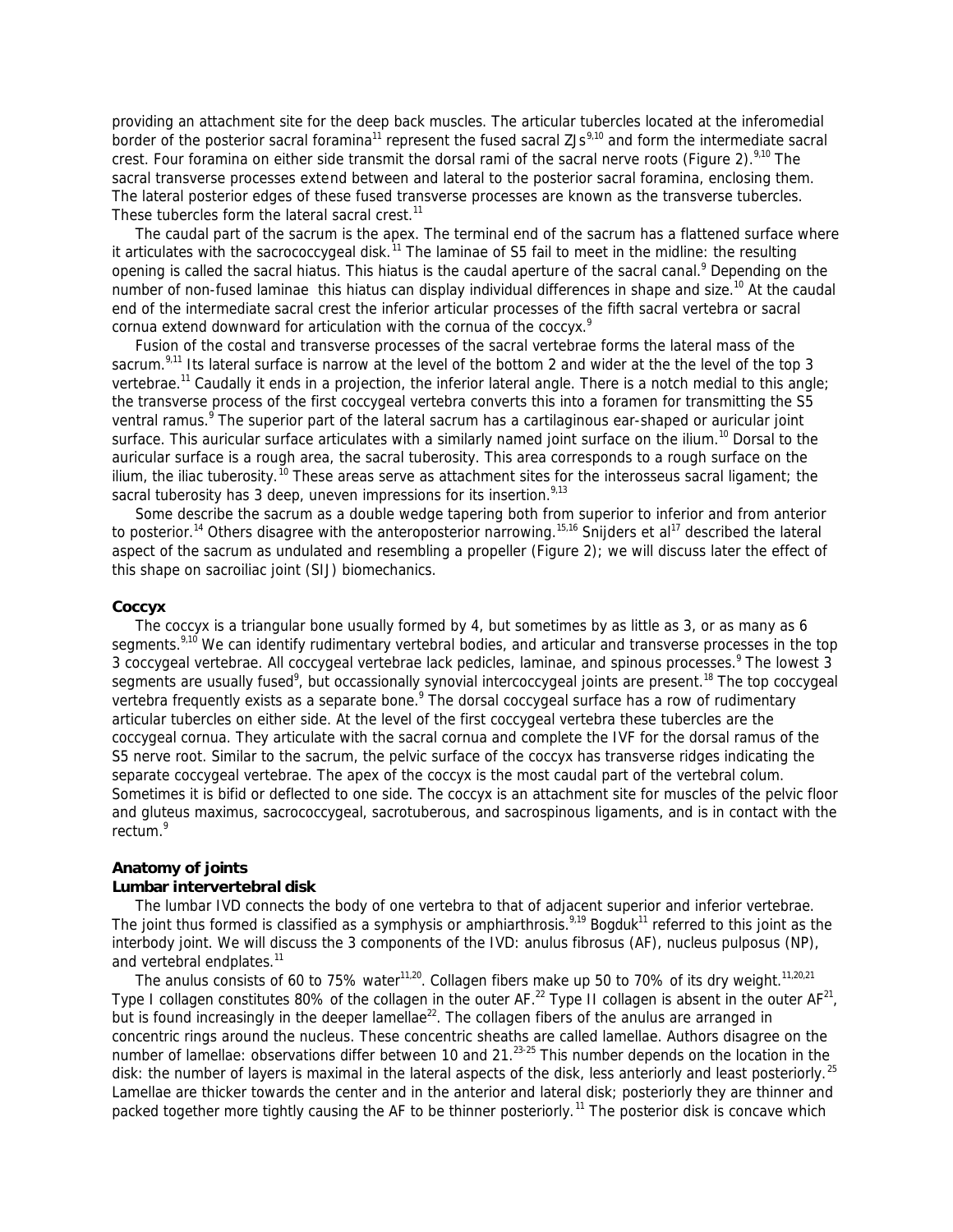offsets the thinner posterior AF: cross-sectional anular area is greater than if the disk were posteriorly convex. This increases the resistance of the posterior AF to trunk flexion.<sup>11</sup> Within each lamella collagen fibers are arranged parallel to each other. Generally, all fibers in one lamella are oriented at an angle of 65- 70 degrees from the vertical axis of the spine.<sup>11,26</sup> Fibers in adjacent lamellae are oriented in opposite directions: fiber direction in one lamella may be 65 degrees in relation to the vertical axis of the spine, whereas in the adjacent deep and superficial lamellae the fibers will run at an angle of -65 degrees.<sup>20</sup> Lamellae do not necessarily completely encircle the NP. An incomplete lamella is one that ceases to pass around the circumference of the disk; around its terminal edge lamellae superficial and deep to it either approximate or fuse.<sup>11</sup> In any given quadrant 40% of lamellae are incomplete.<sup>11</sup> Layer interruption is greatest posterolaterally<sup>25</sup>: in this area some 50% of the lamellae are incomplete.<sup>11</sup> Intramolecular and intermolecular crosslinks stabilize the collagen network and increase its tensile properties. Crosslink content is higher in the inner than the outer region of the AF.<sup>27</sup> Elastic fibers concentrated near attachment sites of the AF with the endplate make up 10% of the dry weight of the AF; they course circularly, obliquely, and vertically within the lamellae.<sup>11</sup>

 Chondroitin-6-sulphate, chondroitin-4-sulphate, keratan-sulphate and hyaluronic acid are the glycosaminoglycans (GAGs) found in the IVD.<sup>11</sup> GAGs are polyanionic: they have a high concentration of fixed negative charges. Their sulphate and carboxyl groups generate a substantial swelling pressure by way of charge-to-charge repulsion and electrostatic interaction with water molecules.<sup>20,27</sup> Proteoglycans (PGs) consist of a core protein to which the polyanionic GAGs are attached.<sup>28</sup> PGs make up 20% of the dry weight of the anulus. Of the PGs in the AF, 50 to 60% are in aggregated form, i.e. joined by a link protein to a hyaluronic acid chain.<sup>11</sup> This aggregation immobilizes the GAGs in the collagen network and may partly protect them against proteolytic degradation.<sup>28</sup> PGs serve multiple functions. They stabilize the collagen fibers by way of electrostatic and covalent bonds.<sup>11</sup> The high swelling pressure of their constituent GAGs keeps the collagen network extended and restricts fluid loss from the disk allowing it to perform its mechanical function.<sup>28</sup> Transport of nutrients and oxygen through the matrix depends on composition and organization of the macromolecular framework and matrix water content, both largely determined by PG concentration.<sup>22</sup> PGs prevent or modulate diffusion of large, possibly harmful solutes.<sup>20,29</sup> The water electrostatically bound to the PGs is not distributed uniformly over the AF: PG concentration decreases from the inner to the outer AF and so does water content.<sup>11</sup> Water content is also higher in the dorsal and dorsolateral and lower in the ventral AF.<sup>20,30</sup>

The disk is essentially avascular.<sup>11</sup> The exception is the outer AF which is well nourished by branches of the metaphysial arteries.<sup>11</sup> This may explain the presence of aerobically functioning fibroblasts in the peripheral AF; chondrocytes found in the more central AF are more capable of anaerobic metabolism. However, nutrient supply via this route decreases within a few millimeters into the AF.<sup>28</sup> Osmotic pressure is the suction pressure with which concentrated solutions draw water through semipermeable membranes. Colloid osmotic pressure is the osmotic pressure of polymolecular solutions. We can consider the limiting layers of the AF and vertebral endplates as semipermeable membranes.<sup>30</sup> Swelling pressure of polyanionic GAGs and colloid osmotic pressure as a result of molecules produced during synthesis by the cells cause nutrients and oxygen essential for cell function to travel from bloodvessels at the margin of the disk through the matrix.<sup>29</sup> Oxygen concentrations in the center of the disk are approximately 2 to 5% of those found peripherally.11,29 Metabolism in the more central AF and NP is mainly anaerobic resulting in lactic acid production.<sup>29</sup> The negatively charged matrix and high lactic acid concentrations cause an acidic pH in the disc<sup>29</sup>. Optimal PG and protein synthesis depend on maintaining the pH within a narrow range.<sup>29</sup> Cell density in the adult disk is highest in the outer lamellae; yet, metabolic activity is highest in the anaerobic chondrocytes of the midanular region.<sup>28</sup> Inability to maintain normal disk homeostasis as a result of changes in the vascular and osmotic processes within the disk will affect pH and therefore cell function. The resulting decreased production of collagen and PGs will negatively affect mechanical characteristics of the disk. Altered pH levels play an important role in the process of disk degradation $11$ ; we will discuss this in monograph 11.2.4. As discussed earlier PGs also prevent large serum proteins such as immunoglobulins (IGs) from entering the disk. IGs have been implicated in auto-immune reactions leading to degradation of disk tissue.<sup>29</sup> PGs also prevent ingrowth of nerves and blood vessels into the disk; these structures could be the cause of diskogenic pain in degenerated disks. A pH of 6.5 has been measured in degenerated human IVDs. Smoking is strongly associated with disc degeneration and has been shown to decrease intradiskal pH  $levels<sup>29</sup>$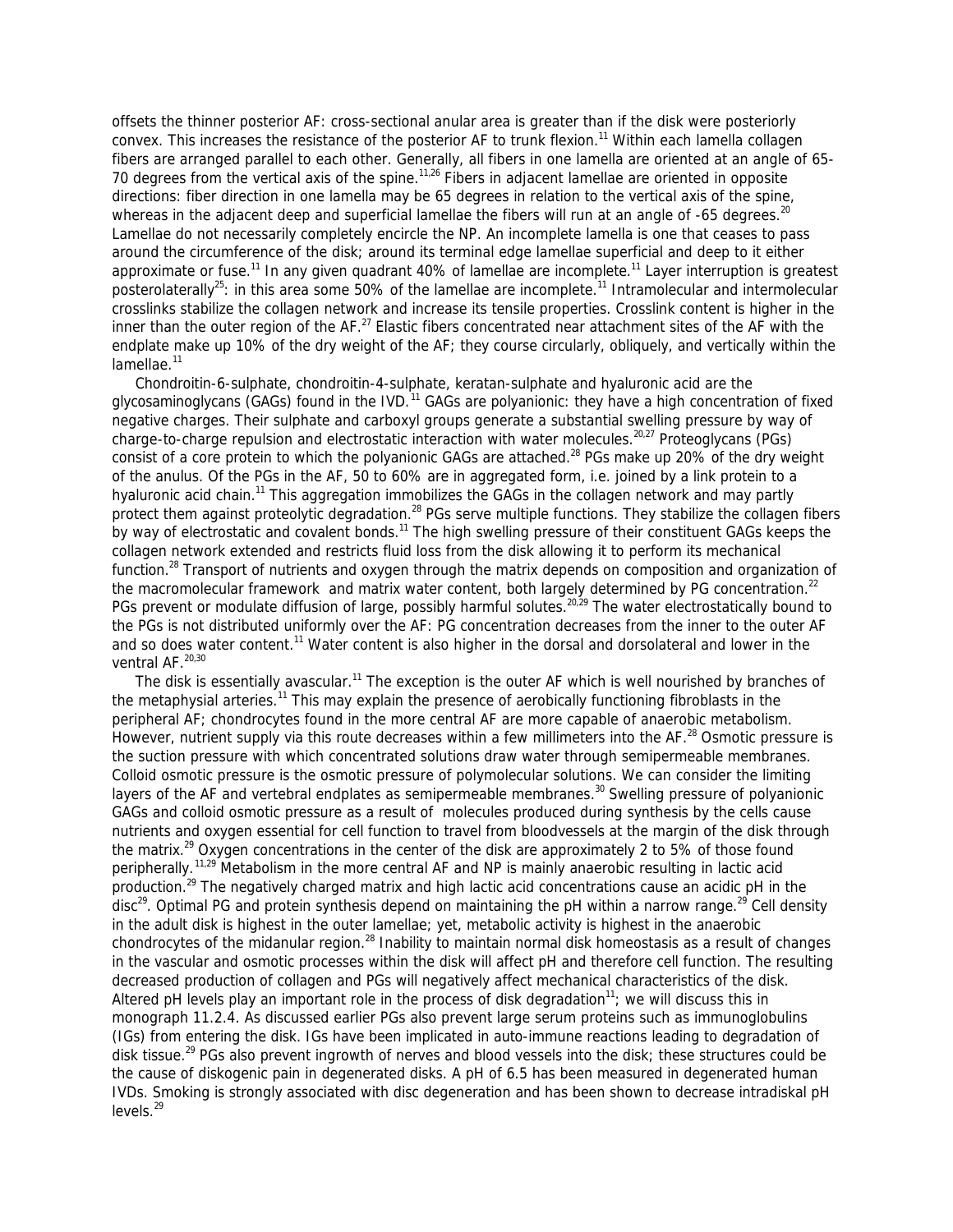The center portion of the disk is made up by the nucleus. There is no clear boundary between the NP and the AF, but rather a gradual merging between the outer NP and the central AF. The nucleus consists of 70 to 90% water. PGs make up 65% of the dry weight of the NP.<sup>11</sup> Keratan sulphate concentration is greater in the nucleus than in the AF.<sup>31,32</sup> Only 25% of the nuclear PGs are aggregated. The majority of the PG molecules lack a functional binding site allowing them to bind to hyaluronic acid. Therefore, they remain nonaggregated.<sup>11</sup> Collagen fibers make up 15 to 20% of the dry weight of the NP.<sup>11,24</sup> The NP contains only type II collagen.11,21 Covalent bonds are abundant possibly playing a role in fiber stabilization and in connecting the fibers to the gel matrix.<sup>21</sup> The remainder of the NP consists of elastic fibers, non-collagenous proteins, and chondrocytes, the latter predominantly located near the vertebral endplates.<sup>11</sup>

 The vertebral endplate covers the area of the vertebral body encircled by the ring apophysis. It is 0.6 to1 mm thick.<sup>11,33</sup> The endplate aids in the diffusion of nutrients, prevents the loss of smaller PGs, and acts as a physical barrier preventing the NP from bulging into the marrow of the vertebral body.<sup>33</sup> Near the vertebral body it consists of hyaline cartilage; towards the NP it is made up of fibrocartilage.<sup>11</sup> Collagen accounts for 50 to 70% of the dry weight of the endplates.<sup>21</sup> The collagen fibers of the disk enter the endplate thus enclosing the NP.<sup>11,33</sup> This parallel and horizontal arrangement of the collagen fibers gives the endplate a role in resisting nuclear axial pressure.<sup>33</sup> In younger disks the outer lamellae insert into the vertebral endplate which at that time covers the entire superior and inferior surface of the vertebral bodies. The ossifying ring apophysis absorbs these collagen fibers into the bone.<sup>11</sup> Over 10% of the surface of the endplate subchondral bone is deficient; here the marrow cavity abuts or penetrates into the endplate facilitating diffusion<sup>11</sup>. In other parts of the endplate small capillaries contact the uncalcified cartilage of the endplates.<sup>33</sup> PG and water content increase in the endplate towards the disk; collagen content increases towards the bone.<sup>33</sup> The endplates are functionally part of the disk. Not only are the endplates only weakly attached to the vertebral bodies and strongly attached to the disk, but at the chemical level the endplate resembles the rest of the disk and does therefore not form an additional barrier to diffusion, at least for small nutrients as sulphate, glucose, amino acids, and oxygen. $11,33$ 

 Matrix metalloproteinases (MMPs) are proteolytic enzymes found in the disk. MMP-1 (collagenase) chemically breaks down type II collagen. MMP-2 (gelatinase) further breaks down the fragments of type II collagen produced by collagenase. MMP-3 (stromelysin) breaks down type II, IX, and XI collagen, fibronectin, and aggregated molecules. These proteolytic enzymes are secreted initially as inactive forms that can be subsequently activated by agents such as plasmin or inhibited by proteins known as tissue inhibitors of metalloproteinases. An imbalance between activation and inhibition may play a role in matrix and disk degradation.<sup>11</sup> We will discuss this in monograph 11.2.4.

 Nerves penetrate the IVD and sometimes extend as far as the middle third of the AF; however, the innervation is usually limited to the outer third of the anulus.<sup>23</sup> The sources of the nerve endings in the disk are two extensive microscopic nerve plexuses that accompany and innervate the anterior and posterior longitudinal ligaments.<sup>11,23</sup> The anterior plexus derives from the 2 anterolaterally located sympathetic trunks and branches from the grey rami communicantes. The sinuvertebral nerves, the grey rami communicantes, and the ventral rami of the spinal nerve contribute to the posterior plexus.<sup>11,23</sup> The grey rami communicantes form a less pronounced lateral plexus that connects the anterior and posterior plexuses.<sup>11</sup> Paris and Nyberg<sup>34</sup> reported that branches from the mixed spinal nerve found were associated with the posterolateral aspect of the disk; these probably are also just contributors to the posterior plexus. The disk contains both free nerve endings and encapsulated receptors. We find some of the free nerve endings in the vicinity of blood vessels; therefore, these probably have a vasomotor or vasosensory function.<sup>11</sup> The majority of free nerve endings is not associated with blood vessels and has neurotransmitters typical of sensory neurons: they probably serve a sensory function.<sup>23</sup> Encapsulated receptors in the disk resemble Ruffini end organs, Ruffini corpuscles, and Pacini corpuscles.<sup>11,35</sup> Ruffini end organs are similar to Golgi tendon organs: they are high-threshold slowly adapting mechanoreceptors that are only active at the extremes of range of motion.<sup>35,36</sup> Ruffini corpuscles are slowly adapting nerve end organs sensitive to static stretch providing awareness of joint position and movement.<sup>37</sup> Pacinian corpuscles are the least common in the disk.<sup>35</sup> These fast adaptive corpuscles have a role in sensing fast motion and acceleration.<sup>37</sup> Encapsulated receptors were only found in the outer 2 or 3 lamellae of the AF and seemed more prevalent in the disks of patients with LBP $^{35}$  prompting Roberts et al $^{35}$  to postulate a possible role of sensitized disk mechanoreceptors in the production of LBP and the commonly associated increased paraspinal muscle tone. Altered thresholds to depolarization or disruption of mechanoreceptors may play a role in coordinative impairments in LBP.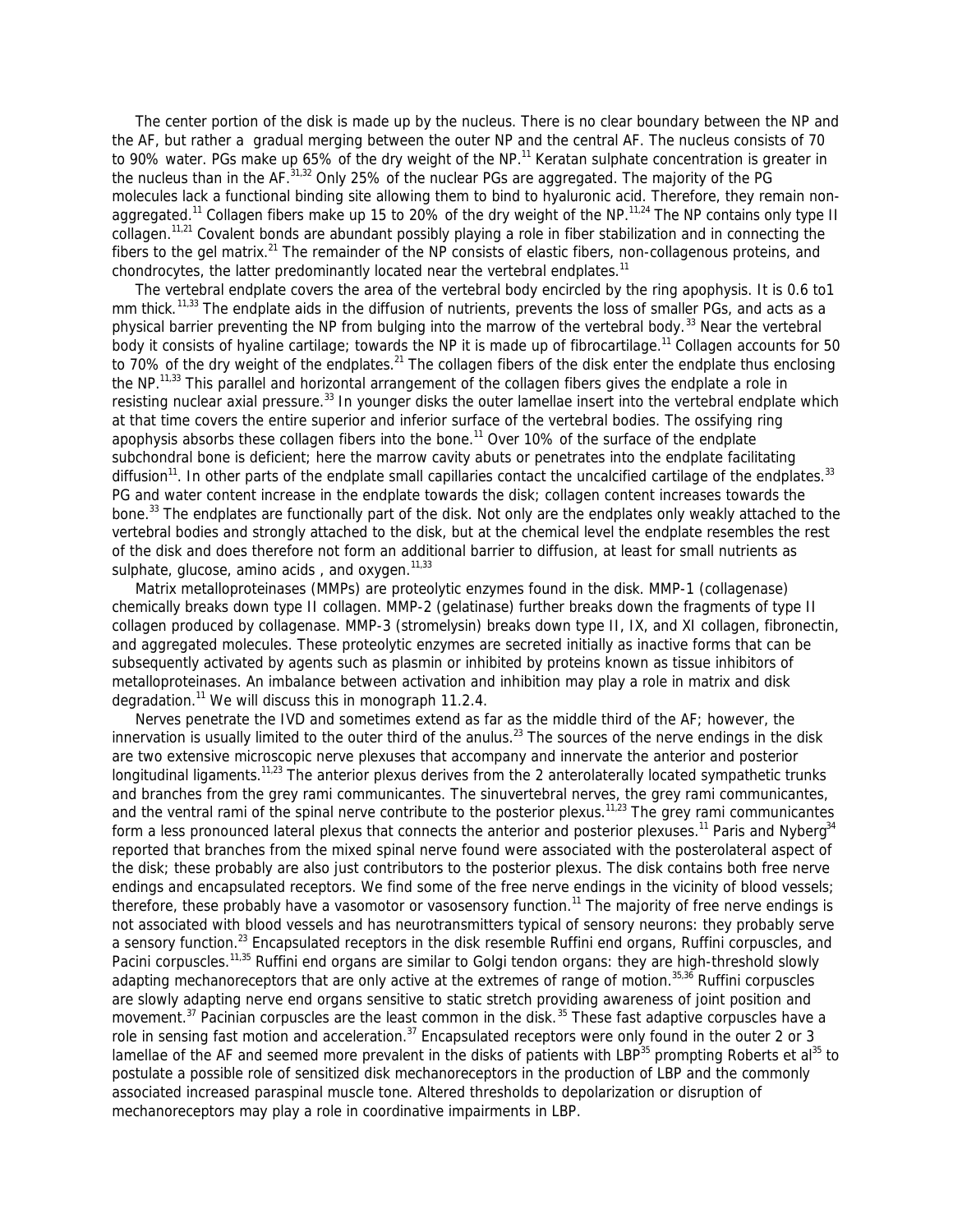# **Zygapophysial joint**

 The zygapophysial joints (ZJ), formed by articulation of the superior and inferior articular facets, are paired posterior synovial or diarthrodial joints. Together with the IVD they link two adjacent vertebrae and along with the IVD they form the basic functional unit of the spine: the motion segment.<sup>38</sup> The joints are also commonly referred to as the intervertebral, facet or zygapophys*e*al joints. The articular facets are ovoid in shape.<sup>11</sup> Panjabi et al<sup>39</sup> extensively studied facet geometry. Please consult their article for facet measurements. Their findings did not support the statement by Bogduk<sup>11</sup> that the superior facets are smaller than their articulating inferior counterparts.

 Fetal and infant ZJs are oriented in the frontal plane. By posterior growth from their lateral margins they change during early childhood and become curved or biplanar joints with posterior parts that are more or less parallel to the sagittal plane.<sup>40</sup> In horizontal plane transsection the ZJs vary from a planar shape to a pronounced J- or C-shaped curve.<sup>11</sup> The larger concave superior facet faces posteromedially; it "embraces" the smaller convex anterolaterally facing inferior facet.<sup>40</sup> Left-right asymmetries in the amount of ZJ curvature are frequent.<sup>38</sup>

 The ZJ orientation is the angle made by a plane passing through the anteromedial and posterolateralmost ends of the joint cavity with respect to the (mid)sagittal plane.<sup>11</sup> This measure does not account for the facet shape discussed above. Bogduk<sup>11</sup> reported a joint angle for most L1-L2 joints of approximately 15<sup>0</sup>, 30<sup>0</sup> for L2-L3, and 45<sup>0</sup> for L3 to S1. He also reported L4 to S1 angles between 45 and 90<sup>0</sup>. Haeg and Wallner<sup>41</sup> reported joint angles in non-herniated motion segments of 50+/-11<sup>0</sup> at L4-L5 and 50+/-9<sup>0</sup> at L5-S1. Ahmed et al<sup>42</sup> reported ZJ angles ranging from 5 to 55° (median 29<sup>0</sup>) for the L2-L3 joint and a range of 10-85<sup>0</sup> (median 51°) for the L4-L5 ZJ. Facet angle asymmetry or articular tropism is common and has been implicated in the etiology of disc herniation.<sup>10,38,41,42</sup> We will discuss this in the section on biomechanics.

 As all diarthrodial joints the ZJ articular facets are covered with hyaline cartilage. The cartilage is thickest in the center of the joint with a height of 2 to 4 mm.<sup>11,38</sup> The joint capsule consists of an outer fibrous layer and an inner synovial lining. This synovial membrane attaches at the margins of the articular cartilage and reflects to cover the various intra-articular structures.<sup>11</sup> Around the dorsal, inferior and superior margins of the joint the fibrous capsule is formed by collagen fibers passing more or less transversely from the one to the other articular process.The inferior and superior portions of the capsule attach further away from the cartilage-bone interface and thus create subcapsular pockets over the inferior and superior edges of both superior and inferior articular processes. In the normal joint these recesses are filled with fat. A tiny foramen in the superior and inferior part of the capsule allows for passage of this intracapsular fat into the extracapsular space during movement. On the ventral aspect of the joint the fibrous capsule is totally replaced by the flaval ligament which attaches close to the osteochondrous junction. The fibrous capsule is made up of 2 layers: the outer layer consists of densely packed collagen fibers and the inner layer contains irregularly arranged elastic fibers.<sup>11</sup> Posteriorly, the joint capsule is thick; the fibrous capsule is reinforced by a fascicle from the multifidus muscle passing inferolaterally from a spinous process and inserting into the joint capsule and the adjacent mamilary process.<sup>11,40</sup> This aspect of the joint separates when this fascicle is sectioned; it functions to actively maintain congruous joint contact in the posterior part of the joint.<sup>40</sup> The superior and inferior parts of the fibrous capsule are loose and abundant: superiorly the capsule balloons up towards the base of the next transverse process, inferiorly it extends back over the posterior aspect of the  $lamina.<sup>11</sup>$ 

Bogduk<sup>11</sup> distinguished 2 types of intra-articular ZJ structures. Fat is one of these structures. The other type of intra-articular inclusions are the meniscoid structures of which there are 3 types. The *connective tissue rim* is the simplest and smallest of the meniscoid inclusions: it is little more than a wedge-shaped thickening of the internal surface of the capsule which at the dorsal and ventral aspects of the joint fills the space left by the curved margins of the articular cartilages. The connective tissue rims may serve to transmit some load on impaction of the joint surfaces as they increase the surface of the contact area. The second type, the *adipose tissue pad*, is located mainly at the superoventral and inferodorsal poles of the joint. In the lumbar spine it projects about 2 mm into the joint and consists of a fold of synovium enclosing some fat and blood vessels. At its base the synovial membrane reflects onto the joint capsule and is continuous with the synovium of the rest of the joint. Similarly, the fat within this structure is continuous with the other fat in the joint. The third type of inclusion, the *fibro-adipose meniscoid*, is the largest of the intra-articular meniscoids: it projects up to 5 mm into the joint from the inner surface of the superior and inferior capsules and is made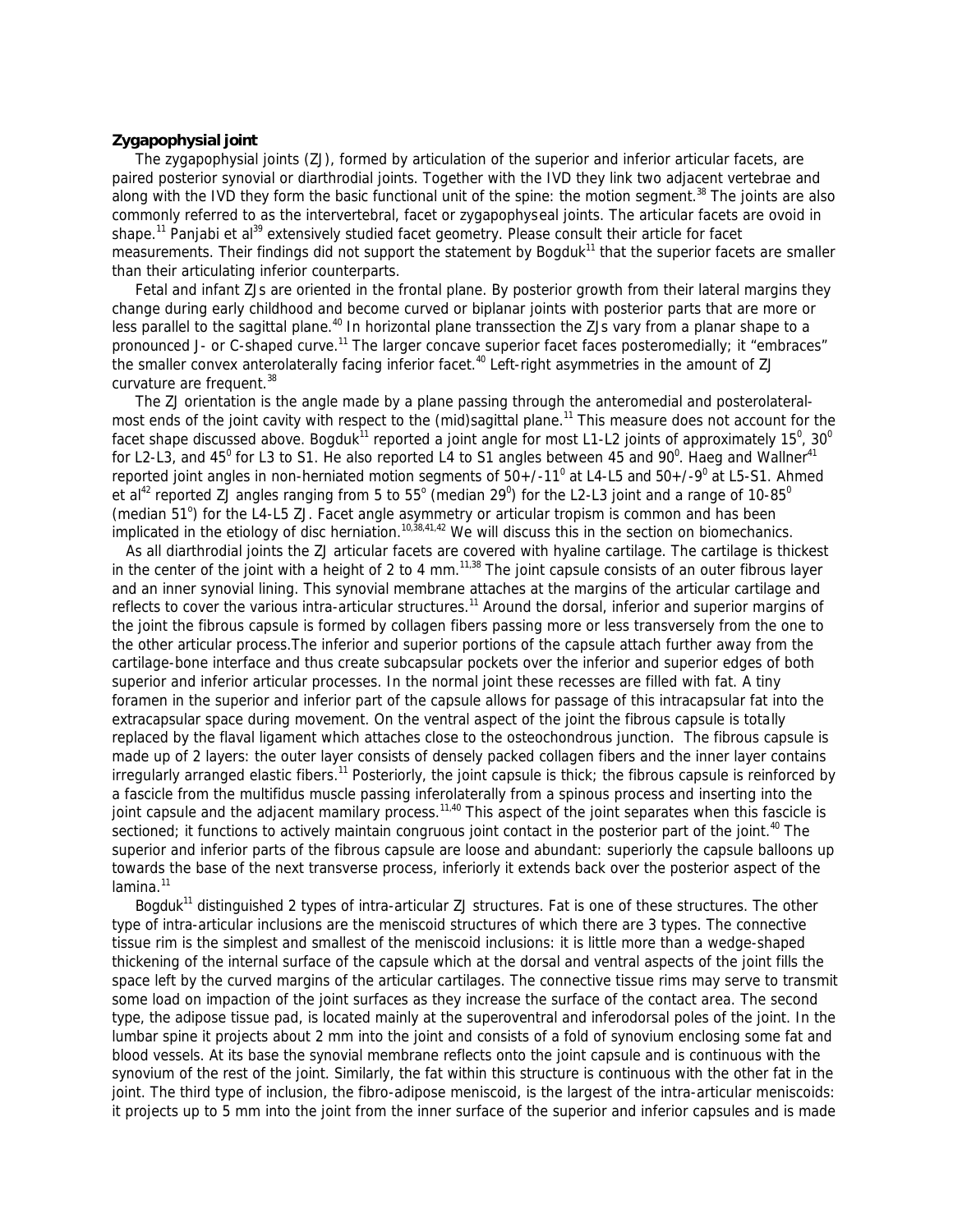up of a leaf-like fold of synovium which encloses fat, collagen, and some blood vessels. The fat is located mainly in the base of the meniscoid where it is continuous with the other fat in the joint and communicates with the extracapsular fat through the foramina in the superior and inferior capsule. The apex of the meniscoid consists mainly of densely packed collagen. Adipose tissue pads and fibro-adipose meniscoids may have a protective function.<sup>11</sup> During flexion the inferior articular facets slide up 5 to 8 mm along the superior facets exposing the upper portion of the inferior facets and the lower portion of the superior facets. The inclusions cover these otherwise exposed surfaces and maintain a film of synovial fluid between themselves and the joint surface thus ensuring lubrication of joint surfaces upon returning to neutral<sup>11</sup>. Bogduk<sup>11</sup> hypothesized a role for the fibro-adipose meniscoid in the clinical syndrome of "acute locked back": upon flexion the meniscoid may be pulled out of the joint space and may fail to re-enter upon attempted extension impacting the edge of the cartilage, buckling, and acting as a space-occupying lesion stimulating nociceptors in the distended joint capsule. Bogduk<sup>11</sup> and Taylor and Twomey<sup>40</sup> mentioned a fourth type of meniscoid, likely the result of degenerative or age-related processes; we will discuss this in monograph 11.2.4.

 The ZJs receive their main innervation from the medial branches of the dorsal ramus of the spinal nerves. The L1 to L4 medial branches of the dorsal ramus run across the top of their respective transverse processes and pierce the dorsal leaf of the intertransverse ligament, then course along the junction between the transverse and superior articular process and through the mamillo-accessory notch covered by the mamillo-accessory ligament. The L5 medial branch crosses the ala of the sacrum rather than the transverse process, but after that has a similar course. After crossing the lamina the medial branches subdivide into branches supplying the segmental multifidus muscle, interspinous muscle and ligament, and ZJ. Each medial branch supplies the joint at the same level and the level above and below by an ascending and a descending articular branch which split off just after the mamillo-accessory ligament.<sup>11,43</sup> The ventral part of the ZJ and the flaval ligament are innervated by a direct dorsal branch of the sinuvertebral nerve.<sup>36</sup> Encapsulated, unencapsulated, as well as free nerve endings give the fibrous capsule nociceptive and proprioceptive potential.<sup>11</sup> Substance P is a neurotransmitter commonly found in nociceptive fibers.<sup>43</sup> Beaman et al<sup>43</sup> found fibers containing this neurotransmitter in erosion channels and the marrow spaces of the subchondral bone in degenerated ZJs; this may implicate these joints in the etiology of LBP.<sup>43</sup> Giles and Taylor<sup>44</sup> found nerve fibers in the synovial intra-articular inclusions. Based on location and size they divided the structures in vasomotor and nociceptive nerves thus further supporting the possible role of the intra-articular inclusions in the production of LBP.

# **Sacroiliac joint**

The sacroiliac joint (SIJ) is formed by articulation of the sacral and ilial auricular surfaces.<sup>10</sup> The average square area of the joint is 1.5 cm<sup>2</sup> at birth, 7 cm<sup>2</sup> at age 7, and 17.5 cm<sup>2</sup> in the adult<sup>45</sup>. The joint surfaces have been described as L-shaped with a shorter, superior, vertically oriented part extending across the lateral surface of S1 and a longer, inferior, more horizontally aligned part extending across S2 and across a variable distance on the lateral aspect of S3.<sup>11,46</sup> The auricular surfaces vary widely in size and shape between individuals and even from left to right in the same individual.<sup>45,47</sup> Schunke<sup>47</sup> noted that the shorter superior arm is occassionally absent.

 The iliac cartilage resembles fibrocartilage: chondrocytes are clumped together and interspersed between bundles of collagen fibrils. These fibrils are oriented parallel to the joint surface, even in the deeper layers of the iliac cartilage. Iliac cartilage is rough and has a bluish color due to the closely underlying trabecular bone. Histologic analysis, however, shows the collagen to be type II collagen typical of hyaline cartilage rather than the expected type I collagen found in fibrocartilage.<sup>45</sup> The sacral cartilage is typical hyaline cartilage with a smooth and creamy-white appearance.<sup>45,48</sup> It is consistently reported to be 1.5 to 3 times thicker than the iliac cartilage; this may explain earlier wear on the iliac cartilage.<sup>48</sup> Sacral adult cartilage is thicker in the anterior than in the posterior and superior aspect of the joint surface, measuring between 1 to 3 mm in depth; the iliac cartilage averages 1 mm in depth.  $45.49$ 

At birth the auricular surfaces are flat and oriented parallel to the long axis of the lumbar spine.<sup>15,45</sup> A gradual change in joint contour and orientation occurs with age presumably as a result of the mechanical forces of growth and bipedal gait.<sup>45</sup> Authors disagree on the age at which these joint surface irregularities first appear reporting irregularities already in fetuses<sup>50</sup>, in a 12 year old boy<sup>51</sup>, or no irregularities in a 24 year old man<sup>52</sup>. Schunke<sup>47</sup> described the frequent presence of a longitudinal iliac ridge fitting into a sacral groove, but also stated that the reverse situation or any combination of grooves, ridges, eminences, and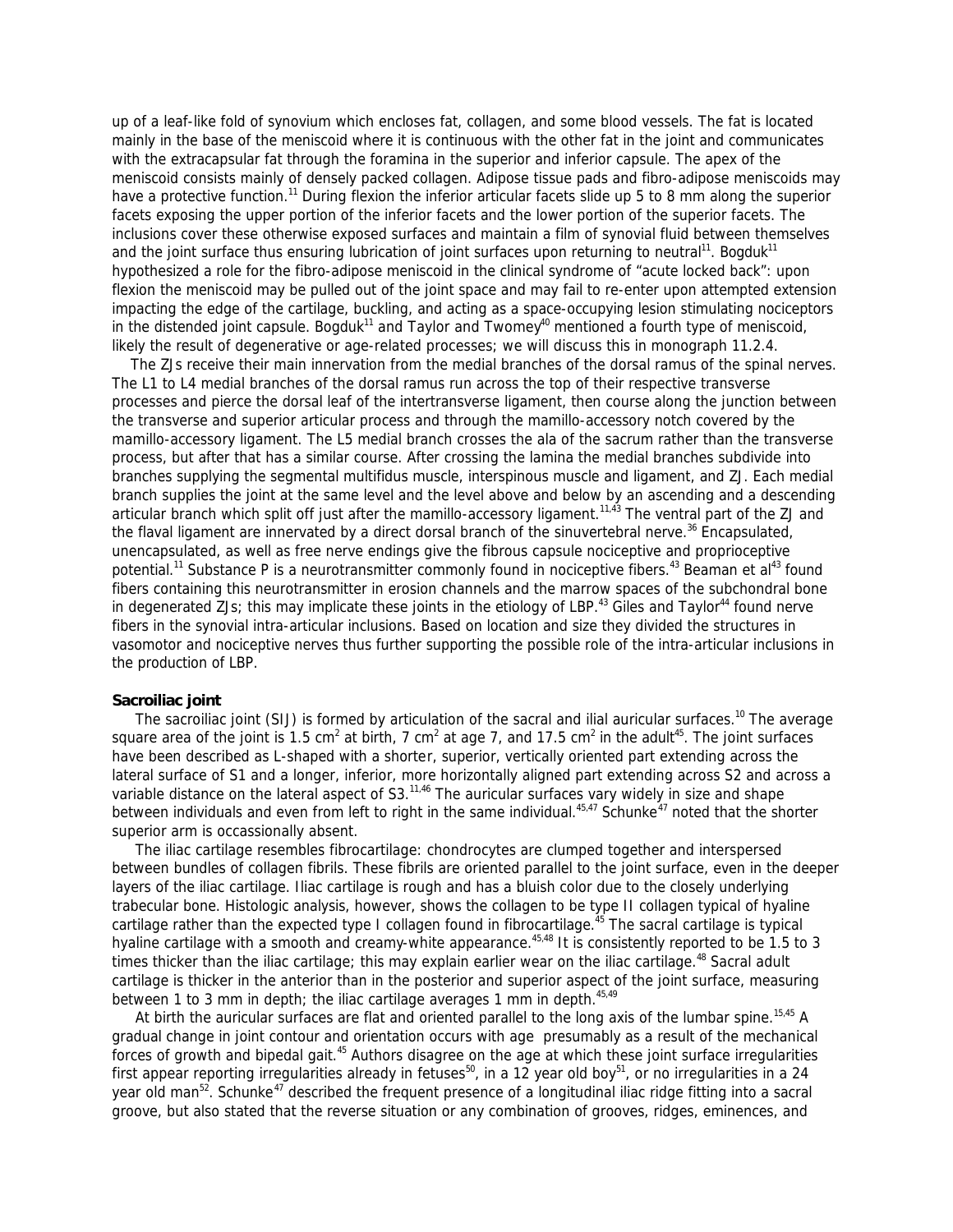depressions may be found in the adult sacroiliac joint. Kapandji<sup>19</sup> mentioned a central circular iliac ridge with on either side a groove with the opposite topography of a central circular groove with 2 accompanying ridges on the sacral surface. The center of the circular ridges and grooves is in the area of the iliac tuberosity, suggested by Farabeuf as the location for an axis of rotation of the SIJ.<sup>19</sup> Weisl<sup>50</sup> specifically stated he found no arcuate sacral gutter and corresponding iliac elevation as decribed by other authors. During dissection Bowen and Cassidy<sup>49</sup> found macroscopic irregularities starting to develop during the teenage years; they described the convex iliac ridge with corresponding sacral groove present by the beginning of the third decade. Brunner et al<sup>52</sup> found close congruity of opposing joint surfaces in 14 SIJs. Female joints had circular iliac elevations with corresponding sacral depressions around an axis located in the iliac tuberosities. Older male surfaces had interlocking irregularities; the surfaces of one younger man were almost level permitting motion in all directions. Vleeming et al<sup>51</sup> found complementary ridges in 47 cadaveric SIJs with joint shape irregularities more pronounced in men than women.

 As a result of these and other age-related changes discussed in monograph 11.2.4. and the unique nature of the joint cartilage the SIJ has been classified erroneously as an amphiarthrosis or synarthrosis.<sup>45</sup> An amphiarthrosis is a joint in which 2 hyaline cartilage articular surfaces are joined by fibrocartilage; in a synarthrosis articular surfaces are joined by fibrous tissue<sup>45</sup>. However, the SIJ fulfills all criteria for a diarthrosis or synovial joint<sup>45,49</sup>:

- A joint cavity is present containing synovial fluid.
- The adjacent bones have a ligamentous connection.
- The joint has an outer fibrous capsule with an inner synovial lining.
- The joint consists of cartilage covered surfaces allowing for motion.

The anterior border of the auricular surface coincides with the anterior border of the bony sacrum.<sup>11</sup> The ventral sacroiliac ligaments are merely a thickening of the anterior joint capsule.<sup>46</sup> Paris<sup>53</sup> reported research describing an anterior capsule synovial recess which may be mistaken for an anterior capsular tear with joint infiltration. The posterior capsule is described as rudimentary, absent<sup>45</sup> or as blending with the interosseus ligament.<sup>49</sup> The interosseus ligament thus forms the posterior border of the joint. Lavignolle et al<sup>54</sup> described the SIJ as a diarthro-amphiarthrosis: they considered the syndesmosis formed posterosuperiorly by the interosseus ligament between ilium and sacrum a functional complement to the diarthrodial anteroinferior auricular joint described above.

Schunke<sup>47</sup> found supernumerary articular facets dorsal to the auricular surfaces in 16 of 47 pelves, varying in diameter from 2 mm to over 1 cm. Microscopic evaluation of one such joint demonstrated surfaces composed of fibrocartilage. Accessory SIJs may be the result of weight-bearing stresses.<sup>45</sup> Their prevalence has been estimated between 8 and 35.8%.<sup>45</sup> Prevalence increases with age; they are rarely found before the fourth decade of life.<sup>45,48</sup> Accesory joints can be single, double, or even triple on one side<sup>47</sup>; they can occur unilaterally or bilaterally and sometimes they are true synovial joints.

Authors disagree on the innervation of the SIJ; also, none of them report direct observations. Greenman<sup>55</sup> reported innervation primarily from the S1 spinal nerve. Winkel<sup>56</sup> reported dorsal innervation by the dorsal rami of the S1 and S2 and ventral innervation by the ventral rami of (L3)L4 to S1 (S2) and the superior gluteal nerve. Alderink<sup>46</sup> reported the L5 to S2 posterior rami for posterior and the L3 to S1 ventral rami and branches of the superior gluteal nerve (L5-S2) for anterior SIJ innervation. Free, encapsulated, and complex unencapsulated nerve endings in the SIJ capsule may allow for a nociceptive and proprioceptive function.<sup>45</sup> There have been no reported studies on the innervation of accessory SIJs.<sup>48</sup> It is obvious a consensus on SIJ innervation is lacking. The multisegmental innervation mentioned has the theoretical potential for widespread referral.

# **Sacrococcygeal and intercoccygeal joints**

The sacrococcygeal joint is usually an amphiarthrosis.<sup>19,57</sup> The convex joint surfaces on the apex of the sacrum and the concave opposing surface on the base of the coccyx are oval with a larger mediolateral diameter.<sup>9,19,57</sup> The sacrococcygeal joint may consist of an IVD, a synovial joint, or an IVD with a cleft parallel to the vertebral endplates.<sup>18</sup> In young people fibrocartilaginous disks are interposed between the coccygeal vertebrae.<sup>9</sup> Intercoccygeal joints may be true synovial joints.<sup>18</sup> Ossification of the intercoccygeal joints is common in men; in women this does not usually occur until later in life.<sup>9</sup> Sometimes the entire coccyx is ossified, in other patients this ossification is limited to the sacrococcygeal joint.<sup>18</sup>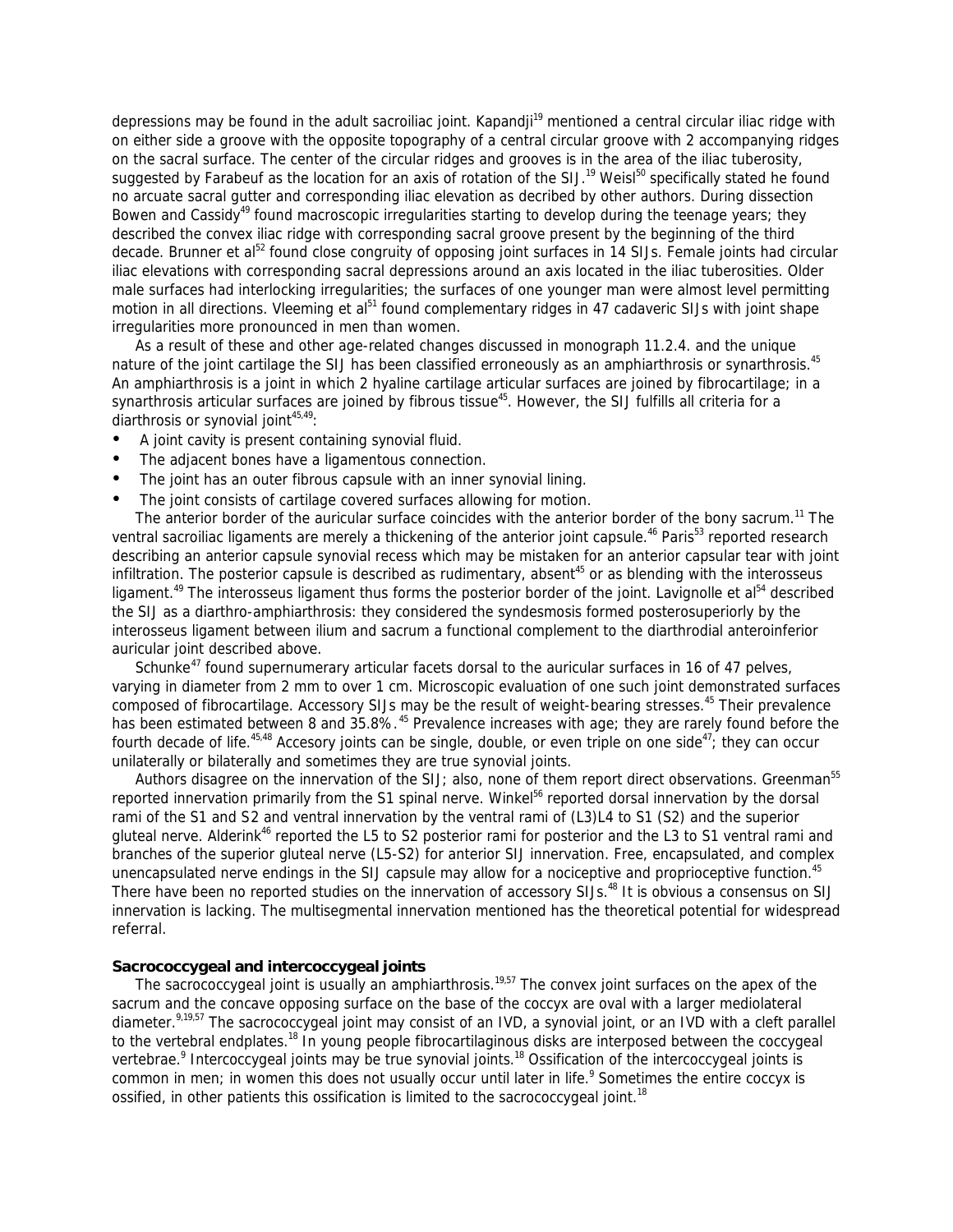# **Pubic symphysis**

The pubic symphysis is also an amphiarthrosis.<sup>19,57</sup> Oval hyaline cartilage covered joint surfaces on both pubic bones are connected by a fibrocartilaginous disk.<sup>9</sup> Fibers of this disk run in a partly transverse and partly spiraling orientation. Located in the middle of the disk is a posterosuperior sagittal plane cleft which is not covered by a synovial membrane. Gender differences are present in the pubic symphysis. In men the interpubic disk is relatively higher, thinner and more fibrous with a smaller cleft than in women.<sup>10</sup> Abramson<sup>58</sup> found an average radiographic width of the joint cavity of 4.4 mm in men. Width in women seemed dependent on the amount of children they had had: the width in those without children measured on average 4.09 mm, in those with one child 4.15 mm, and in those with multiple children 4.15 mm.

# **Ligamentous anatomy**

# **Lumbar spine**

 The anterior longitudinal ligament (ALL) extends along the anterior surfaces of the vertebral bodies. Caudally, it is continuous with the anteromedial aspect of the SIJ capsule.<sup>59</sup> It is composed of collagenous fibers with very few elastic fibers.<sup>60</sup> The ALL has multiple layers.<sup>9</sup> The shortest, deepest fibers attach to the margins of adjacent vertebral bodies. Several layers of increasingly longer fibers overlying the deep unisegmental fibers span 2 to up to 5 segments. The main attachment sites are the bone and periosteum of the lower and upper margins of the vertebral bodies. Secondary attachments are the concave anterior surfaces of the vertebral bodies: the main portion of the ligament bridges this concavity, but some fibers from its deep surface blend with the periosteum of the anterior vertebral body. Loose areolar tissue, blood vessels and nerves fill the rest of this space. The ligament only forms loose attachments to the anular fibers of the IVD; the space between these 2 structures likewise is filled with loose areolar tissue.<sup>11</sup> The crura of the diaphragm attach to the anterior vertebral bodies of L1 to L3. Bogduk<sup>11</sup> noted that what used to be interpreted as fibers of the ALL may in fact be the tendinous fibers of the diaphragm found to extend caudally along the anterior spine below L3.

 The posterior longitudinal ligament (PLL) extends along the posterior aspect of the vertebral bodies inside the vertebral canal. It also is mainly collagenous with very few elastic fibers.<sup>60</sup> The ligament broadens as it passes over the IVDs and narrows to pass around the bases of the pedicles.<sup>9,59</sup> This gives the ligament a serrated, saw-toothed or hourglass appearance.<sup>11</sup> In contrast to its anterior counterpart its attachments are strongest to the IVD.<sup>59</sup> It does not attach to the concave posterior surface of the vertebral bodies: the basivertebral veins occupy this space.<sup>9</sup> As in the ALL its superficial fibers are longer and span 3 to 5 segments.<sup>9,11</sup> The deeper layer extends between adjacent vertebrae.<sup>9</sup> Bogduk<sup>11</sup> stated that the deepest fibers span 2 disks.

 The flaval ligament is unique in that it consists of 80% elastic and 20% collagen fibers compared to the mainly collagenous composition of the other ligaments.<sup>11,59</sup> These elastic fibers are responsible for the yellow color for which the ligament is named: flavum is Latin for yellow.<sup>59</sup> The ligament contains 2 morphologically different types of elastic fibers<sup>11,61</sup>: the regular fibers in the central part of the ligament and eulanin fibers, a combination of elastin and tubular microfibrils, at the sites of bony attachment. The collagen fibers in this ligament do not organize into the normal kind of crimped fibers we find in other longitudinal ligaments. Instead, they are dispersed in the elastic tissue. Their orientation only becomes more aligned as the ligament stretches causing increased stiffness.<sup>60</sup> The fibers of the medial portion of the flaval ligament run longitudinally between the ventral surface of the lamina of a superior vertebra to the dorsal and superior margin of the lamina of an inferior vertebra.<sup>9</sup> The ligament becomes more fibrocartilaginous at its attachment sites to the bone with an increased density of chondroblasts.<sup>62</sup> The lateral portion of the ligament passes in front of the ZJs and forms their anterior joint capsule.<sup>11</sup> Elastic fiber content decreases as the ligaments connect in the midline and become the interspinous ligament.<sup>59</sup>

 The interspinous ligament (ISL) connects adjacent spinous processes from their base to their apex. It is continuous with the flaval ligaments ventrally and the supraspinous ligaments dorsally.<sup>9</sup> Histologically, the ISL mainly consists of collagen fibers, but the density of elastic fibers increases ventrally near its connection to the flaval ligament.<sup>11,61</sup> It is more fibrocartilaginous near its attachment to the bone with an increased density of chondrocytes.<sup>59,61</sup> There have been multiple conflicting descriptions of its orientation.<sup>59</sup> We can best describe its orientation as a fan: the narrow or proximal end of the fan blends with the flaval ligament and the broad end extends posteriorly towards the tips of the spinous processes. In the center of the ligament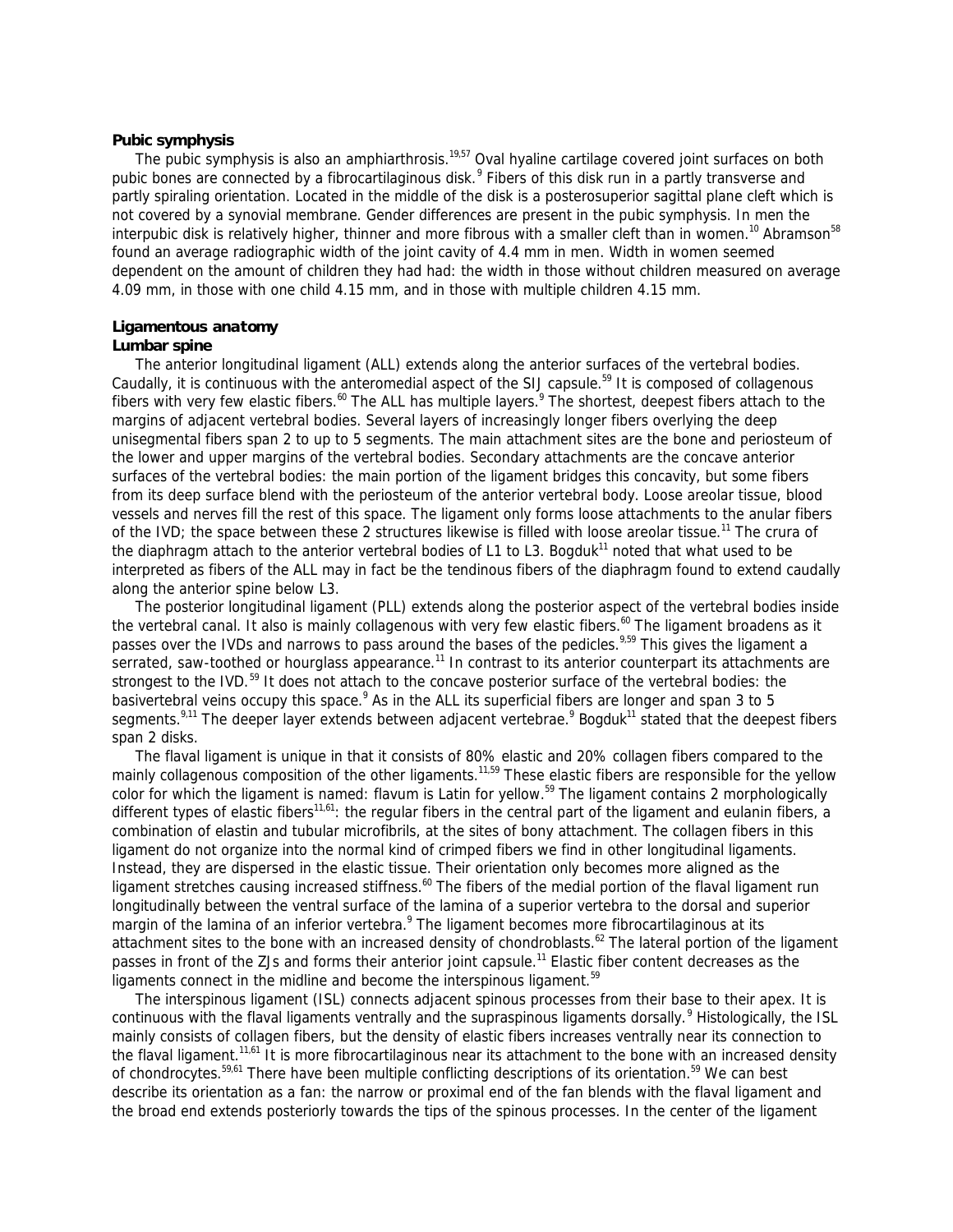the fibers are oriented parallel to the spinous processes; distally the fibers fan posterocranially and posterocaudally attaching to these processes.<sup>59</sup>

Gray's Anatomy<sup>9</sup> described the supraspinous ligament (SSL) as a strong fibrous cord connecting the apices of the spinous processes. Willard<sup>59</sup> described it as a part of the interspinous-supraspinousthoracolumbar ligamentous complex allowing the thoracolumbar fascia (TLF) to influence vertebral motion. The SSL is well-developed in the upper lumbar region, but its lower limit varies. It terminates at L3 in 22%, at L4 in 73%, and bridges L4-5 in only 5% of the population; at L5-S1 it is frequently absent.<sup>11</sup> Bogduk<sup>11</sup> described the SSL as consisting of 3 layers: a superficial subcutaneous layer consisting of longitudinal collagenous fibers spanning 3 to 4 spinous processes, a middle layer of about 1 mm thick consisting of interconnecting tendinous fibers of the dorsal layer of the TLF and the aponeurosis of the longissimus thoracis muscle, and a deep layer of strong tendinous fibers derived from the longissimus thoracis. The deep layer is reinforced further by tendinous fibers from the multifidus muscle. Hukins et al<sup>60</sup> found no single continuous longitudinal collagenous structure and describe tendons of the erector spinae blending into the SSL. Bogduk<sup>11</sup> stated that this parallel orientation of tendinous fibers with their attachment to the spinous processes creates only the semblance of a supraspinous ligament. Only its superficial layer, which is displaced from the spinous processes, lacks continuity with muscle. Therefore, we cannot consider it a true ligament, but rather a condensation of the membranous layer of the superficial fascia anchoring the midline of the skin to the TLF.<sup>11</sup>

 The iliolumbar ligament does not directly stabilize the sacrum, but plays a role in both SIJ and lumbosacral mechanics.<sup>46</sup> Therefore, we may consider it an accessory sacroiliac ligament. DonTigny<sup>63</sup> hypothesized SIJ dysfunction to influence iliolumbar ligament tension destabilizing the lower lumbar segments with a resulting higher predisposition for disk herniations. Descriptions of this ligament vary. Gray's Anatomy<sup>9</sup> described the ligament as attaching to the lateral, anterior, and inferior aspect of the transverse process of L5 and from there coursing laterally, attaching by 2 main bands to the pelvis. The more inferior band is called the lumbosacral ligament. This ligament attaches to the base of the sacrum and blends with the anterior SIJ ligaments. The more superior band inserts into the iliac crest immediately anterior to the SIJ. Bogduk<sup>11</sup> described 5 parts to this ligament. Hanson and Sonesson<sup>64</sup> found only an anterior and a posterior part on dissection, both originating on the L5 transverse process and inserting into the iliac tuberosity. They found no evidence of attachment to L4 in any specimen. Uhthoff<sup>65</sup> did report an origin from the L4 transverse process in 2 of 12 fetuses. There has been some discussion as to development of the iliolumbar ligament. Luk et al<sup>66</sup> found that the iliolumbar ligament consisted completely of muscle fibers derived from the quadratus lumborum up until the first decade of life. In the second to fourth decade the ligament "ligamentized" and lost its muscle fiber content, until in the fifth decade no muscle fibers could be found. Macintosh and Bogduk<sup>67</sup> suggested that the iliolumbar ligament represents the "ligamentized" L5 fascicle of the iliocostalis lumborum. In contrast, Uhthoff<sup>65</sup> found well-formed iliolumbar ligaments with an anterior and posterior band in fetuses over 11 weeks of gestational age. Hanson and Sonesson<sup>64</sup> also noted no evidence of metaplasia. The quadratus lumborum muscle has an attachment site on part of the iliolumbar ligament.<sup>11</sup> Lee<sup>68</sup> hypothesized that this muscle may contribute to lumbosacral stability by increasing tension in the iliolumbar ligament.

Bogduk<sup>11</sup> described 3 "false" ligaments in the lumbar spine. The intertransverse ligaments extend between transverse processes. Their collagen fibers are not as densely packed, nor are they as regular as in other ligaments. Their appearance is more like that of a membranous part of the fascial system separating paravertebral compartments. According to Bogduk<sup>11</sup> they do not have a mechanical function. The intertransverse ligaments are absent at the lumbosacral junction; the iliolumbar ligament replaces them there. Transforaminal ligaments, reportedly present in 47% of the population, are most likely fascial thickenings of the intertransverse ligament. They may decrease the available IVF diameter. The mamilloaccessory ligament may be a semispinalis tendon rather than a true ligament, connecting the tips of the ipsilateral accessory and mamillary processes of 1 lumbar vertebra.<sup>11</sup>

 Longitudinal ligament innervation is covered in the review of the innervation of the IVD. A direct dorsal branch of the sinuvertebral nerve and the medial branch of a dorsal ramus both innervate the flaval ligament.<sup>36</sup> The ISL and SSL are also innervated by this medial branch. Yahia et al<sup>36</sup> and Jiang et al<sup>37</sup> described capsulated and free nerve endings in ISL, SSL, and flaval ligament, hypothesizing a proprioceptive role for these structures.<sup>37</sup>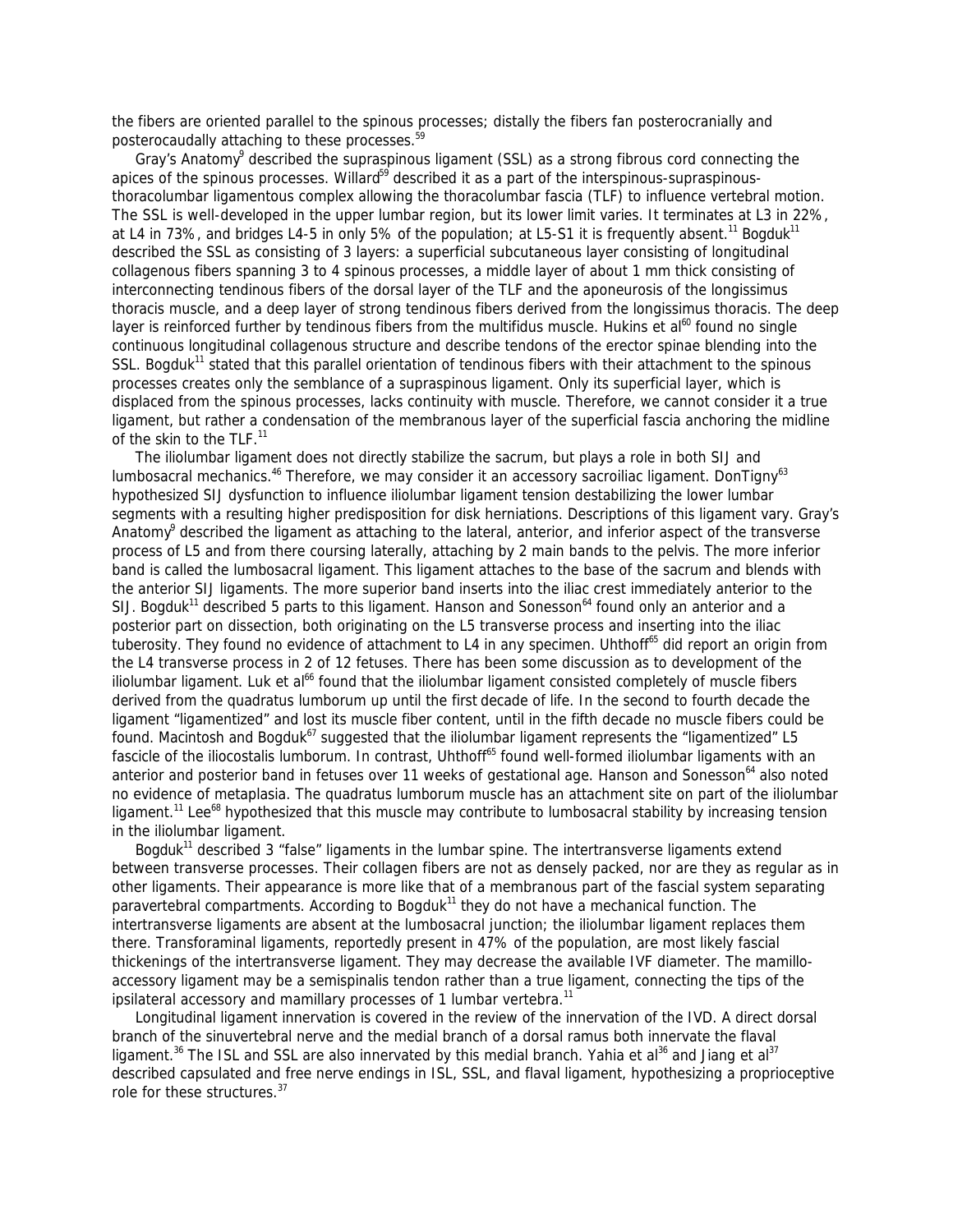# **Sacroiliac joint**

The interosseus sacroiliac ligaments, also known as the short axial ligaments<sup>46</sup>, are the strongest ligamentous connections between sacrum and ilium.<sup>9,45</sup> The ligaments consist of series of short, strong fibers running between the sacral and iliac tuberosities. The more superficial fibers may blend with the fibers of the short posterior sacroiliac (SI) ligament, but frequently the dorsal rami of the sacral spinal nerves separate the interosseus ligaments from the overlying dorsal ligaments.<sup>46</sup>

We earlier discussed the ventral SI ligaments. The dorsal SI ligaments consist of a deeper part, the short posterior SI ligament, and a more superficial portion called the long posterior SI ligament. The short posterior SI ligament runs nearly horizontally from the first and second transverse tubercles on the dorsal surface of the sacrum to the iliac tuberosity. The more superficial long posterior SI ligament partly covers the short portion and runs longitudinally from the second, third, and fourth transverse tubercles to the posterior superior iliac spine (PSIS).<sup>9,46,69</sup> Laterally, the dorsal SI ligaments are continuous with the sacrotuberous ligament; medially they connect to the posterior layer of the TLF.<sup>46</sup>

 The sacrotuberous ligament is a broad, flat, fan-shaped ligament derived from the posteroinferior aspect of the SIJ capsule.<sup>59</sup> It resists sacral nutation.<sup>46,59</sup> Sacral nutation, also known as sacral flexion, is defined as the motion in which the sacral promontory moves anteroinferiorly and the coccyx and apex of the sacrum move posterosuperiorly. The multiplanar SIJ orientation causes the iliac crests to approximate and the iliac tuberosities to separate during nutation. With sacral counternutation or extension the opposite movements occur.19,46 We can divide the sacrotuberous ligament into several large fibrous bands. The lateral band connects the posterior inferior iliac spine (PIIS) to the ischial tuberosity. The medial band runs between the lateral part of the coccyx and the ischial tuberosity. The thinner superior band attaches the PSIS to the lateral upper part of the coccyx. Several central bands have their origin on the lateral band and insert onto the lowest transverse tubercle of the sacrum.<sup>59</sup> Gray's Anatomy<sup>9</sup> also mentioned an attachment site on the fourth transverse tubercle. Some of the fibers continue on in an anterior direction after insertion into the ischial tuberosity along the inferior border of the ramus of the ischium as the falciform process. The obturator fascia attaches to this process<sup>9,10</sup> and thus establishes an anatomical connection between the dorsal SI stabilizing system and the pelvic floor, which we will discuss later. The tendons of the deepest laminae of the multifidus muscle often extend into the superior surface of the sacrotuberous ligament.<sup>59</sup> In a dissection study of 12 pelves Vleeming et al<sup>70</sup> found the dorsal fascia of the piriformis muscle to be continuous with the sacrotuberous ligament in all cases. Also in all cases the gluteus maximus muscle took part of its origin from the ligament. Gray's Anatomy<sup>9</sup> described the sacrotuberous ligament as continuous with the tendon of the long head of the biceps. Vleeming et al<sup>70</sup> dissected 22 pelves and found unilateral fusion of the long head of the biceps tendon with the sacrotuberous ligament in 5 pelves, bilateral fusion in 6 pelves. Bilateral fusion was more common in female specimens. In 2 pelves Vleeming et al<sup>70</sup> noted no connection between the tendon of the long head of the biceps femoris and the ischial tuberosity. Van Wingerden et al<sup>71</sup> also described hardly any connection between the ischial tuberosity and the biceps femoris tendon-lateral part of the sacrotuberous ligament-combination in 6 of 10 dissections. Instead, they found a sliding mechanism, the ischial bursa, between the ischial tuberosity and the tendon-ligament complex. In the other preparations they found the biceps femoris tendon and the sacrotuberous ligament fixed to the ischial tuberosity. In all specimens they found the medial part of the sarotuberous ligament connected to the ischial tuberosity.

The sacrospinous ligament derives from the anteroinferior SIJ capsule.<sup>59</sup> It is a thin, triangular ligament with its base on the lateral margins of the lower part of the sacrum and upper part of the coccyx and the inferior aspect of the SIJ capsule.<sup>9,10,59</sup> It inserts onto the ischial spine transforming the greater and lesser sciatic notch into the greater and lesser sciatic foramen, respectively.<sup>9,10</sup> Posteriorly the sacrospinous ligament partly connects to and is covered by the sacrotuberous ligament.<sup>9</sup> The anterior surface of the sacrospinous ligament serves as an attachment site for the coccygeus muscle.

We discussed the innervation of the SIJ ligaments in our review of innervation of the SIJ. Alderink<sup>46</sup> mentioned a plexus formed by the L5 through S2 posterior rami located between the interosseus ligament and the posterior SI ligaments as the source of innervation of the SI ligaments. Bernard and Cassidy<sup>45</sup> mentioned the presence of unmyelinated free nerve endings in the SI ligaments able to transmit nociceptive and thermal stimuli.

## **Sacroccocygeal and intercoccygeal joints**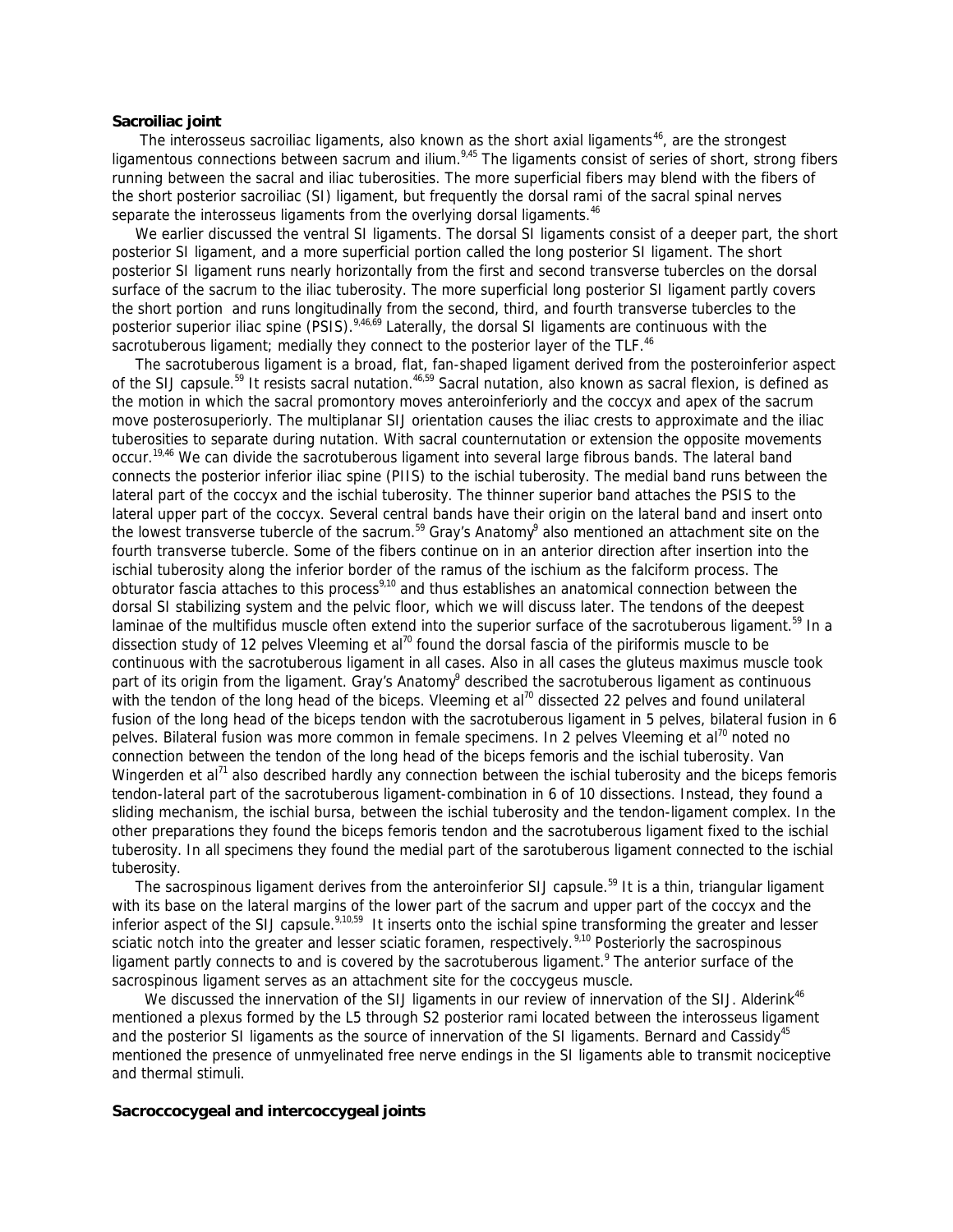The ventral sacrococcygeal ligament is a continuation of the ALL.<sup>9,19</sup> The dorsal sacrococcygeal ligament originates at the sacral hiatus and inserts into the dorsal surface of the coccyx. It consists of a longer superficial part with an origin on the median sacral crest and a deeper short portion which is a continuation of the PLL.<sup>9</sup> The lateral sacrococcygeal ligaments connect the inferior lateral angle of the sacrum to the transverse processes on either side of the first coccygeal vertebra.<sup>9</sup> Kapandji<sup>19</sup> mentioned 3 lateral sacroccocygeal ligaments on either side. The intercornual ligaments connect the sacral cornua to the coccygeal cornua.<sup>9</sup> The sacrococcygeal disk is sometimes called the interosseus ligament.<sup>19,57</sup>

# **Pubic symphysis**

 The strong anterior pubic ligament reinforces the anterior aspect of the joint with obliquely and transversely oriented fibers.<sup>57</sup> Extensions of the aponeuroses of the transverse abdominis, rectus abdominis, pyramidalis, internal abdominal oblique, adductor longus, and gracilis muscles further reinforce and blend with this ligament.<sup>19,57</sup> The weaker posterior pubic ligament is a fibrous extension of the periosteum of the pubic bone.<sup>57</sup> The superior pubic ligament is a thick fibrous band that serves as the origin for the rectus abdominis muscle and extends as far lateral as the pubic tubercle.<sup>9,57</sup> The arcuate or inferior pubic ligament reinforces the inferior aspect of the pubic symphysis and blends superiorly with the interpubic disk.<sup>9</sup>

### **Muscular anatomy**

Extensive description of the lumbopelvic muscles and related structures can be found in many sources.<sup>9-11,</sup> 68, 72 We will discuss only those structures that play an important role in segmental stabilization of the lumbopelvic region.

### **Lumbar back muscles**

 The lumbar back muscles are located behind the plane of the lumbar transverse processes; they are innervated the dorsal rami of the lumbar spinal nerves.<sup>11</sup> Bogduk<sup>11</sup> distinguished 3 groups:

- short intersegmental muscles (interspinales and intertransversarii mediales),
- polysegmental muscles attaching to the lumbar vertebrae (multifidus, longissimus thoracis pars lumborum, and iliocostalis lumborum pars lumborum), and
- long polysegmental muscles crossing the lumbar spine, but not attaching to the lumbar vertebrae (longissimus thoracis pars thoracis and iliocostalis lumborum pars thoracis).

# *Short intersegmental muscles*

 The lumbar interspinales are paired muscles located on either side of the ISLs. They connect adjacent lumbar spinous processes. The intertransversarii mediales originate from the mamillary process, accessory process, and mamillo-accessory ligament and insert into the superior aspect of the subjacent mamillary process. Both muscles are quite small and have a considerable mechanical disadvantage because of the location of their attachments. The density of muscle spindles in these monosegmental spinal muscles is between 2 and 6 times that of the longer polysegmental muscles. The medial branch of a dorsal ramus supplies only the segmental muscles that arise from the vertebra with the same segmental number as the nerve.<sup>11</sup> Because of the high muscle spindle density and the unisegmental innervation Bogduk<sup>11</sup> hypothesized a proprioceptive rather than mechanical function for these muscles.

# *Polysegmental muscles*

 The multifidus is the largest and most medial of the lumbar back muscles (Figure 3). The shortest fascicles originate at the caudal aspect of the dorsal surface of the lamina and insert into the mamillary process of the vertebra 2 levels inferiorly. Bogduk<sup>11</sup> called these fascicles the laminar fibers. They resemble the lumbar rotatores not mentioned by Bogduk<sup>11</sup>, but described in Gray's Anatomy<sup>9</sup> as unisegmental muscles between caudal lamina and a subjacent mamillary process. The L5 laminar fibers have no mamillary process in which to insert. Instead, they insert into an area just superior to the first dorsal sacral foramen. The longer fascicles are arranged in 5 overlapping groups and form the major part of the bulk of the multifidus. They originate from the base and caudolateral aspect of the lumbar spinous processes and by way of a common tendon from the caudal tip of the spinous process. The fascicle from the base of the L1 spinous process inserts into the L4 mamillary process. The fascicles from the common tendon diverge to insert into the mamillary processes of L5 and S1 and the PSIS. The fascicle from the base of the L2 spinous process inserts into the L5 mamillary process and the common tendon fascicles insert into the S1 mamillary process,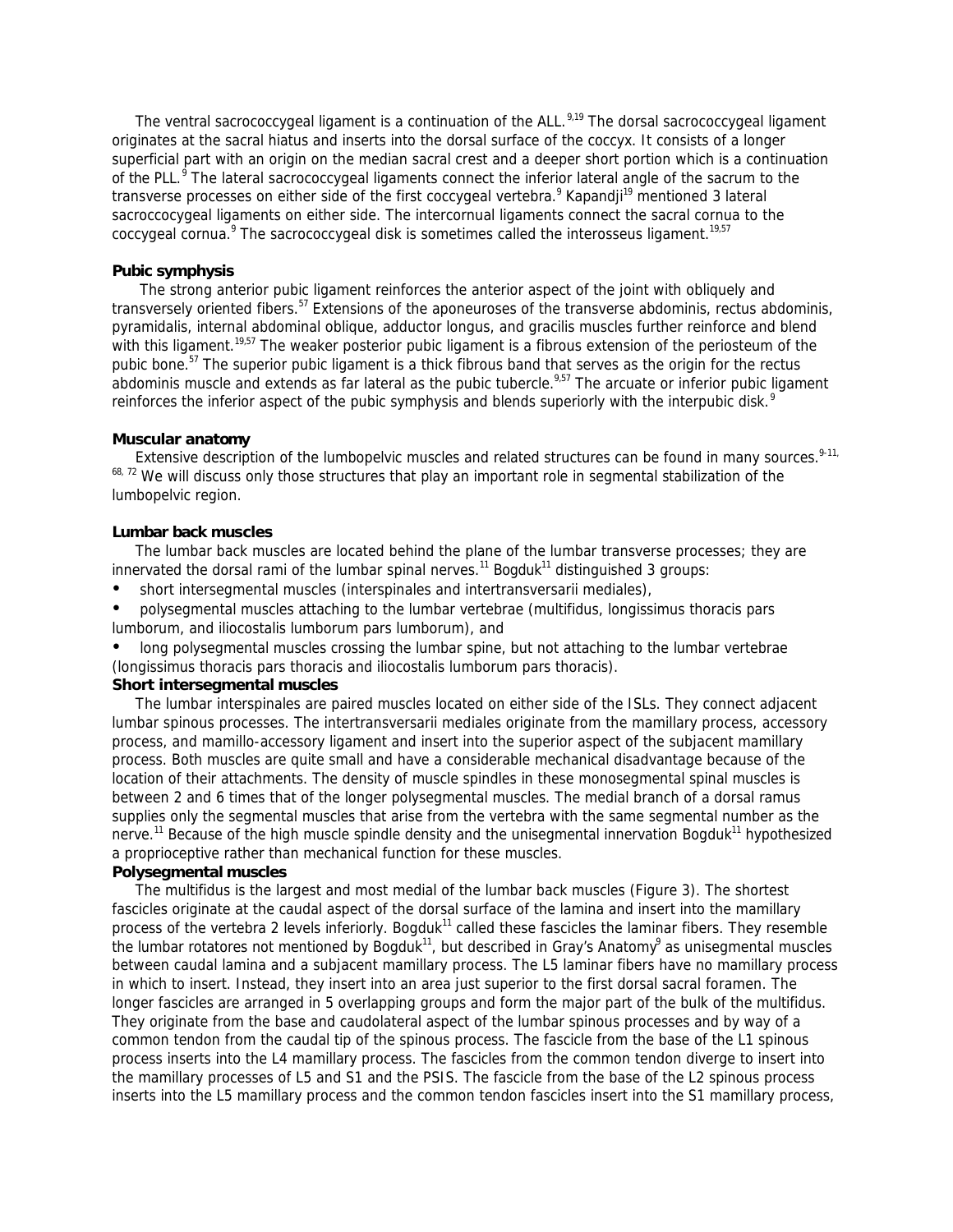the PSIS and an area on the iliac crest just anterior and inferior to the PSIS. The fascicle from the base of the spinous process of L3 inserts into the mamillary process of the sacrum and the fascicles from the common tendon insert into an area extending caudally from the PSIS to the lateral edge of S3. The L4 fascicles insert onto the sacrum medial to the insertion of the L3 fascicles, but lateral to the dorsal sacral foramina, whereas the L5 fascicles insert onto the sacrum medial to these foramina.<sup>11</sup> We discussed the insertion of the deep fibers of the multifidus muscle into the posterior ZJ capsule adjacent to the mamillary processes<sup>11,40</sup>, as well as the insertion of the deepest lamina of the multifidus in the sacrotuberous ligament<sup>59</sup>. This latter insertion allows the multifidus to exert tension on the SIJ both directly through its insertions into the sacrum and indirectly through its connection to the sacrotuberous ligament.

The lumbar erector spinae group is located lateral to the multifidus muscle. It consists of 3 muscles<sup>9,67</sup>: the iliocostalis lumborum (pars lumborum) makes up its most lateral portion, the longissimus thoracis (pars lumborum) is located more medially and the spinalis thoracis is the most medial portion. The spinalis thoracis inserts with 3 or 4 tendons into the upper 2 lumbar and lowest 2 thoracic vertebrae.<sup>9</sup> Being mainly aponeurotic in the lumbar region this muscle plays a minor role in the morphology of the erector spinae.<sup>67</sup> The fascicles from the longissimus thoracis pars lumborum originate from the lumbar accessory processes and the medial 3 quarters of the adjacent transverse processes (Figure 4). The L5 fascicle is the deepest and shortest and inserts onto the ventromedial surface of the ilium and the ventral SI ligament. The L1 through L4 fascicles insert onto the PSIS. The fascicles with a more cranial origin cover the fascicles with a more caudal origin, such that their tendons are stacked, thus forming the composite structure of the *lumbar intermuscular aponeurosis* (LIA). This aponeurosis covers the lateral aspect of the lumbar portion of the longissimus thoracis and separates it from the lumbar portion of the iliocostalis lumborum. The lumbar portion of the iliocostalis lumborum consists of 4 large fascicles arising from the lateral one quarter of the L1 to L4 transverse processes and the adjacent middle layer of the TLF (Figure 5). As with the longissimus thoracis (pars lumborum) the more cranial fascicles cover the more caudal fascicles. The L4 fascicle is the deepest and inserts into the ventral margin of the iliac crest along a line extending 5 cm laterally from the lateral aspect of the PSIS. The L3 to L1 fascicles attach progressively more medially and caudally into the lateral aspect of the PSIS covering the lower, shorter fascicles.<sup>11,67</sup>

The dorsal ramus of a spinal nerve divides into a medial, intermediate, and lateral branch.<sup>11</sup> The medial branch innervates the segmental multifidus muscle. Each medial branch supplies only that muscle that arise from the vertebra with the same segmental number as the nerve. The intermediate branches innervate the longissimus by forming a multisegmental plexus within the muscle. The exception to this polysegmental innervation are the fibers of the longissimus which arise from the L5 transverse process; they are innervated exclusively by the intermediate branch of the L5 dorsal ramus. The lateral branch supplies the iliocostalis muscle.  $11,72$ 

#### *Long polysegmental muscles*

 The *erector spinae aponeurosis* (ESA) covers the lumbar erector spinae. This thick aponeurotic structure is formed almost exclusively by the caudal tendons of the thoracic component of the erector spinae group; it receives only a small contribution from the underlying lumbar multifidus. The thoracic portion of the longissimus thoracis originates from the T1(T2) to T12 transverse processes and adjacent ribs and inserts into the lumbar and sacral spinous processes below L2 and into the sacrum along a line between the S3 spinous process and the caudal aspect of the PSIS. Its caudal tendons form the medial portion of the ESA. The laterally located T12 caudal tendon merges with the posterior aspect of the LIA. The iliocostalis lumborum (pars thoracis) has its origin on the lower 7 or 8 ribs and inserts into the PSIS and dorsal edge of the iliac crest. Its caudal tendons form the lateral part of the ESA.<sup>11,67</sup> The ESA contains no caudal tendons from the lumbar erector spinae and is thus independent from these muscles. In the lower lumbar region it is freely mobile over the dorsal aspect of the fibers of the longissimus thoracis (pars lumborum).<sup>67</sup> Bogduk<sup>11</sup> stated that the ESA moves freely over the surface of all lumbar muscle fibers.

# **Thoracolumbar fascia**

 The thoracolumbar fascia (TLF) consists of 3 layers. The thin anterior layer is in fact the ventral fascia of the quadratus lumborum. Medially it attaches to the ventral aspect of the lumbar transverse processes. Here the anterior layer blends with the intertransverse ligaments. Lateral to the quadratus lumborum, the anterior layer blends with the other layers of the TLF. The middle layer attaches medially to the tips of the transverse processes and is directly continuous with the intertransverse ligaments. Laterally it serves as the origin for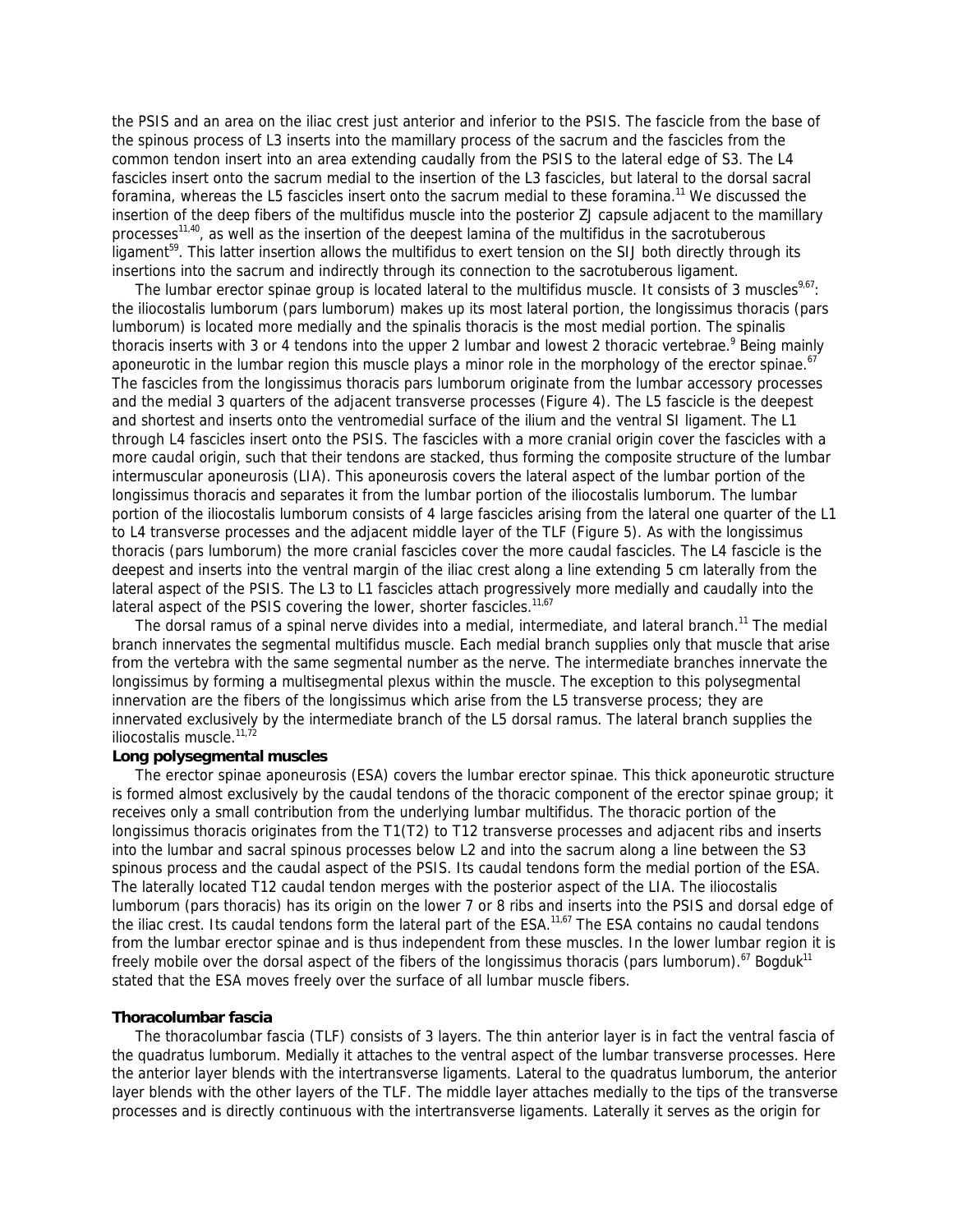the aponeurosis of the transversus abdominis muscle. The posterior layer of the TLF has its origin on the tips of the lumbar spinous processes. It covers the lumbar back muscles posteriorly and blends with the middle layer of the TLF lateral to the lateral margin of the iliocostalis lumborum. At the site of this union the 2 fascial layers form a dense raphe known as the *lateral raphe*.<sup>11,73</sup> The posterior layer of the TLF covers the back muscles from the sacral region, through the thoracic region, as far cranially as the fascia nuchae.<sup>73</sup> It consists of a deep and a superficial lamina. At the L4 to L5 level and dorsal to the sacrum strong connections exist between both laminae. The transversus abdominis and internal oblique muscles are attached indirectly to the posterior layer of the TLF by way of their insertion into the lateral raphe.

# *Superficial lamina posterior layer TLF*

 The superficial lamina of the posterior layer is continuous with the the latissimus dorsi and gluteus maximus aponeuroses (Figure 6). A few fibers of the superficial lamina are also continuous with the external oblique and trapezius muscles. Fibers in the superficial lamina are oriented from craniolateral to caudomedial.Cranial to L4 the fibers of the superficial lamina attach to the SSLs and spinous processes. Caudal to L4 or L5 fibers of this lamina attach only loosely or not at all to the midline structures, but cross the midline to attach to the contralateral side. Here they insert into the sacrum, PSIS, and iliac crest. This crossing-over usually occurs at the level of L4, sometimes as high as L2 or L3. At sacral levels the superficial lamina is continuous with the fascia of the gluteus maximus. Fibers here run from craniomedial to caudolateral. Most fibers attach to the median sacral crest, but again some fibers cross the midline to attach to the contralateral PSIS, iliac crest, lateral raphe and fascia of the latissimus dorsi. This crossing-over occurs at the L4 or L5 level, and in some specimens as far caudally as S1 or S2.<sup>73,74</sup> We will discuss the importance of these contralateral insertions of the superficial lamina later.

# *Deep lamina posterior layer TLF*

 At the lower lumbar and sacral level fiber direction in the deep lamina is from craniomedial to caudolateral (Figure 7). In the lower thoracic region the fibers of the deep lamina fuse with the fascia of the serratus posterior inferior muscle. In the upper lumbar region the lamina is freely mobile over the lumbar back muscles. Fibers in the lumbar region attach to the interspinous ligaments and insert into the lateral raphe and the iliac crest. In the pelvic region the fibers attach to the PSIS, iliac crest, long posterior SI ligament and the erector spinae fascia in the depression between PSIS and PIIS and median sacral crest. Fibers of the deep lamina are continuous with the sacrotuberous ligament. As described earlier strong connections exist between both laminae of the posterior layer of the TLF at lower lumbar and sacral levels. Between L5 and S1 in some specimens the fibers of the deep lamina crossed the midline.<sup>73,74</sup>

# **Abdominal muscles**

# *Transverse abdominis muscle*

 The transverse abdominis muscle originates from the lateral one-third of the inguinal ligament, the anterior two-thirds of the inner lip of the iliac crest, the lateral raphe of the TLF, and the internal aspects of the lower 6 costal cartilages where it interdigitates with the diaphragm. Running transversely around the trunk its upper and middle fibers blend with the fascial envelope of the rectus abdominis muscle finally attaching into the midline linea alba. The lower fibers blend with the insertion of the internal oblique muscle on the pubic crest.<sup>68</sup> The attachment to the entire lateral raphe allows the transversus abdominis to exert tension on both the middle and posterior layers of the TLF in the middle and lower regions of the lumbar spine. $72$ 

# *Internal oblique muscle*

 The internal oblique muscle forms the middle layer of the lateral abdominal wall lying between transversus abdominis and the external oblique muscles.<sup>68,72</sup> It inserts to the lateral two-thirds of the inguinal ligament, the anterior two-thirds of the iliac crest, and the lateral raphe of the TLF. This attachment to the lateral raphe is 2 to 3 cm wide; the internal oblique connects to fibers of the deep lamina arising from the L3 to L5 spinous processes. In some people this attachment to the TLF is absent; this affects the potential role of this muscle in lumbar stabilization.<sup>72</sup> Its posterior iliac fibers run superiorly to insert to the inferior border of the lowest 3 to 4 ribs. Fibers from the internal oblique muscle arising from the inguinal ligament pass inferomedially to the pubic crest inserting in a joint tendon with the transversus abdominis as described above. The intermediate fibers end in a bilaminar aponeurosis. The upper fibers attach to the outer surface of the seventh to ninth costal cartilages. The lower fibers of this aponeurosis pass horizontally, parallel to the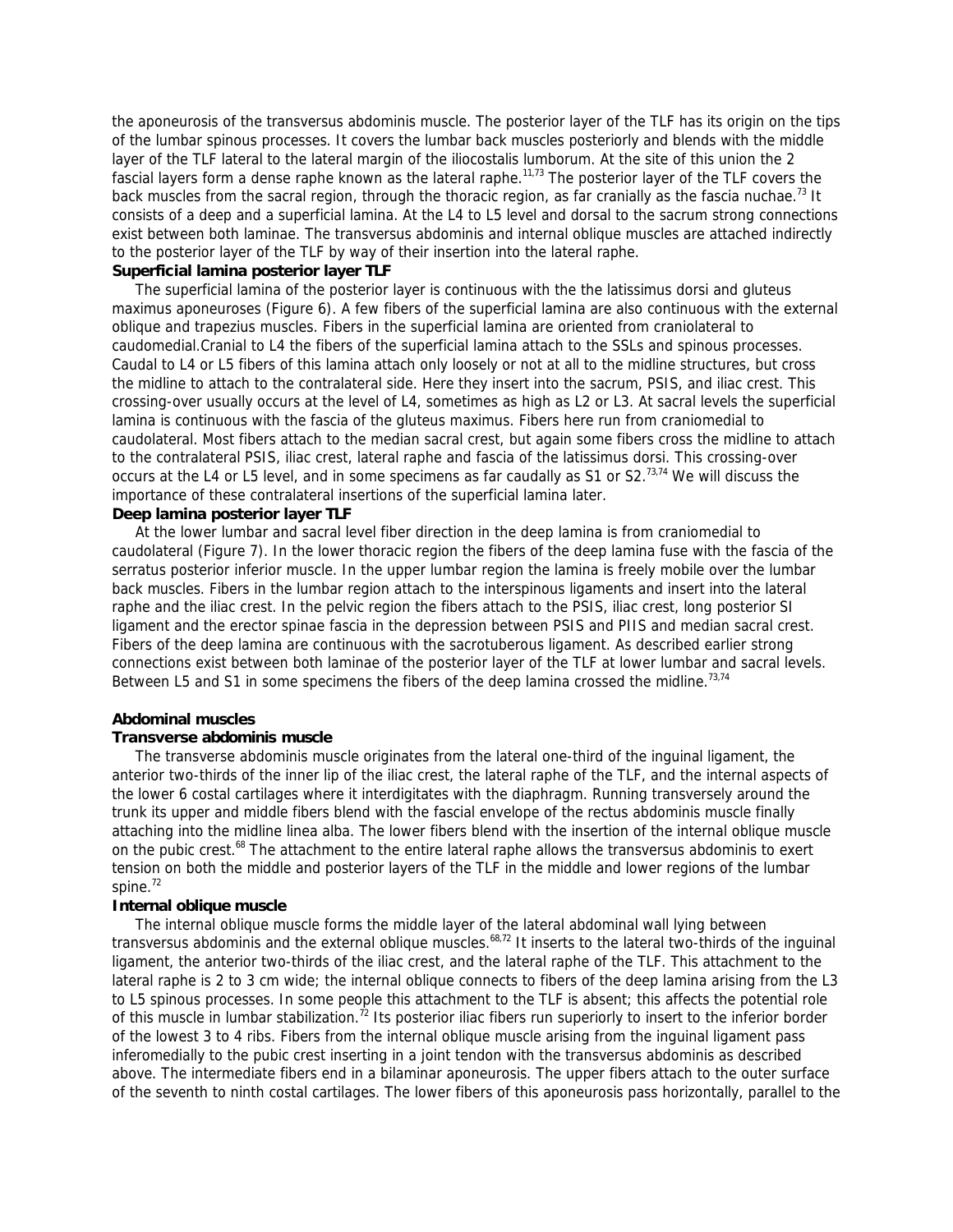fibers of the transversus abdominis.<sup>72</sup> The relative position of the internal oblique to external oblique and rectus abdominis muscles is described in detail in other texts.<sup>9,10,72</sup>

# *Quadratus lumborum muscle*

 The anterior and middle layers of the TLF enclose the quadratus lumborum muscle. Its lateral portion does not attach to the lumbar vertebrae; it connects the lateral ilium to the twelfth rib.<sup>72</sup> The medial portion of this muscle inserts into the apices of the L1 through L4 transverse processes<sup>9</sup> giving this portion a possible role in lumbar stability.<sup>72</sup>

# *Pyramidalis muscle*

 The pyramidalis muscle has its origin in the linea alba midway between the umbilicus and the os pubis and inserts to the the pubic bone and symphysis.<sup>68</sup> Lee<sup>68</sup> suggested this muscle may cause superoinferior asymmetry of the symphysis. Its innervation by the ventral ramus T12 establishes an anatomical connection between thoracolumbar and lumbopelvic dysfunction. Lee<sup>68</sup> suggested that treatment of the T12-L1 spinal segment may aid in restoring normal symphysial function.

# **Hip region muscles**

# *Piriformis muscle*

 The piriformis muscle originates from the ventral surface of the sacrum between the first to fourth anterior sacral foramen, the ventral surface of the sacrotuberous ligament and the margin of the greater sciatic foramen. The muscle and tendon travel through the greater sciatic foramen to insert into the greater trochanter. As one of the few muscles to cross the SIJ joint line it is likely have a role in SIJ stabilization.<sup>68</sup> Lee<sup>68</sup> hypothesized that increased tension may restrict movement and/or produce pain. Alderink<sup>46</sup> mentioned a role for unilateral piriformis in causing sacral movements around an oblique axis. Because it is occassionaly pierced by the sciatic nerve<sup>9</sup> a so-called piriformis syndrome has been implicated as a cause for sciatic distribution symptoms.

# *Gluteus maximus muscle*

 The gluteus maximus muscle originates on the posterior gluteal line of the ilium, the iliac bone and iliac crest superior and dorsal to this line, the posterior aspect of the sacrum, the side of the coccyx, the ESA, the sacrotuberous ligament, and the gluteal aponeurosis covering the gluteus medius muscle.<sup>9</sup> Its aponeurosis is continuous with the superficial lamina of the posterior layer of the TLF.<sup>73,74</sup> The muscle inserts into the iliotibial band; deeper fibers of the lower portion attach to the gluteal tuberosity.<sup>9</sup> It should be obvious that decreased strength in the gluteus maximus, as can occur in an S1 and S2 nerve root compression<sup>57,75</sup>, will decrease SIJ and possibly lumbar stability.

# *Psoas major muscle*

 The psoas major takes its origin from the ventromedial three-quarters of the L1 through L5 transverse processes, the anterior aspect of the T12 through L5 vertebral bodies, and the IVDs between these vertebral bodies.<sup>11</sup> Gray's Anatomy<sup>9</sup> noted an attachment to tendinous arches covering the lateral aspect of the vertebral bodies. These arches consist of the medial, deep fascia of the muscle and allow passage to the lumbar arteries and veins.<sup>11</sup> The muscle attaches through a common tendon with the iliacus muscle to the lesser trochanter of the femur.<sup>9</sup> Fiber orientation allows for only very small moments with regards to sagittal plane motion of the lumbar spine; the psoas major muscle is however capable of exerting massive compression loads on the lumbar spine.<sup>11</sup> The potential of this muscle for affecting lumbar biomechanics and nutritional status of lumbar spine tissues should be obvious.

### **Pelvic floor muscles**

The pelvic floor plays an important role in generating and maintaining intra-abdominal pressure (IAP).<sup>72</sup> An SIJ dysfunction may alter tension in the myofascial structures of the pelvic floor.<sup>63</sup> This may affect sacrococcygeal range of motion. The pelvic floor is formed by the levator ani complex. $^{68}$  This complex consists of 4 different muscles. The puborectalis and pubococcygeus muscles have their origin anteriorly at the body of the pubic bone and the ventral part of the obturator fascia. We discussed the connection between this fascia and the sacrotuberous ligament. The puborectalis muscle courses in a posterior direction passing lateral to the urethra, (vagina,) and rectum uniting with its contralateral counterpart to form a muscular sling around the anorectal flexure. The muscle has no posterior osseous attachment. The pubococcygeus muscle passes caudal to the puborectalis attaching to a midline raphe posterior to the rectum; this raphe connects it to the last 2 coccygeal segments. The iliococcygeus and ischiococcygeus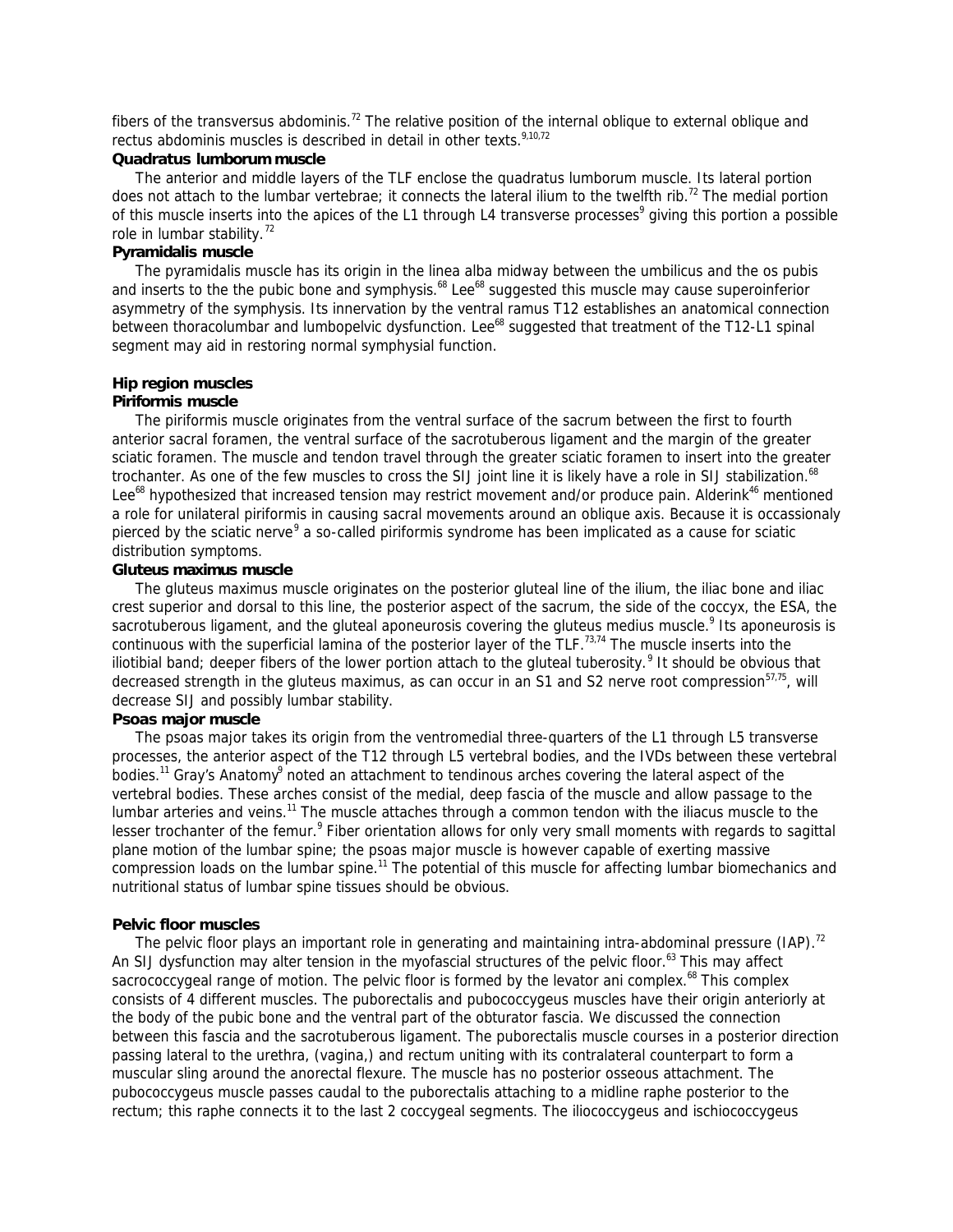(coccygeus) muscles originate from the the medial aspect of the ischial spine and sacrospinous ligament and the dorsal part of the obturator fascia. They attach to the anterior aspect of the apex of the sacrum.<sup>68</sup> The pelvic floor muscles are innervated by the pudendal plexus which contains fibers from S4 and sometimes also S3 and S5.<sup>9</sup> This explains pelvic floor symptoms with compression of the lumbosacral roots in cauda equina syndrome.

#### **Neural anatomy**

The vertebral foramina of the successive lumbar vertebrae form the lumbar spinal canal<sup>10</sup>. This canal contains the spinal cord which most commonly tapers to a point called the conus medullaris opposite the level of the L1-L2 IVD.<sup>11,76</sup> Sometimes, however, the cord ends as high as T12-L1 or as low as L2-L3.<sup>11</sup> The lumbar, sacral, and coccygeal roots descend further within the dural sac and form the cauda equina.<sup>11</sup> The dural sac extends caudally to the S1-S2 level. $77$ 

The spinal cord is covered by the 3 meningeal layers: the pia, arachnoid, and dura mater.<sup>76</sup> The pia and arachnoid are also known as the leptomeninges. Both are made of a lattice of collagen fibers allowing for stretch and compression without kinking. The pia is closest to the spinal cord separating the cord from the subarachnoid space. The arachnoid consists of multiple layers and contains the cerebrospinal fluid (CSF) in the subarachnoid space. This CSF primarily has a nutritional role, but may also have a protective function by acting as a hydraulic cushion surrounding the cord and the nerve roots.<sup>76</sup> The subdural space is a potential space: it contains a small amount of serous fluid probably allowing for sliding of the arachnoid on the dura mater. The dura primarily consists of longitudinally aligned collagen fibers with some elastic fibers. The epidural space also is a potential space separating the dural sac from its osseo-ligamentous boundaries.<sup>11</sup> It contains fat, epidural attachments of the dural sac, blood vessels, and areolar connective tissue.<sup>11,76,77</sup> Wiltse et al<sup>78</sup> described a fibrovascular peridural membrane surrounding the dural sac. The mechanical strength of this periosteum homologue supposedly is one-fourth that of the dura. The peridural membrane spans the width of the vertebral body deep to the PLL and attaches to the ventral surface of the deep layer of this ligament.<sup>11,78</sup> It lines the entire vertebral canal replacing the periosteum. The peridural membrane only crosses the level of the disk laterally at the entrance to the lateral recess; from here it extends a circumneural sheath which surrounds the dural sleeve of the nerve roots and spinal nerve up to 10 cm beyond the IVF.<sup>78</sup> In addition to adding to the mechanical strength of the neural system the peridural membrane may cover and contain hematomas mimicking a sequestrated nuclear fragment. Because treatment for a submembranous hematoma (which will resolve with time) will be quite different from treatment of a disc sequestration, appropriate imaging techniques are indicated when the diagnosis is uncertain.<sup>78</sup>

 There are three leptomeningeal attachments that maintain the position of the spinal cord within the dural sac.<sup>77</sup> The *internal filum terminale* is a prolongation of the pia mater that passes intrathecally from the base of the cord to the apex of the dural sac. It protects the neuraxis from longitudinal stress by appropriately elongating and shortening in response to spinal movements.<sup>77</sup> The *denticulate ligaments* run from pia mater to dura and suspend the cord centrally in the dural sac.<sup>76</sup> In the lumbar (and thoracic) region there is a distinct *intermediate leptomeningeal layer* between the pia and arachnoid allowing intermeningeal sliding.<sup>76,77</sup> Dorsally this layer is better developed than ventrally forming a trabeculated septum.

 Epidural attachments tether the dural sac to the spinal canal. Cranially the dural sac attaches to the foramen magnum and caudally to the posterior aspect of the coccyx by way of the extrathecal continuation of the internal filum terminale called the *external filum terminale.* 76,77 The filum is more elastic than the cord thus protecting it from being overstretched.<sup>76</sup> *Hofmann's ligaments* are condensations of the epidural fascia that connect the dural sac to the PLL and the proximal nerve root sleeve to this ligament and the periosteum of the inferior pedicle.<sup>11,77</sup> These ligaments are also referred to as the *dural* or *meningovertebral ligaments*.<sup>11</sup> Posteriorly a dorsomedian septum or plica connects the flaval ligament to the posterior dura limiting anterior motion of the cord.<sup>76</sup>

Nerve rootlets extend caudally from the conus medullaris.<sup>76</sup> Two to 12 of these rootlets merge and form one nerve root.<sup>11</sup> Close to the cord glial cells surround the axons of the rootlets, resembling the configuration in the rest of the central nervous system.<sup>79</sup> Several millimeters distal to the cord this central glial segment gives way to the non-glial segment: here the axons are structured more like their counterparts in the peripheral nervous system. Even though there are some islets of glial cels left, the axons are mainly surrounded by Schwann cells.<sup>79</sup> Schwann cells produce the myelin sheaths in myelinated fibers.<sup>76</sup>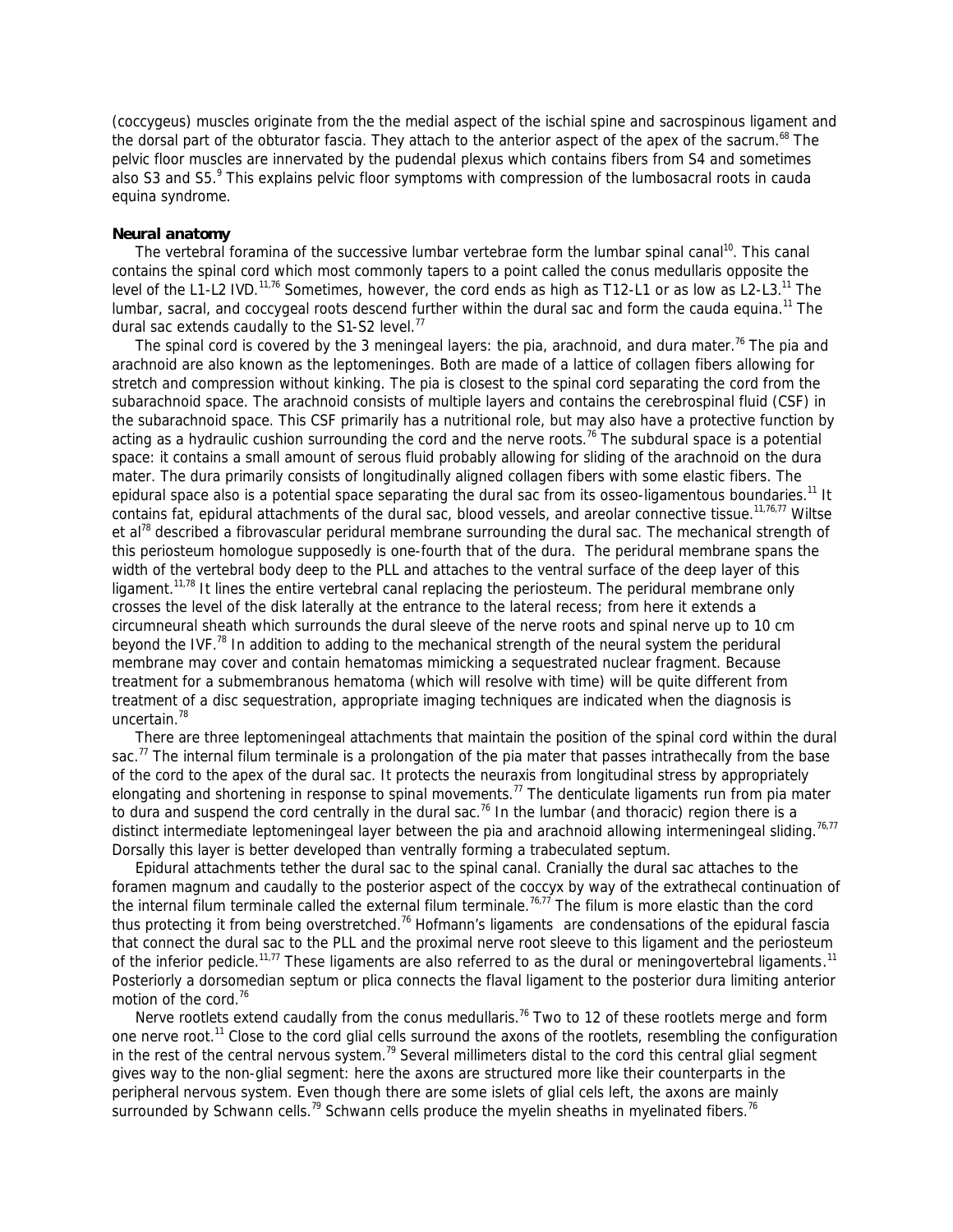Endoneurium surrounds the axons and the Schwann cells in the rootlets and roots. This endoneurium consists of closely packed, mainly longitudinally oriented collagenous tissue containing fibroblasts, capillaries, and mastocytes.<sup>76</sup> The amount of collagen in the root endoneurium is approximately 6 times higher than in the cord, but about 5 times less than in the peripheral nerves.<sup>79</sup> As the rootlets exit the cord, their endoneurium is covered by a thin layer of connective tissue, the root sheath. This root sheath is an analogue of the pia mater.<sup>79-81</sup> A ventral and a dorsal nerve root penetrate the dural sac in an inferolateral direction just above the level of their IVF taking with them an extension of the arachnoid and dura mater called the dural sleeve. Nerve roots located within the common dural sac are referred to as intrathecal nerve roots; after penetrating the dural sac they are called extrathecal.<sup>79</sup> The nerve root sheath and the subarachnoid space also extend along the roots.<sup>11</sup> Nerve root sleeves are located posterior to their respective vertebral bodies. However, successively lower nerve roots originate increasingly higher behind the bodies with finally the L5 nerve root sleeve arising at the level of the L4-L5  $IVD<sup>11</sup>$  making it vulnerable to compression both by a central L4-L5, and a lateral L5-S1 disc herniation. A similar relation exists between the S1 nerve root and the central aspect of the L5-S1 disc. An enlargement on the dorsal root just prior to its joining the ventral root to become the spinal nerve is the dorsal root ganglion (DRG). This DRG is typically located in the IVF and contains the cell bodies of the primary afferent neurons.<sup>11</sup> The exact location of the lateral-most extension of the subarachnoid space is unknown.<sup>81</sup> Bogduk<sup>11</sup> stated it extend as far as the spinal nerve implying it also encloses the DRG. Yoshizawa et al<sup>81</sup> and Olmarker and Rydevik<sup>79</sup> stated that the subarachnoid space likely ends proximal to the DRG. A multi-layered connective tissue sheath similar to the perineurium of peripheral nerves and a loose layer resembling the epineurium enclose the DRG.<sup>79</sup> Rydevik et al<sup>82</sup> described this tight capsule of the DRG as a diffusion barrier. The CSF in the subarachnoid space provides for about half of the nerve roots' metabolic needs<sup>76</sup>; the role it plays in supplying the neurons in the DRG is questionable. Just lateral to the IVF the spinal nerve branches into the ventral and dorsal ramus.<sup>11</sup> The epidural tissues and the dura merge with the epineurium and the external perineurium; the endoneurium is a continuation of the root sheath. The outer layers of the perineurium are continuous with the dura and arachnoid; its inner layers are continuous with the pial layer.<sup>76</sup> The endoneurium of the DRG, spinal nerve and rami likely lacks lymphatic drainage; this makes it vulnerable to alteration in pressure as could occur with edema interfering with nerve conduction and axoplasmic flow.<sup>76</sup> Due to its structure and location the DRG appears extremely vulnerable to this type of injury. We will discuss the role of edema in radiculopathy in the biomechanics section.

The dorsal ramus divides into medial, intermediate, and lateral branches.<sup>11</sup> We discussed the role of these branches in ZJ and deep back muscle innervation. With differing regularity the L1 through L3 lateral branches emerge lateral to the iliocostalis muscle and become cutaneous nerves: the L1 lateral branch becomes cutaneous in 60% of the population, L1 and L2 both become cutaneous in 27%, but only in 13% do all 3 levels furnish cutaneous branches.<sup>11</sup> These (cutaneous) superior clunial nerves<sup>9</sup> establish a connection between pain in the area of the buttocks as far down as the greater trochanter and a dysfunction of the thoracolumbar and upper lumbar spine. The lumbosacral ventral rami form the lumbar and lumbosacral plexus and supply the peripheral nerves to innervate the lumbopelvic region and lower extremities.<sup>11</sup>

 Preganglionic sympathetic fibers for the lower limb arise from the lateral horn of the T10 through L2 spinal segments.<sup>76</sup> These efferent fibers branch off from the T10 through L2 ventral rami in the white rami communicantes and join the ganglia of the sympathetic trunk.<sup>11</sup> A continuation of the epineurium of the ventral ramus encapsulates these ganglia. In the lumbopelvic region the ganglia are located anterolateral to the lumbar vertebral bodies, anterior to the sacrum, and they finally join anterior to the coccyx.<sup>76</sup> The sympathetic fibers descend in the sympathetic trunk and join the appropriate ventral ramus by way of the grey rami communicantes.<sup>11</sup> The sympathetic system establishes a connection between the visceral and musculoskeletal structures innervated by the T10 through L2 segments and the lumbopelvic region and lower limbs: nociceptive input from the thoracolumbar visceral and somatic structures by way of viscerosympathetic and somatosympathetic reflexes may increase muscle tone, decrease depolarization threshold of sensory receptors, and impair circulation and local homeostasis in the tissues of the lumbopelvic region and lower limbs.<sup>57</sup> Table 1 summarizes the anatomical connections between the thoracolumbar and lumbopelvic regions.

 Distal to the DRG a union of a somatic root from the ventral ramus and an autonomic root from the grey ramus communicans (or a sympathetic ganglion) forms the sinuvertebral or recurrent meningeal nerve.<sup>76</sup> European literature describes this nerve as the recurrent nerve of Von Luschka.<sup>79</sup> The sinuvertebral nerve reenters the IVF just below the upper pedicle in the form of a single trunk, in the shape of a number of nerve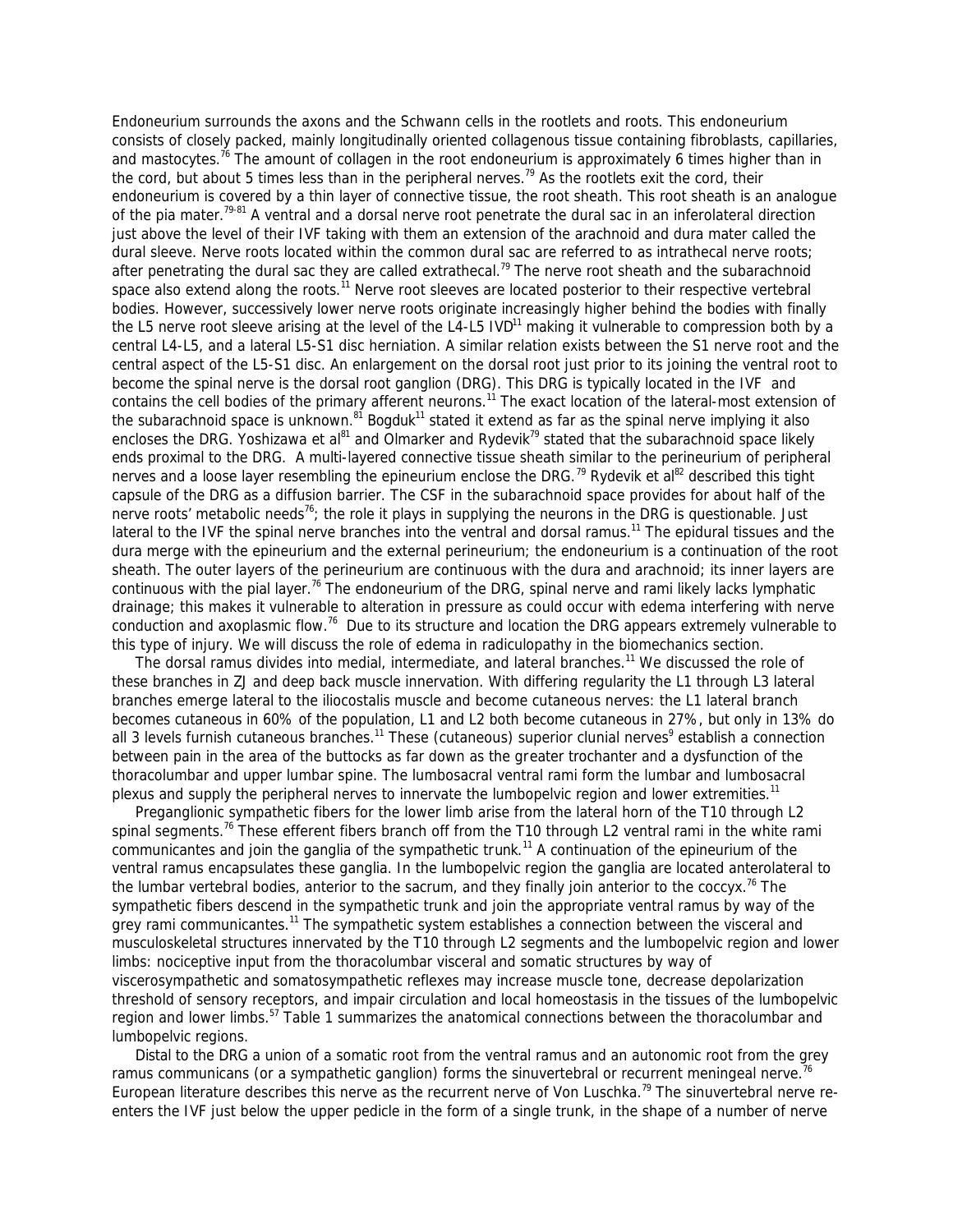filaments, or as a trunk accompanied by additional filaments.<sup>11</sup> We discussed earlier the role of this nerve in the innervation of the flaval ligament and the ventral part of the ZJ, as well as its contribution to the posterior plexus innervating the PLL and the outer AF. Bogduk<sup>11</sup> described the role of the recurrent nerve in innervating both the IVD at its level of entry into the vertebral canal by way of a descending branch and the disk of the level above through an ascending branch. The lumbar sinuvertebral nerve also supplies the periosteum and blood vessels in the spinal canal and the dura mater.<sup>11,76</sup> Bogduk<sup>11</sup> descibed descending meningeal branches of the sinuvertebral nerve extending over up to 2 segments and ascending branches going up 1 segment in the dura. Other authors mentioned the sinuvertebral nerve crossing over the midline to also innervate the contralateral side of the dura<sup>76</sup> and the meningeal branches extending caudally and cranially for as many as 4 segments with an axial spread of one sinuvertebral nerve of up to 8 segments.<sup>76,77</sup> This would give the dura the potential for widespread and extrasegmental pain referral in case of nociceptive stimulation as might occur with disk herniation.<sup>77</sup> The ventral dura receives an additional nerve supply from the perivascular nerve plexus of the radicular ramus of a segmental artery.<sup>76</sup> Innervation of the dura is richer in the superficial than in the deeper layers and denser ventrally than dorsally. In fact, towards the midline the posterior dura may be totally insensitive. The innervation of the dural sleeve is similar to that of the dura. The sinuvertebral nerves pass through the dural ligaments and may supply these with innervation as well.<sup>76</sup>

### **Vascular anatomy**

 The lumbar spine derives its blood supply from the *lumbar arteries*. The upper 4 arteries branch off from the *aorta*; the fifth arises from the *median sacral artery*. The lumbar arteries run posteriorly in the concave lateral aspect of the vertebral body covered by the fascial arches of the psoas muscle. At the level of the IVF a lumbar artery divides into multiple branches. Lateral branches supply the abdominal wall. Posterior branches accompany the dorsal ramus to supply the ipsilateral paraspinals, ZJ, lamina and spinous process. Three distinct medially directed branches originate opposite the IVF: the *anterior* and *posterior spinal canal*  and the *radicular branch*. After entering the IVF the spinal canal branches bifurcate into ascending and descending branches; these anastomose with branches from adjacent segments and form an anterior arterial arcade over the back of the vertebral bodies, and a posterior arcade over the laminae and flaval ligaments. Secondary branches from the posterior arcade supply the epidural tissues and dura, and pierce the bone to supply the interior laminae and spinous processes.<sup>11</sup>

 The radicular branch enters the spinal nerve as it exits the IVF and divides into *ventral and dorsal distal*  radicular arteries that accompany the ventral and dorsal root, respectively.<sup>11</sup> The dorsal distal radicular artery forms a vascular plexus surrounding and supplying the DRG.<sup>11,79</sup> Yoshizawa et al<sup>81</sup> describe an independent branch of the segmental lumbar artery entering the foramen to supply the DRG. The distal radicular arteries anastomose with their proximal counterparts, the *ventral and dorsal proximal radicular arteries*. These proximal radicular arteries are supplied by longitudinal systems derived from the *anterior spinal artery* and *dorsal spinal arteries*. The proximal arteries are ensheathed in their own pial layer and penetrate the root several millimeters from the conus medullaris. Up until that point ventral and dorsal rootlets are supplied directly by branches from the longitudinal systems. The proximal radicular arteries supply the proximal one-third of the roots; the distal radicular arteries provide for the distal two-thirds. However, the principal source of root nutrition is the surrounding CSF: radicular arteries supply only 35% of the glucose absorbed by the nerve root.<sup>11</sup>

 The lumbar artery gives off 10 to 20 ascending and descending branches along the lateral aspect of the vertebral body. These *primary periosteal arteries* supply the periosteum and the peripheral bone of the body. Similar periosteal branches from the anterior arterial arcade in the spinal canal supply the posterior body. At the upper and lower parts of the vertebral bodies the primary periosteal arteries form an anastomotic ring, the *metaphysial anastomosis*. This ring runs around the anterior and lateral aspects of the top and bottom of the body. Penetrating branches from this anastomosis called the *metaphysial arteries* supply the peripheral body. Branches of the *nutrient arteries*, derived from the anterior spinal canal arterial system, and the *equatorial arteries*, derived from the lumbar arteries, supply the central core of the body. We discussed the entry of these vessels into the bodies in the section on osseous anatomy. The rich arterial supply may play a role in explaining the preference of metastases for the vertebral body. We will discuss this in monograph 11.2.4. Branches of the metaphysial and nutrient arteries form dense capillary plexuses deep to and in the base of the endplate cartilage. These endplate plexuses and the small branches of the metaphysial arteries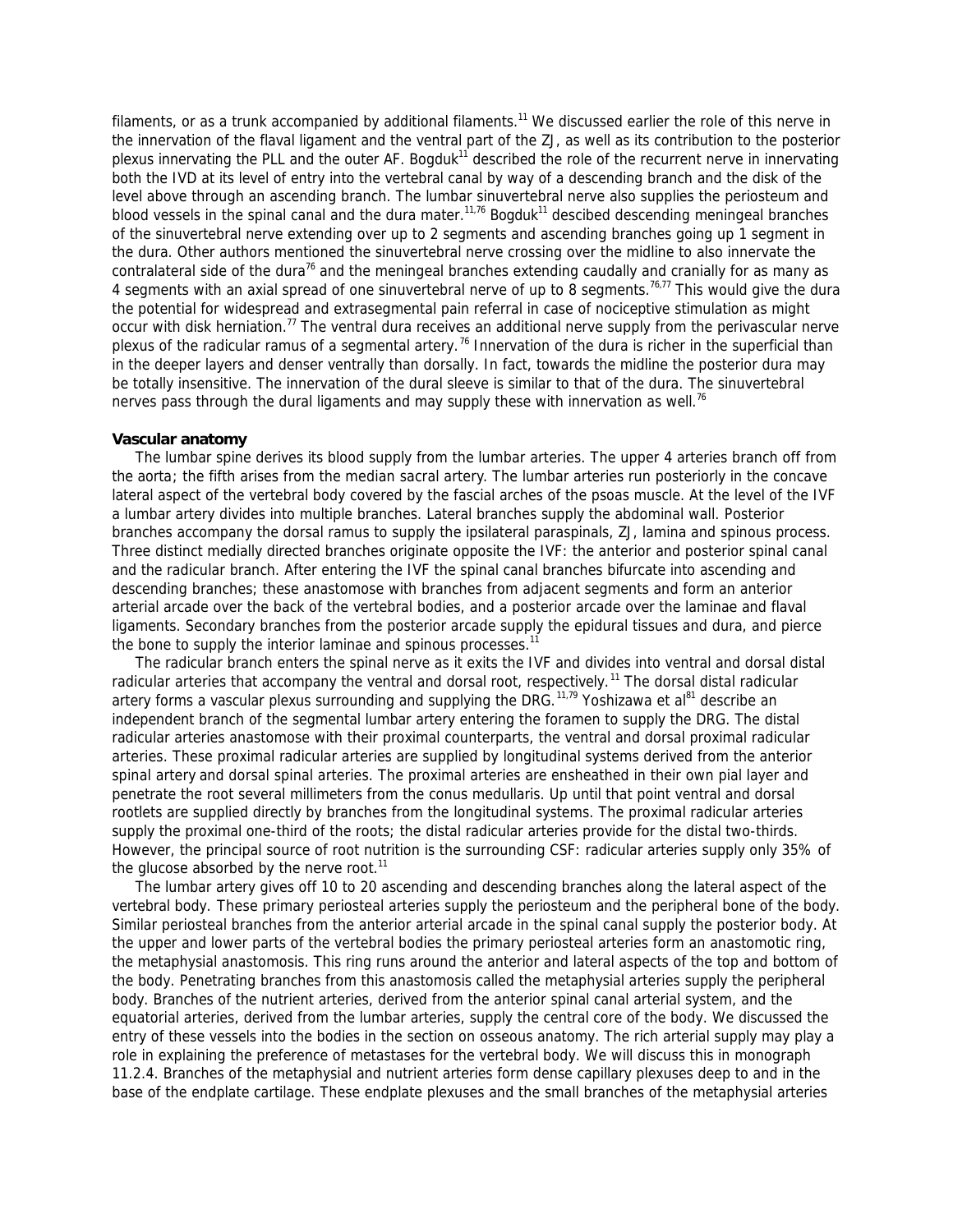anastomosing over the outer AF surface are the only entry points for nutrients and oxygen into the interior of the  $IVD.<sup>11</sup>$ 

 Venous return occurs through the *lumbar* and *ascending lumbar veins*. The lumbar veins accompany the lumbar arteries and drain into the *inferior vena cava*. The ascending lumbar vein is a longitudinal vessel ventral to the base of the transverse processes; it communicates with the segmental lumbar veins. The ascending lumbar veins drain in the *common iliac*, *azygos* and *hemiazygos veins*. Three distinct venous plexuses cover the lumbar spine. The *anterior external vertebral venous plexus* covers the anterolateral aspect of the vertebral bodies; it is formed by interconnection of the lumbar veins. The other 2 plexuses are located inside the spinal canal: the *anterior internal vertebral venous plexus* covers the posterior bodies and the *posterior internal vertebral venous plexus* is located on the inner surface of the neural arches. The internal vertebral venous plexuses communicate with the ascending lumbar veins at the level of each IVF.<sup>11</sup> The veins in the internal plexuses are valveless and under little pressure.<sup>76</sup> Increased IAP may prevent drainage from the internal plexuses into the ascending lumbar veins and redirect blood flow within the spinal canal with the internal plexuses draining into the thoracic and sacral vessels.<sup>11</sup> The plexuses take up much of the remaining non-neural spinal canal space.<sup>76</sup> Sudden rushes of blood into the internal plexuses as can occur during coughing, sneezing and straining may increase the diameter of these vessels decreasing the available space for a space-occupying lesion such as a herniated IVD or a stenotic lesion resulting in nociceptive stimulation. The Valsalva maneuver for diagnosing increased "intrathecal" pressure<sup>75</sup> is based on this mechanism. Engorgement of the internal venous plexuses can also occur due to increased cardiopulmonary resistance in the caval venous return system. Patients with progressively decreasing right ventricular compliance in combination with spinal stenosis may eventually have neurogenic pain even in previously painfree static or recumbent positions.<sup>83</sup> Parke<sup>83</sup> mentioned cases in which caval abnormalities with resultant epidural hypertension caused symptoms of cord or radicular compression even despite the absence of stenotic compression. Veins from the posterior bony elements and paraspinals drain into the lumbar or ascending lumbar veins. Drainage from the nerve roots occurs through a proximal radicular system towards the cord and a distal radicular system that drains into the lumbar and ascending lumbar veins.<sup>11</sup>

 A *subchondral postcapillary venous network* drains the endplate by way of short vertical veins into the *horizontal subarticular collecting vein system*. Peripheral elements of this collecting vein system drain into the anterior external and anterior internal vertebral venous plexuses. All other regions of the vertebral body drain into horizontal veins running through the middle of the vertebral body. These *basivertebral veins* mainly drain into the anterior internal vertebral venous plexus after exiting the body through the posterior nutrient foramen, and secondarily into the anterior external vertebral venous plexus.<sup>11</sup>

 The vascular system also serves a mechanical role. Blood contained within the marrow spaces and intraosseous veins increases resistance of the vertebral body to compression. Bulging of the endplate with compression extrudes blood from the vertebra. This process requires energy and thus buffers the body from compressive loads.<sup>11</sup>

 The SIJ derives its anterior arterial supply from an anastomosis between the *median sacral artery* and the *lateral sacral branches of the internal iliac artery*. These vessels enter the anterior sacral foramina and anastomose with the posterior arterial supply provided by the *gluteal arteries*. Venous drainage occurs by way of tributaries of the *median and lateral sacral veins.* 45

### **BIOMECHANICS**

 We will first discuss the biomechanical behavior of the individual anatomical components of the lumbopelvic region. For this I have chosen to use the term *isolated biomechanics*. In the second part of the section on lumbopelvic biomechanics we combine the biomechanical behavior of these components to describe what I have termed *integrated biomechanics*.

# **Isolated biomechanics**

# **Intervertebral disk**

White and Panjabi<sup>84</sup> defined degrees of freedom as the number of independent coordinates, in a coordinate system, needed to completely specify the position of an object in space. They stated a vertebra has 6 degrees of freedom. This means it is capable of rotations and translations in 3 different, orthogonal planes. The rotations correspond to the clinically defined motions of flexion-extension, sidebending, and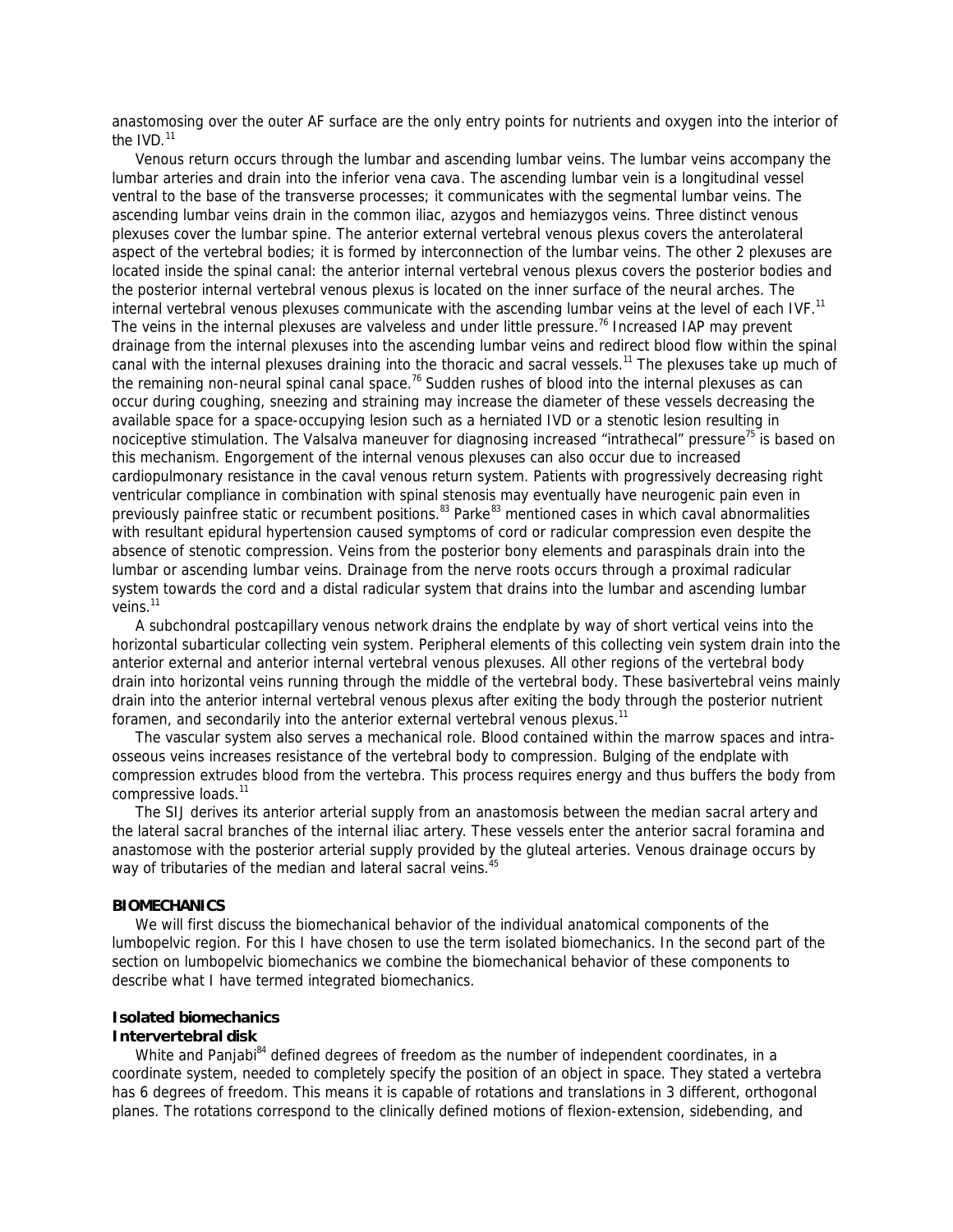(axial) rotation. The 3 translations occuring between vertebrae are anteroposterior glide, mediolateral glide, and distraction-compression. In vivo the interbody joint or IVD is of course incapable of independent motion: it is restrained by the posterior elements of the vertebral arch and its ligaments, the ZJs, and the paravertebral muscles.<sup>11</sup> Reviewing isolated disk biomechanics may, therefore, seem futile, yet it is a necessary prerequisite for understanding the integrated biomechanics of the intact vertebral motion segment.

 The disk has 3 functions: it stabilizes the spine by anchoring the vertebral bodies to each other, it allows movement between vertebrae, and it absorbs and distributes loads applied to the spine.<sup>22</sup> The disk is able to perform these 3 functions as a result of the interaction between PGs, water, and collagen in the NP, AF, and endplates.

The AF is able to withstand compression even without a nucleus present<sup>11</sup>: lamellae are held together by the interactions with PGs and will resist buckling thereby sustaining axially applied weight. Prolonged weightbearing, however, will expell water from the AF and deform the AF by buckling of the collagen lamellae. The NP acts to reinforce the AF during compression. The fluid nature of the NP allows it to deform under pressure, but similar to a fluid the volume of the NP has to remain constant. When the NP is subjected to pressure it will deform transmitting the applied pressure in all directions. Axial compression will force the NP to expand radially or in an outward direction against the lamellae of the AF. The pressure applied by the NP will stretch the collagen-PG complex in the lamellae. Tensile properties of the collagen and the forces involved in the PG-collagen interaction will resist this deformation and will oppose the radial pressure of the NP. An equilibrium will be attained in which radial pressure of the NP equals tensile or "hoop stresses" in the anulus. Axial compression will also cause the NP to apply pressure to both endplates. Endplates and vertebral bodies resist deformation: this direct transmission of forces through the NP from one endplate and vertebral body to the next further unloads the AF. After removal of compression the elastic energy stored in the collagen of the anular lamellae will help with reversing the deformation to the disk.<sup>11</sup>

 Tensile properties are not uniform throughout the entire AF. Failure stress (maximum stress tolerated at failure) is significantly higher in the outer as compared to the inner AF; it is about 3 times lower in the posterolateral than in the anterior AF.<sup>27,85</sup> The same applies to strain energy density (energy required per unit of tissue to deform the test specimen).<sup>85</sup> The tensile modulus is a measure of the stiffness of the tissue. Skaggs et al<sup>27</sup> found that this modulus was higher in the outer than in the inner AF, and higher in the anterior than the posterolateral AF. Tensile behavior of the anulus is not linearly related to collagen content; differences in type I and II collagen content or ultrastructural organization may play a role<sup>27,85</sup>. We discussed the increase in crosslink content towards the inner AF; this probably has a role other than contribution to tensile stiffness. It may provide a fine collagen meshwork in the inner AF helping to maintain the higher PG content in the NP.<sup>27</sup> This non-uniform distribution of tensile properties may serve an important function. Higher tensile values in the outer than the inner regions will allow for generating a more uniform hoop stress in the whole AF resulting in diminished injury potential. Table 2 summarizes the reasons why the posterolateral AF is predisposed to failure as often seen clinically.<sup>27</sup>

 Excessive axial compression might seem a likely mechanism of injury for producing an anular lesion and subsequent disk herniation. Brinckmann and Horst<sup>86</sup> removed the vertebral arch and subjected human motion segments to gradually increased axial loading. The axial load resulted in a uniform increase of radial bulge around the disk circumference. Axial overload caused fracture of the trabecular structure of the vertebral bodies resulting in an increased concavity of the endplates without macroscopic damage to these structures. The endplate bows inward because the cortical bone of the vertebral body strongly supports the peripheral endplate; weaker trabecular bone supports the central portion.<sup>11</sup> The outer AF remained intact with axial overload.<sup>86</sup> Holmes et al<sup>87</sup> subjected 17 lumbar motion segments with their posterior elements removed to stepwise increased axial overload. Of these segments, 9 showed evidence of endplate failure. Rigidity of non-failing was significantly higher than that of failing segments. Bone mineral content correlated with rigidity.

 We might expect AF disruption to predispose the disk to herniation under compression, but even with the dorsolateral AF weakened by a radial incision through the anular fibers leaving only a 1 mm thick external layer, axial loading only caused a 0.5 mm bulge localized close to the incision. This magnitude of bulge occurs frequently in normal disks with physiologic loads. In no case did axial loading cause rupture of the peripheral AF, even under axial overload causing vertebral body fracture.<sup>88</sup> Loss of disk tissue, whether as a result of a discectomy or due to an endplate fracture with central protrusion of nuclear material, has a more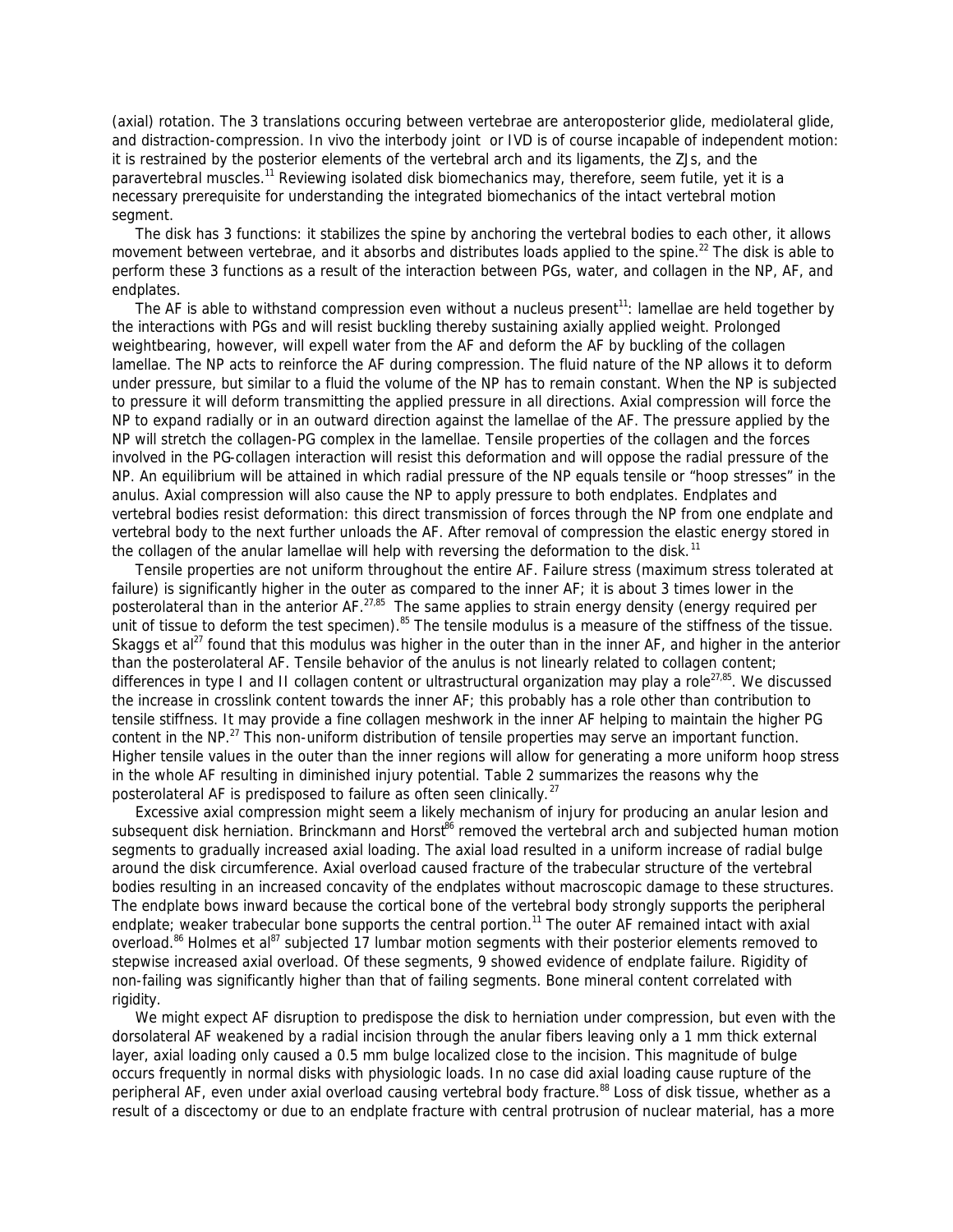profound effect on mechanical behavior of the disk under compression. Brinckmann and Grootenboer<sup>89</sup> performed a partial diskectomy on 15 cadaveric lumbar disks and found that loss of disk tissue caused loss of disk height, increase in radial bulge, and decrease in intradiskal pressure. Reduced disk height will increase the compressive load on the posterior elements of the spine, especially in lordotic postures.<sup>90</sup> An increased bulge may compress neural tissue. High intradiskal pressure is a prerequisite for the disk to meet its physiologic requirements: high tensile stress in the AF is necessary to contain and control the NP and this tensile stress is provided by the intradiskal pressure.<sup>89</sup>

 Distraction is a motion which rarely occurs in everyday functioning, but PTs use it frequently as a therapeutic intervention in LBP. True perpendicular distraction separates the attachments of all collagen fibers over an equal distance and, therefore every fiber is strained and acts to resist the separation of the vertebral bodies. Distraction and compression are translations along the long axis of the spine. During mediolateral and anteroposterior translatioal movements or gliding conditions are different. All points on the inferior aspect of a superior vertebra move an equal distance parallel to the upper surface of the inferior vertebra. A sagittal plane glide separates origin and insertion of half of the collagen fibers in both lateral aspects of the disk: strain on these fibers will limit translation. The other half of the lateral fibers, as a result of the opposite direction of fibers in successive lamellae, will have origin and insertion approximated and will, therefore, not resist the gliding movement. The sagittal plane glide elongates fibers in the anterior and posterior AF, but their resistance to movement will be less as the separation of origin and insertion is not in the principal direction of fiber orientation.<sup>11</sup> The situation in a frontal plane translation will be similar with half of the fibers in the anterior and posterior AF resisting movement and the both parts of the lateral AF contributing to a lesser extent in limiting gliding movement. Shear stiffness of the lumbar disk during anteroposterior or lateral translations is about 260 N/mm.<sup>84</sup> This high value indicates that a large force is required to cause transverse plane displacement in a normal motion segment. Therefore, the AF rarely fails due to pure shear loading. 84

 Bending movements such as frontal plane (sidebending) and sagittal plane rotation (flexion and extension), involve lowering one end of the vertebral body and raising the opposite end. This causes compression of the NP on the side of approximation and a decrease in nuclear pressure on the side of separation.<sup>84</sup> The AF will buckle and bulge on the side of compression and stretch on the side of separation. Resting tension in the ligaments and muscular contraction forces will increase nuclear compression during bending movements. The NP will attempt to escape compression and exert force on the AF at the side of separation. Increased tension in that portion of the AF will resist further movement.<sup>11</sup> McKenzie<sup>91</sup> has based a treatment approach for diskogenic LBP on the assumption that nuclear material moves in response of sagittal, frontal, and even transverse plane sustained or repeated rotation. Clinically, patient history frequently implicates bending movements as the mechanism of injury for disk lesions. However, bending cadaveric motion segments 6 to  $8^0$  in the frontal, sagittal, or other vertical planes does not result in failure. Failure only occurs after removal of the posterior elements and 15<sup>0</sup> of forward flexion, but not by anular failure, but rather by bony avulsion of the AF insertion off the vertebra.  $84$ 

 Transverse plane (axial) rotation will cause all points on the inferior surface of the vertebra to move circumferentially in the direction of rotation. Because of the alternating direction of collagen fibers in succesive lamellae axial rotation only separates origin and insertion of those fibers oriented in the direction of the movement. It approximates origin and insertion of the other fibers. In axial rotation only 50% of the collagen fibers in the AF are in a position to restrict motion.<sup>11</sup> Torsional loading of intact lumbar motion segments around a fixed axis through the posterior disk caused AF failure at an average of 16<sup>0</sup>. Degenerated disks may be more prone to failure due to rotation: average rotation at failure was 14.5<sup>0</sup> in degenerated disks and average failure torque was 25% higher in non-degenerated versus degenerated disks.<sup>84</sup> In vivo, the ZJs do not allow for this magnitude of rotation. Axial rotation alone is unlikely to cause disk prolapse.<sup>92</sup>

 Physical properties of a structure documenting its time-dependent behavior are known as viscoelastic properties.<sup>84</sup> Axial compression causes an increase in radial anular bulging.<sup>86</sup> Creep as a result of prolonged compressive loading might further increase circumferential bulging and decrease disk height. Increased bulging and decreased disk height may play a role in transient radicular compression as a result of prolonged upright posture. Botsford et al<sup>93</sup> used MRI to compare the effects of 6 hours of supine lying to the effects of 7 hours of sitting and standing in 8 non-symptomatic men between 21 and 27 years old. They found a mean decrease in disk volume of 16.2% and a mean height decrease of 11.1% between L3 and S1 with upright posture. Anteroposterior disk diameter decreased significantly with 6%. They concluded that fluid loss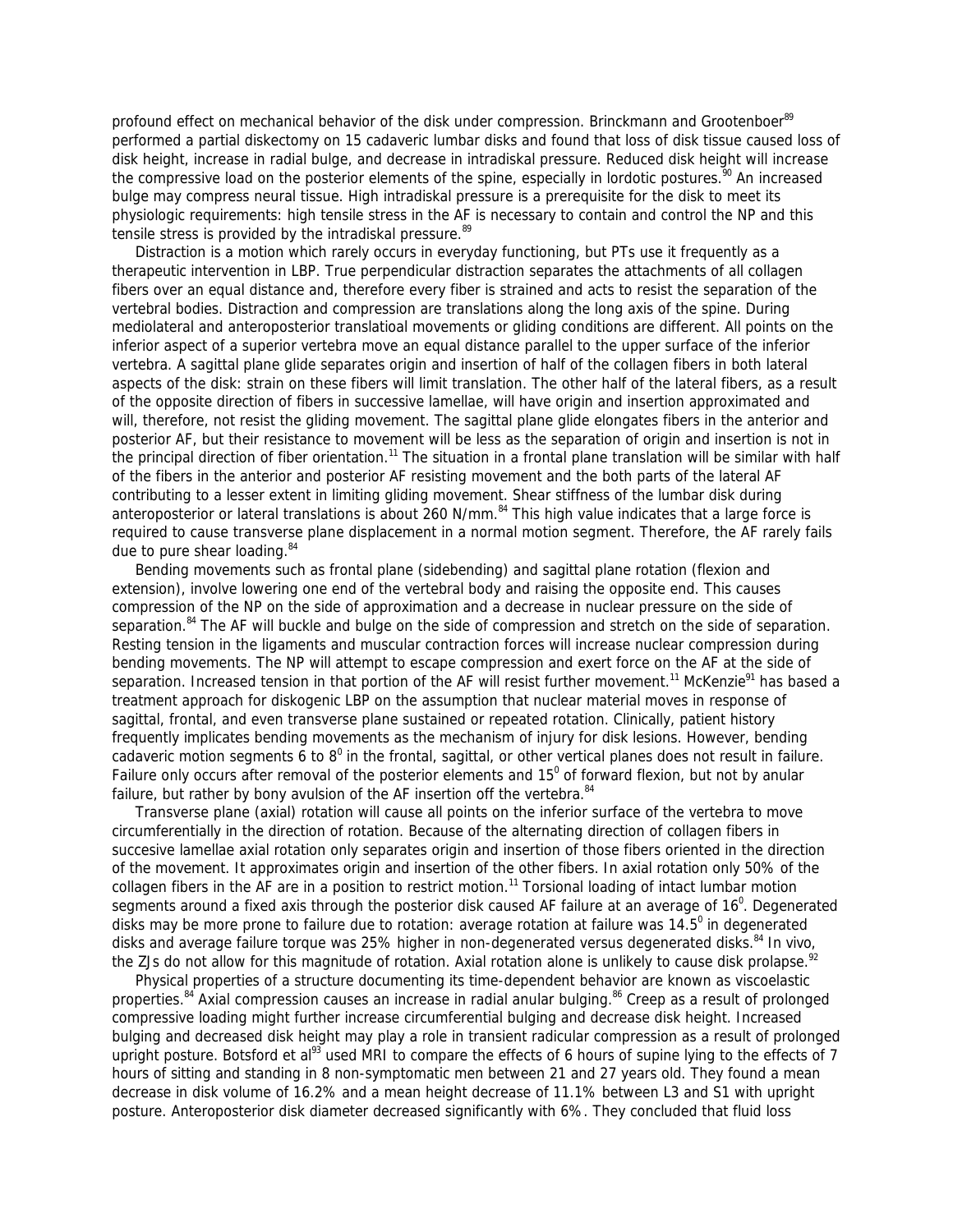caused the bulk of the height loss with minimal, if any, radial bulging of the disk. Fluid loss increases electrolyte concentration in the disk; the osmotic pressure gradient thus produced allows reimbibition after load removal.<sup>11</sup> Obviously, in healthy IVDs loss of disk height may, but increase in radial bulging will not, contribute to nerve root compression with prolonged upright posture. This study<sup>93</sup> does not allow conclusions on the mechanical behavior of degenerated disks under similar conditions.

 In summary, the disk is well designed to handle mechanical stresses during movement. A healthy NP is paramount to maintaining normal IVD biomechanics. Loss of nuclear volume as a result of therapeutic procedures (diskectomy, chemonucleolysis) or pathological processes (herniation) predisposes the IVD to failure. Tensile properties and structural characteristics seem to predispose the posterolateral AF to failure (Table 2). Flexion and/or rotation can experimentally produce anular failure. However, segmental range of motion (ROM) during these experiments far exceeds in vivo ROM. It appears other processes must occur weakening the IVD prior to in vivo failure.

### **Zygapophysial joint**

 ZJ function is to restrict rotation and to prevent excessive flexion by restraining the forward translational component of flexion.<sup>40</sup> This way the joints protect the IVD from shear forces, excessive rotation, and flexion.<sup>38</sup> The ZJs also play a role in transmitting compressive forces over the motion segment in certain positions and may limit extension and sidebending. Bogduk<sup>11</sup> discussed the theoretical role of joint angle and shape during flexion and rotation. With rotation the inferior facet of the contralateral ZJ impacts its superior counterpart thus limiting rotation. A planar joint with its facets oriented parallel to the midsagittal plane will offer considerable resistance against rotation. However, it offers no resistance against the forward translational component of flexion: the inferior facets will simply slide past the superior ones. Joints oriented in the frontal plane optimally resist forward translation, but less so rotation: the facets might contact at an angle causing the inferior facets to simply glance off the superior ones. Obliquely oriented joints combine a frontal and sagittal plane orientation for resistance to both flexion and rotation. In curved joints the different portions of the joint may have different mechanical roles. The backwards facing anteromedial portions resist forward displacement; the posterior sagittally oriented two-thirds of the articular facets restrict rotation. Differences in age-related changes discussed in monograph 11.2.4. appear to support these different roles.

Excessive axial rotation can cause circumferential anular tears in vitro. $92$  IVD torsion is resisted primarily by compression of the contralateral ZJ.<sup>92</sup> The ipsilateral joint remains unloaded with rotation.<sup>94</sup> Tension in the ipsilateral joint capsule may also play a role in limiting rotation; cutting this structure results in increased rotation.<sup>95</sup> The ZJ is the first structure to fail in forced segmental torsion at an angle of 1 to 2<sup>0,92</sup> Using a mathematical model of the lumbar intervertebral joint in torsion Ueno and Liu<sup>92</sup> established that the ZJs transmitted 10 to 40% of the applied rotational torque. Medial facetectomy removes the anteromedial part of the joint. Surgeons use medial facetectomy to decompress the nerve root by "unroofing" the lateral recess.<sup>96</sup> Unilateral and bilateral medial facetectomies do not increase ROM in rotation. This underlines the different roles of the anteromedial and posterior ZJ portions: the anteromedial part which is removed in medial facetectomy does limit rotation. Total facetectomy removes the posterior as well as anteromedial ZJ portion. It is indicated sometimes for excision of an intraforaminal herniated disk or a posterior spinal tumor. Contralateral total facetectomy significantly increases rotation to the opposite side and bilateral total facetectomy significantly increases bilateral rotation.<sup>%</sup> Angular rotational displacement and stress in the posterior anular fibers is increased significantly in facetectomized segments as compared to intact facets.<sup>92</sup> Even a unilateral total facetectomy, will destabilize the segment in rotation<sup>%</sup>, possibly predisposing it to torsional anular strain. In vivo axial torsion alone is unlikely to result in IVD injury except in cases of extreme trauma with fracture of the  $ZJ^{97}$ . Degenerative changes may also compromise the segment: repeated torsional trauma could lead to thinning of the articular cartilage; a loss of 3 mm of articular cartilage permits up to  $6^0$  of extra rotation. $^{98}$ 

 ZJ asymmetry may predispose the disk to herniation. In theory a more coronally oriented facet is mechanically less suited to resist rotation. The resultant increased segmental rotation subjects the posterolateral IVD at that level to increased strain. Ultimately, the repeated strain may result in anular failure.<sup>42,97</sup> Haegg and Wallner<sup>41</sup> used computed tomography (CT) to determine facet joint angles in 17 patients with an L4-L5 protrusion and 30 patients with an L5-S1 protrusion. They compared joint angles with those in the 47 non-protruded segments. Asymmetry was present in 41 of 94 segments. They found a significant correlation between the presence of asymmetry and protrusion only at the L4-L5 level. Yet, their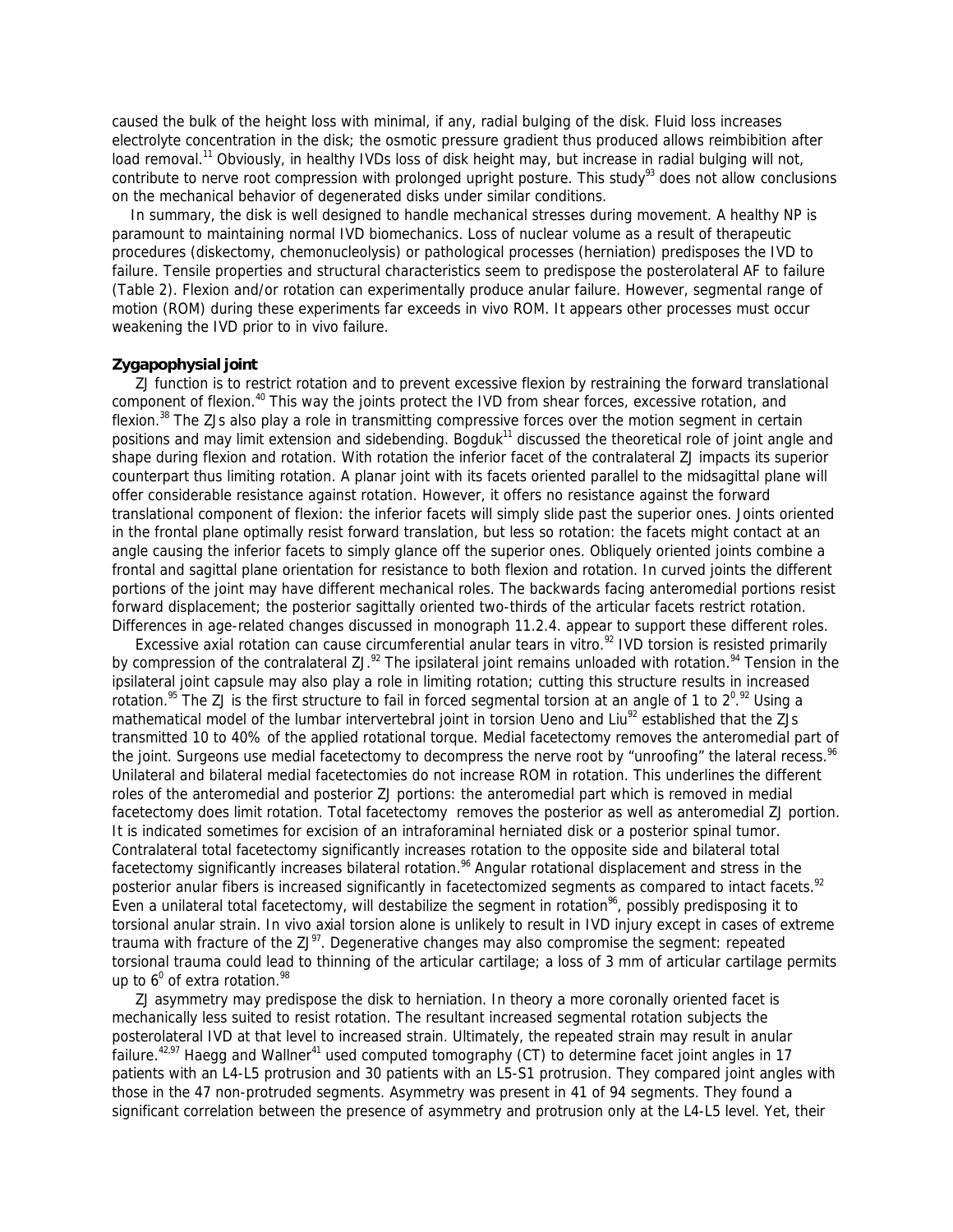conclusion was that no correlation of facet joint asymmetry with the presence of protrusions could be established due to the large error in their method of measurement. Cassidy et al<sup>97</sup> also used CT images to determine joint angles in 136 consecutive patients with L4-L5 or L5-S1 herniations. In 86 lateral herniations they found that a significant difference only at L5-S1: the facet on the side of herniation was on average  $3^\circ$ more coronally oriented than the contralateral facet. The authors questioned the clinical relevance of a  $3<sup>0</sup>$ difference and rejected the hypothesis that ZJ orientation plays a role in lumbar disk herniation. Ahmed et al<sup>42</sup> more directly investigated the relation between ZJ angle and segmental rotation in vitro on 35 L2-L3 and 16 L4-L5 segments with non-degenerated disks; they found no correlation between ZJ angle and segmental axial rotation. In summary, articular tropism does not increase axial rotation to induce torsional strain sufficient for anular lesions. Ahmed et  $al^{42}$  did point out that the role of ZJ asymmetry in producing coupled motions with injury potential to the disk remains undetermined.

 In the absence of (iatrogenic, traumatic, or degenerative) ZJ damage, axial rotation must be coupled with other motions to cause disc injury.<sup>42</sup> The shape of the ZJs would suggest that flexion separates the facets to a greater degree thus permitting increased rotation before the facets make contact and rotation stops.<sup>99</sup> The combination of flexion and increased rotation may sufficiently strain the AF to cause trauma. Gunzburg et al<sup>95</sup> examined the effect of flexion on the ROM in rotation both in vitro on cadaveric lumbar spines and in vivo on volunteers who had Steinmann pins inserted into their spinous processes. They did in vitro measurements with intact and cut ZJ capsules; the in vivo measurements were in sitting and standing. Segmental and cumulative vertebral rotation decreased significantly with flexion, both in vitro and in vivo (in standing as well as sitting). Division of the ZJ capsules resulted in a significant overall increase in rotation in flexion when compared to rotation in flexion with intact capsules. Rotation was still less than in the neutral spine position. Hindle and Pearcy<sup>98</sup> and Pearcy<sup>99</sup> studied regional L1 to S1 rotation in vivo on healthy males. Hindle and Pearcy<sup>98</sup> compared standing axial rotation to rotation in normal and long sitting and found a significant increase in both normal and long sitting. To these postures, Pearcy<sup>99</sup> added rotation in 30 and 90° forward bent standing position. Mean increase in rotation as compared to the upright position was  $9^{\circ}$  (38%) for the normal and 11<sup>0</sup> (46%) for the long sitting position; neither of the forward leaning postures resulted in a statistically different ROM in rotation.<sup>99</sup> We could explain the differences in the findings of Gunzburg et al<sup>95</sup> and the latter 2 studies by an increased tightening of posterior soft tissue structures including the ZJ capsules: beyond a certain optimum point trunk flexion restricts rather than facilitates rotation.<sup>98</sup> Pearcy<sup>99</sup> noted that a strong muscle contraction necessary to maintain the trunk in a standing forward bent position may have caused increased ZJ compression and decreased ability to rotate despite flexion. It appears that submaximal flexion does indeed increase ROM in rotation.<sup>98</sup> The combination of flexion and rotation could cause AF damage, especially in the seated, but possibly also in the standing forward bent position in the absence of a protective muscular contraction, such as clinically occurs with deconditioning, dyscoordination, and/or a sudden externally induced movement.

 Rotation causes compressive forces in the contralateral ZJ. Gapping the ipsilateral ZJ during a forced axial rotation may be a necessary part of the mechanism of therapeutic manipulation.<sup>100</sup> McFadden and Taylor<sup>100</sup> rotated 12 L3 to S2 specimens. During manual rotation the L4 to S1 inferior recess fat pads clearly moved out of the joints through the capsular foramen. They observed gapping of the distracted side as a result of the non-thrust forces applied in 5 of 36 mobile segments. The authors concluded that axial rotation physiologically is not associated with ZJ gapping. The joints adapt to rotation by virtue of compliance of their articular cartilage and by movement of the intra- and extra-articular fat. They only observed gapping in segments with degenerative or traumatic instability. Instability may contraindicate manipulation.<sup>100</sup>

 Medial facetectomy removes only the anteromedial part of the ZJ. This portion of the joint is important in limiting the forward translation associated with flexion.<sup>11</sup> The intact joint is capable of resisting forward shear forces of about 2 kN.<sup>101</sup> Unilateral medial facetectomy and bilateral total facetectomy significantly increased ROM into flexion underlining the importance of the joint, and especially its anteromedial portion, in limiting flexion.

 The ZJ surface orientation is almost perpendicular to the transverse plane. Articular cartilage does not cover the tips of the articular processes. This is a clear indication that these joints have a primary role in transmitting shear forces rather than axial compressive loads. Adams and Hutton<sup>90</sup> subjected lumbar motion segments to 1,000 N compressive force in different degrees of flexion and extension. The IVD bore most of the load in neutral and  $2^0$  of flexion and extension. Only after prolonged 1,000 N compressive loading with loss of disk height simulating prolonged sitting or standing, did the L1 to L3 ZJs carry an average of 11 % of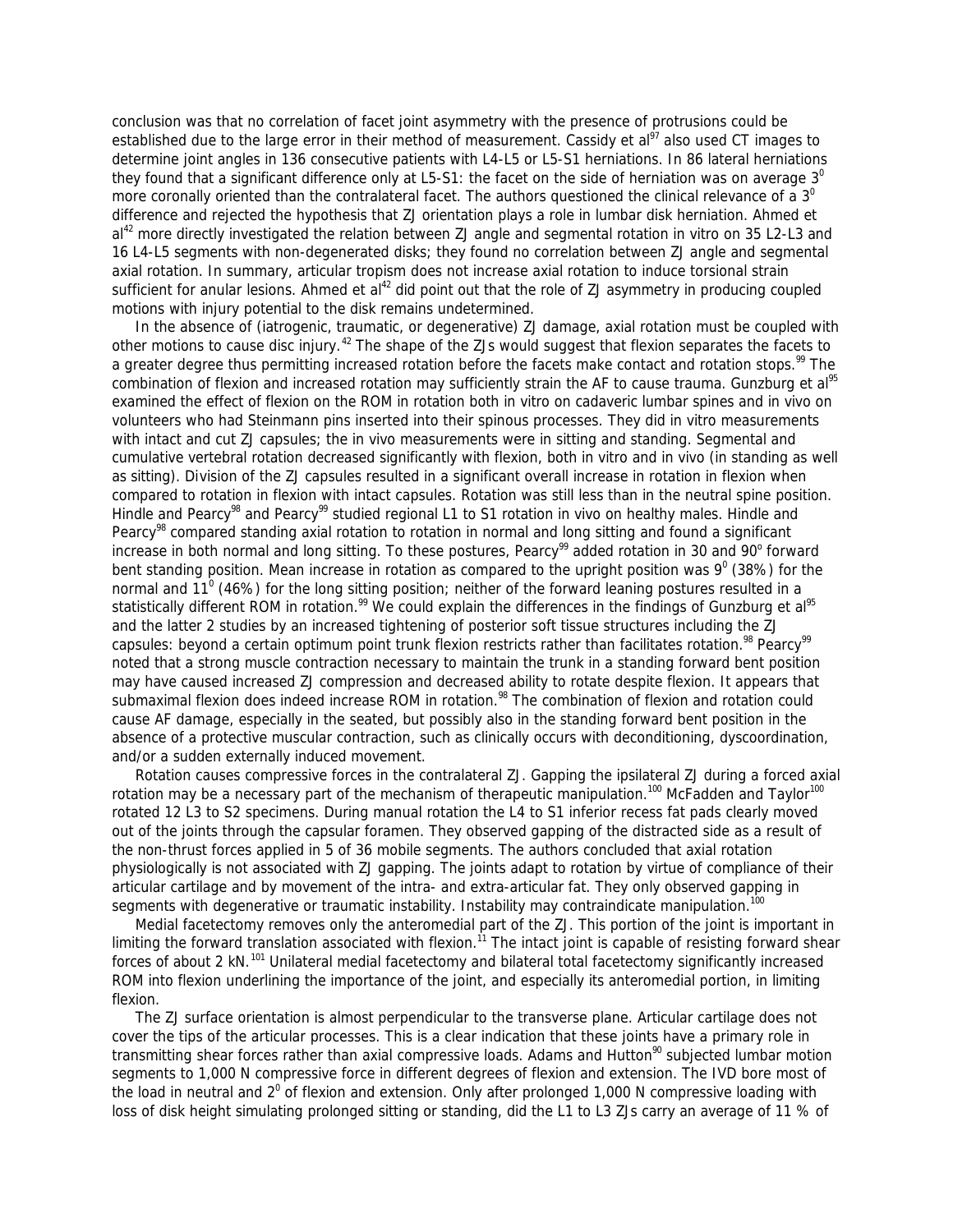the compressive load at  $2^0$  of extension. The L3 to S1 joints carried an average load of 19% in this position. On average, in  $2^0$  of extension, which corresponds to the erect standing position, the ZJs carried 16% of the axial compression load of the spine. Haher et al<sup>102</sup> subjected T12 to S2 cadaveric spines to compressive loads of up to 1,000 N simulating axial compression and a combination of extension and rotation (extension quadrant). The ZJs carried 20+/-3.6% of compressive forces with axial loading and 25+/-5.2% with extension-rotation. Adams and Hutton<sup>90</sup> found that in 2 of the segments tested the spinous processes transmitted a portion of the compressive load: these "kissing spines" carried 14 to18% of the load. Peak pressure on the articular facets increases as disk height decreases; this may predispose the ZJ to degenerative changes.<sup>103</sup> In segments with severe IVD degeneration and narrowing the tips of the facets transmit substantial load directly to the lamina below, or the the interarticular pars above: this may cause extra-articular impingement and limitation of trunk extension in patients with disk space narrowing.<sup>103</sup> In 2<sup>0</sup> of flexion, which corresponds to unsupported sitting, the ZJs take no part in resisting compression. The IVD, however, has the added compressive burden of resisting the tension in the posterior ligamentous structures.<sup>90</sup>

 The role of the ZJ in resisting extension and sidebending appears minimal. Even total bilateral facetectomy does not significantly increase ROM in sidebending and extension.<sup>96</sup> Adams et al<sup>104</sup> sequentially cut the spinous processes, followed by the ZJ capsule and flaval ligament, and finally the ZJs, to determine the contribution of these structures in limiting segmental extension. The first structures limiting extension were the spinous processes and the ISL compressed between the 2 approximating spinous processes. The capsule and ligamentum flavum play a minor role in resisting extension. Only in people with wide spacing of the spinous processes did the ZJs play a role in limiting extension: load was transmitted then either between the articular facets or from the tips of the facets to the adjacent lamina or pedicle.<sup>104</sup> Haher et al<sup>102</sup> established a role for the anterior AF and ALL. With facet destruction these structures constituted an alternate path of loading during extension<sup>102</sup>. In vivo these ligamentous structures may protect the ZJs from excessive loading and degeneration. This establishes a connection between IVD and joint degeneration: degeneration of the (anterior) disk may cause joint degeneration and ZJ destruction will increase disk loading and accelerate degeneration of the adjacent IVD.<sup>102</sup>

 In summary, the main ZJ function is protecting the IVD by limiting ROM in flexion and rotation. Under physiological circumstances, anular strain appears only possible during a combination of flexion and rotation. Joint destruction due to trauma, degeneration, or surgical intervention may further disrupt the protective function of the joint. The ZJ carries part of the compressive axial load through the segment during extension. It becomes more important with prolonged weight bearing and with disk space narrowing, which may lead to degenerative changes and LBP. The ZJ only has a limited role in restricting lumbar extension and sidebending.

### **Sacroiliac joint**

In 1905 Goldthwait and Osgood<sup>105</sup> confirmed the existence of SIJ motion in both sexes: they observed separation of nails driven into the sacrum and ilium of male and female cadaveric pelves during a straight leg raise (SLR). The fact that normal SIJs are capable of movement is no longer disputed. However, opinions on the type of motion possible in the SIJ widely differ. In the section on ligamentous anatomy we defined sacral nutation as the motion in which the sacral promontory moves anteroinferiorly and the coccyx and apex of the sacrum move posterosuperiorly. With nutation the iliac crests approximate and the iliac tuberosities separate due to the multiplanar orientation of the joint. During counternutation the opposite movements occur.19,46 If we view these motions as motions of the innominates on a fixed sacrum, nutation is the same as posterior and counternutation equals anterior innominate rotation. Pitkin and Pheasant<sup>106</sup> described 2 motions conceivable in the SIJ: sacral (counter)nutation around a transverse axis through the interosseus ligaments and sacral tuberosities and unpaired antagonistic movements of the innominates about a transverse axis passing through the pubic symphysis. They thought sacral rotation and sidebending unlikely due to the shape and interlocking of SIJ surfaces. The osteopathic literature reports a more complex view of SIJ motion. They distinguish between iliosacral and sacroiliac motion, depending on whether forces originate in the lower limb (iliosacral) or the spine (sacroiliac)<sup>46</sup>. Osteopaths describe 3 types of iliosacral motion.<sup>55</sup> The innominate may rotate anteriorly or posteriorly on a fixed sacrum. Inferior and superior innominate translation occurs in about 15% of the population<sup>55</sup>; prerequisites are more planar and parallel oriented joint surfaces. A reversal of the convex-concave relationship may allow the innominates to rotate about a vertical axis, inflare and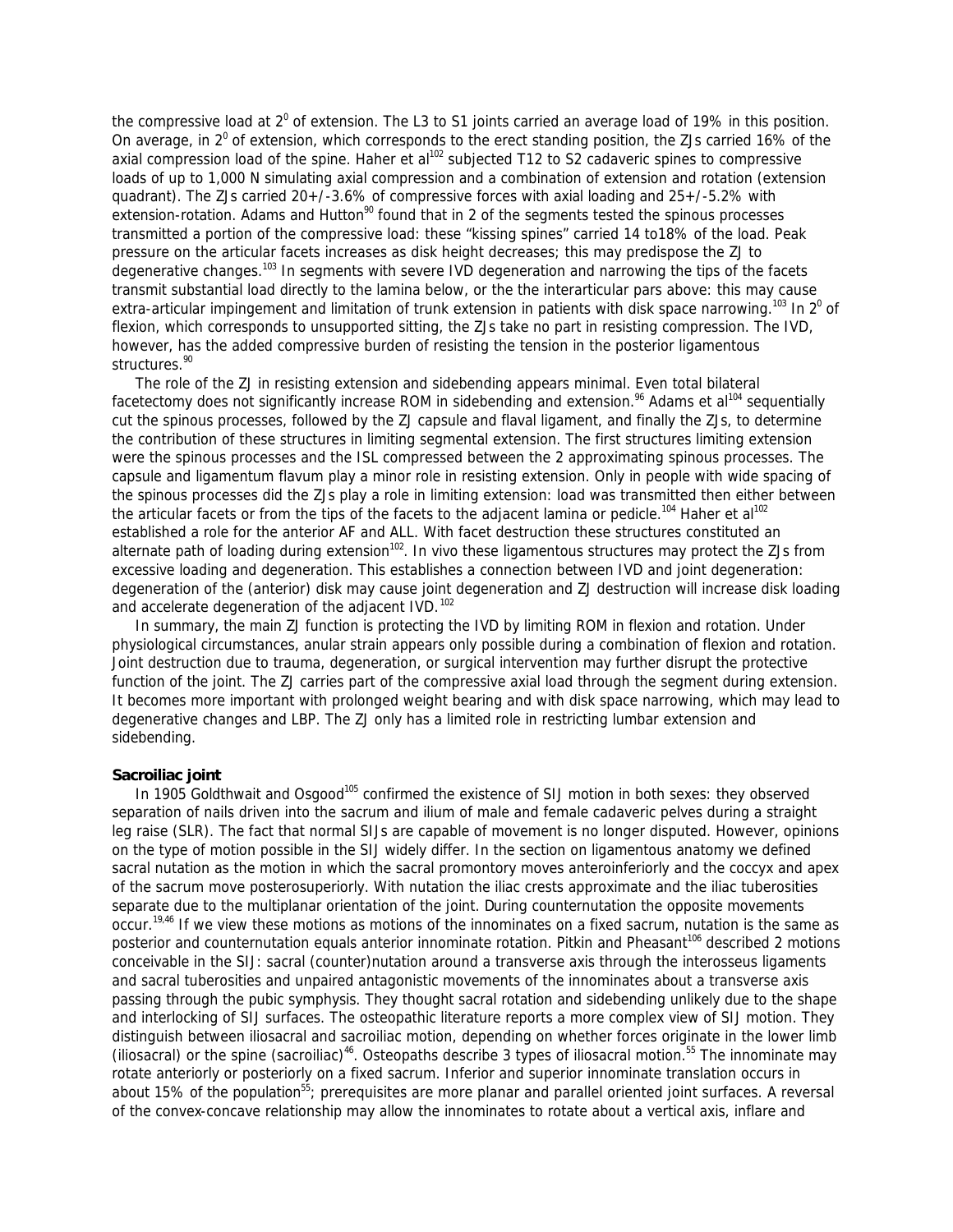outflare. Nutation and counternutation of the sacrum occur around a transverse axis; individual anatomic differences result in different locations for this axis<sup>55</sup>. A second SI movement accompanies the gait cycle; motion occurs around 1 of 2 oblique axes. The left oblique axis is situated between the left upper pole of the sacrum and the right lower pole of the SIJ, the right oblique axis runs from the right upper to the left lower pole. Unilateral piriformis contraction may play a role in creating these axes<sup>46</sup>. Motion around an oblique axis is defined as rotation of the anterior sacral surface to one side with contralateral sidebending of the superior surface.<sup>55</sup>

 Research into SIJ biomechanics has centered around 2 issues: the extent of motion and the axis or axes around which this motion occurs. Table 3 summarizes the ROM studies<sup>15,52,106-114</sup>, table 4 reviews the results of research into the location of the axis of motion.<sup>52,54,114,115</sup>

Very few studies have specifically investigated non-sagittal plane sacral motion. Stevens<sup>116</sup> measured sacral axial rotation by comparing the position of both PSIS with that of the dorsal sacral surface during trunk sidebending in sitting (with transverse plane stabilization) and in standing (with and without frontal and sagittal plane stabilization). He tested 4 non-patient (n=18 to 48) and 1 pre- and post SIJ manual mobilization patient group (n=18). He noted no significant sacral rotation in sitting. Mean combined left and right rotation in the unstabilized standing group was  $3.75+$ /-1.88<sup>0</sup>. The standing group with frontal plane stabilization rotated 5.16+/-2.23<sup>0</sup>, the group with sagittal plane stabilization 5.78+/-1.48<sup>0</sup>. The pre-treatment group rotated 1.1+/-1.52<sup>0</sup> versus 5+/-1.85<sup>0</sup> post-treatment. Sacral rotation consistently occured in the opposite direction of trunk sidebending. Stevens<sup>116</sup> hypothesized that sacral rotation only occurs if the ipsilateral ilium is fixed and the sacrum is forced to move following spine motion and coupling against this fixed ilium. There are a number of concerns with this study. Sacral axial rotation cannot occur without SIJ translation. Translation occurs only with joint surface distraction.<sup>115</sup> This seems contrary to the need for ilial stabilization by compression. The author also did not control for innominate anterior and posterior rotation possibly occuring with trunk sidebending<sup>117</sup>; subsequent anteroposterior displacement of the PSIS would affect his findings. In sitting compression through the ischial tuberosities should stabilize the innominates. Might this be why no the author found no sacral rotation? Perhaps the study did not measure sacral motion between the innominates, but rather interinnominate ROM?

 Research has produced findings that may be clinically applicable. Male SIJs seem less mobile: ROM was 40% less in male versus female patients with transfers from supine to standing and 30% less with transfers from standing to prone with hip extension.<sup>109</sup> Patient age need not decrease mobility: ROM increased significantly with age for transfers from supine to sitting and standing to prone with hip extension.<sup>109</sup> Research may help interpret SIJ motion palpation findings. Transfers from supine to standing or long sitting, and standing trunk flexion cause sacral nutation<sup>52,109,111,114</sup>, counternutation may occur with prone trunk extension.<sup>109,111</sup> Without providing research evidence, Vleeming et al<sup>73</sup> state that flattening the spine in standing also results in counternutation. Hypermobility may play a major role in SIJ dysfunction. Wilder et al<sup>115</sup> showed that in a normal SIJ rotation is always combined with translation. Pure rotation only occured when sufficient ligamentous laxity allowed for unlocking of joint surfaces; pure translation required significant distraction of joint surfaces (7.25 mm).<sup>115</sup> Jacob and Kissling<sup>112</sup> found sagittal plane innominate rotational hypermobility in a patient with unilateral SIJ dysfunction. Pathophysiology in unilateral and bilateral SIJ dysfunction may be different. Patients with bilateral symptoms had significantly greater ROM going from supine to standing than those with unilateral symptoms.<sup>109</sup> ROM was similar in symptomatic and asymptomatic joints of unilateral dysfunction patients when transfering from supine to standing or long sitting<sup>111</sup>; only ROM of the innominate about a longitudinal axis was significantly greater in the symptomatic SIJ when moving from standing to prone with hip extension.<sup>109</sup>

 In summary, the existence of SIJ motion in the absence of severe pathology is undisputed. However, ROM reported greatly varies, possibly due to flawed research design. Only 1 seemingly methodologically flawed study<sup>116</sup> supports osteopathic views of multi-axial motion in normal subjects. Sagittal plane sacral rotation in combination with some translation appears to be the main motion allowed in a normal SIJ. The 3 dimensional orientation of joint surfaces may explain rotation and translation observed along the other 2 orthogonal axes and in the other orthogonal planes. Joint surface orientation, joint surface irregularities, and ligamentous laxity determine the type of motion allowed: pure translation or rotation are only possible when these factors allow for sufficient joint surface separation.<sup>50,115</sup> These factors, possibly combined with prolonged force application, may lead to disassociation of complementary ridges and depressions<sup>113</sup>, producing the clinical dysfunction of SIJ subluxation. Osteopathic concepts may have a role in explaining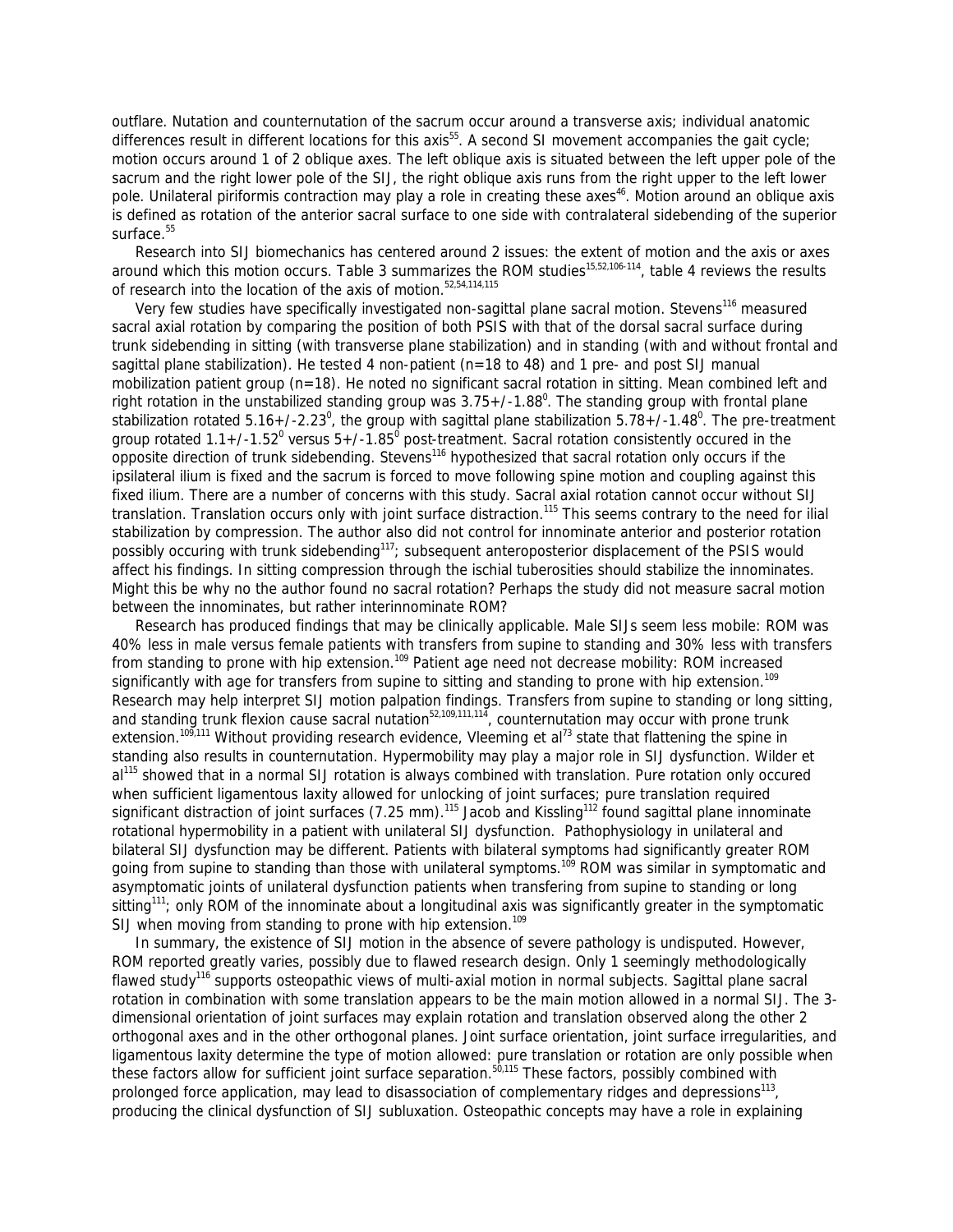mechanics in SIJs with excessive mobility. As stated by Alderink<sup>46</sup> in 1991 and still holding true today: "...a unifying model of sacroiliac function has not been presented, supported, or verified...".

# **Sacroccocygeal joint**

Sacroccocygeal movements are limited to flexion and extension.<sup>18,19</sup> Flexion or forward movement results from contraction of the levator ani and external anal sphincter muscles. Extension or backward movement is the result of increased IAP during defecation or parturition.<sup>18</sup> Sacrococcygeal extension increases the anteroposterior diameter of the pelvic outlet.<sup>19</sup> Maigne<sup>18</sup> compared sagittal plane radiographs of the coccyx in sitting and standing to determine sacrococcygeal mobility. In 47 painfree subjects the mean mobility (flexion or extension) was 9.3+/-5.7 $^0$  (range 0 to 22 $^0$ ). Thirteen coccyges had 5 to 15 $^0$  extension, 8 had 5 to 22 $^0$ flexion, 24 had 0 to  $5^0$  of mobility. Two subjects had an asymptomatic retrolisthesis of 20%. Whether the coccyx flexed or extended seemed determined by its orientation relative to the plane of the seat when sitting down.

# **Pubic symphysis**

Opinions on the importance of the pubic symphysis differ. Kapandji<sup>19</sup> described the pelvis as a closed ring in which ground reaction forces balance gravitational forces. The superior pubic rami transfer part of the ground reaction forces to the pubic symphysis. Kapandji<sup>19</sup> hypothesized that decreased stability of the pubic symphysis may decrease SIJ stability. In contrast, Goldthwait and Osgood<sup>105</sup> describeded the symphysis to be of minor importance in maintaining pelvic stability and mention multiple case studies in which congenital absence of the pubic bones caused no difficulty with ambulation or pregnancy. Snijders et al<sup>17</sup> concurred, supporting this view with the observation that pelvic mechanical function can remain normal even after resection of the pubic bone because of osteosarcoma. They suggested that the symptoms of symphysiolysis may be related mainly to SIJ hypermobility. In their view the importance of the symphysis is limited to allowing sufficient deformation to make SIJ motion possible.<sup>17</sup> Vleeming et al<sup>118</sup> reported that symphysial separation induced in cadaveric specimens did not generate a massive loss of pelvic stability. Vleeming et al<sup>73</sup> discussed the coupling of symphysial to SIJ motion: nutation will cause cranial compression and caudal distraction in the pubic symphysis. They hypothesized that counternutation as a result of flattening of the lumbar lordosis unloads the symphysis supporting this with the clinical observation that this patients with a painful pubic symphysis (e.g. such as after delivery) habitually adopt this posture. Vleeming et al<sup>118</sup> also stated that hypermobility at the symphysis is only possible in case of SIJ hypermobility and/or profound bony deformation, the latter being uncommon. They concluded that hypermobility of the symphysis, therefore, is likely to be accompanied by SIJ hypermobility.<sup>118</sup>

There is also little agreement on the amount of symphyseal mobility. Kapandji<sup>19</sup> stated that the mobility is virtually non-existent. Greenman<sup>55</sup> described 2 different motions at the symphysis. He stated that prolonged one-leg standing result in a frontal plane (inferior-superior) translation. Alternating anterior-posterior rotation may occur with walking.<sup>55</sup> Walheim and Selvik<sup>119</sup> studied symphyseal mobility in a male subject age 27 and a female subject age 24. Separation and anterior translation as a result of several position changes was less than 1 mm. Sagittal plane rotation measured 2<sup>0</sup>, transverse plane rotation 3<sup>0</sup>. Vleeming et al<sup>73</sup> hypothesized a frontal plane inward rotation associated with nutation of the sacrum during transfer from supine to standing. Interestingly, Walheim and Selvik<sup>119</sup> in 2 of 3 tests found a 0.5<sup>0</sup> outward rotation. The authors determined AORs. The axis for supine SLR was anterior to the axis for standing 90 $^0$  hip and knee flexion in both subjects.

Trauma, as e.g during child birth, has been shown to affect symphysial mobility. Abramson et al<sup>558</sup> demonstrated an increase in width of the symphysis in women mainly in the fifth through seventh month of pregnancy. The average symphysial width was 7.9 mm in primiparae, 7.7 mm in multiparae. Lindsey et al<sup>120</sup> reported on a 4.5 cm wide peripartum symphysial diastasis. They found no gross disruption of the SIJ. The SIJ apparently can remain uninvolved if the separation is 4 cm or less<sup>120</sup>. Hormonal factors during pregnancy, 7 to 10 days prior to menstruation and through the use of oral contraceptives may increase pelvic joint mobility.<sup>14,119</sup>

 In summary, research has demonstrated multiplanar and multiaxial symphysial movement. Movements taht induce SIJ motion cause movement at the pubic symphysis as well. The axis for symphysial and therefore likely SIJ motion is force-dependent; this is evidenced by the change in position of the axis during similar weightbearing and non-weightbearing movements.<sup>119</sup> Hormonal and traumatic factors will influence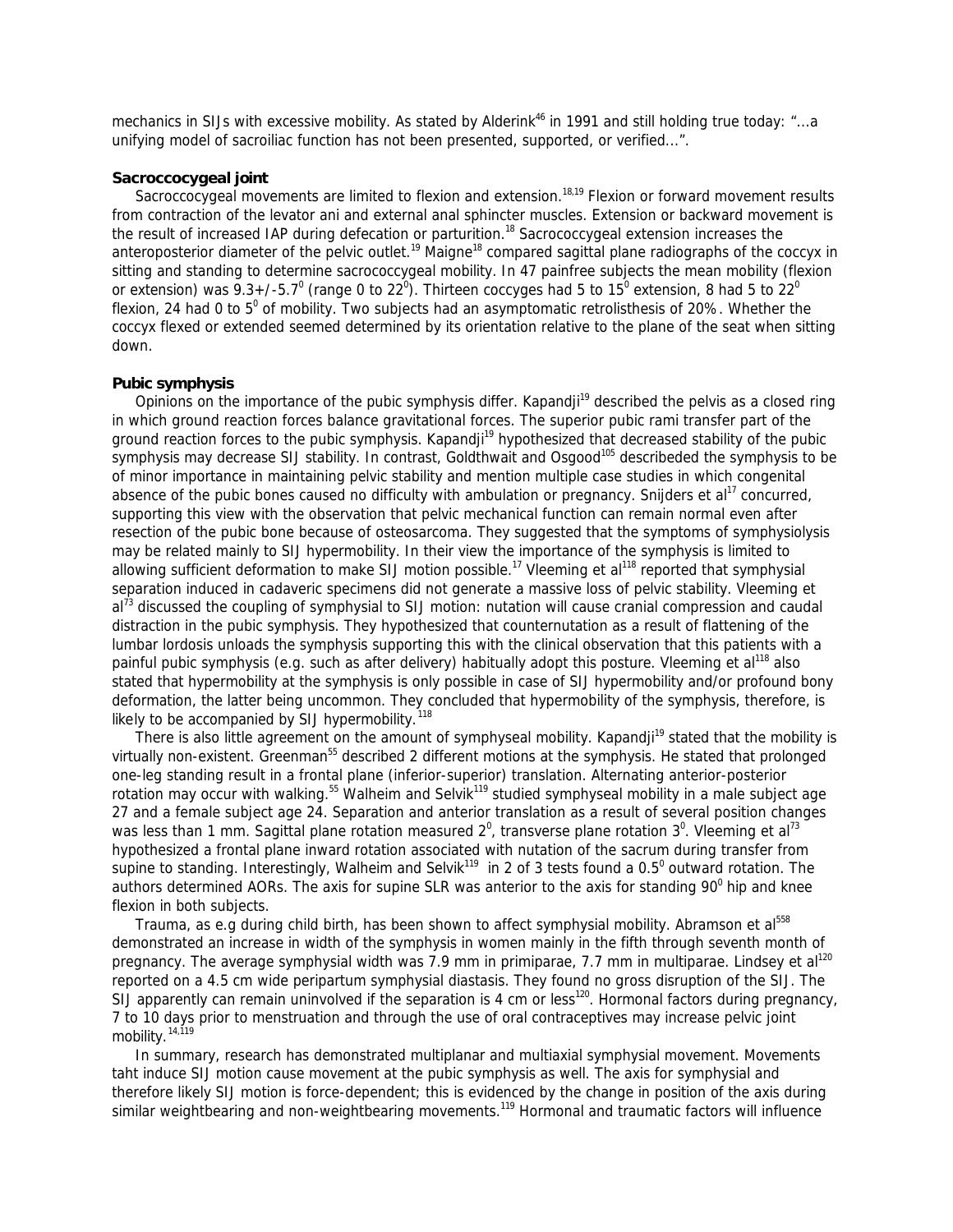movement. The role of the symphysis in pelvic stability is likely minimal. Painful conditions of the joint may cause an antalgic posture and thereby indirectly affect SIJ and lumbar mechanics. Research<sup>119</sup> contradicts a clinical model of SIJ and symphysial motion coupling, but the number of subjects in the study is too small for strong conclusions.

## **Ligamentous structures**

The ALL is under tension in a neutral position of the spine thus contributing to IVD pressure in neutral.<sup>60</sup> It resists extension and stabilizes the lumbar spine in extension positions.<sup>59,60</sup> The PLL also has tension in neutral: the amount of prestrain is approximately 3 times that of the ALL.<sup>60</sup> The PLL is not as wide, nor as thick as the ALL. It resists flexion, but due to its proximity to the center of rotation, it is less of a restraint than the flaval ligament.<sup>59</sup>

 Like the longitudinal ligaments the flaval ligament is under tension in neutral; this pretension may prevent nipping of the anterior ZJ capsule and inward buckling of the flaval ligament during extension which would encroach upon the adjacent neural structures.<sup>11,59</sup>

 A role in resisting flexion is very unlikely for the ISL: its fan-like oriented fibers will simply fan out more when the spine is flexed.<sup>60</sup> Its mainly anteroposterior orientation places it in a position to transmit tension of the TLF to the flaval ligaments preventing inward buckling of these ligaments and assisting in maintaining vertebral alignment.<sup>59,60</sup> The SSL also offers little resistance to flexion.<sup>11,60</sup> Abumi et al<sup>96</sup> found that division of both SSL and ISL did not affect ROM of any of the lumbar motions. Hukins et al<sup>60</sup> suggested its function is rather to protect the spinous processes and muscle attachments by deformation of the loose fatty tissue contained in the ligament.

Function of the iliolumbar ligaments is to restrict lumbosacral motion.<sup>59</sup> Willard<sup>59</sup> reported that section of the iliolumbar ligament increased L5-S1 rotation by 18%, extension by 20%, flexion by 23%, and sidebending by 29%. Bogduk<sup>11</sup> reported that the posterior band mainly restricts flexion, the anterior band sidebending, and that as a whole the ligament prevents forward sliding of L5 on S1. Leong et al<sup>121</sup> studied the effect of a 6 Nm load on L5 into flexion, extension, and sidebending with the iliolumbar ligament intact and after first cutting the posterior and then the anterior band of the ligament. Cutting the posterior band increased flexion significantly (61.2%), but did not affect lateral bending and extension. Cutting the anterior band also significantly increased flexion with16.3%, extension with 21.4%, and lateral bending with 105.3%. Chow et  $al^{122}$  studied the role of the iliolumbar ligament in restraining rotation and found a 14.6% contribution of the iliolumbar ligament to failure torque and an 18.1% contribution to failure strain energy of L5-S1 in rotation.

The interosseus SI ligaments are the primary restraints against excessive SIJ movement.<sup>46</sup> They limit nutation of the sacrum.<sup>69</sup> Alderink<sup>46</sup> described the function of the posterior SI ligaments as resisting downward slipping of the sacrum between the ilia. The short posterior SI ligament also functions to limit sacral nutation. The long dorsal SI ligament, easily palpable just caudal to the PSIS, resists counternutation.<sup>69</sup> It is frequently painful on palpation in patients who assume an antalgic flat spine posture with resultant sacral counternutation.<sup>73</sup> The anatomical connection between the long posterior sacroiliac ligament and the sacrotuberous ligaments described earlier may prevent excessive slack in these 2 ligaments with an opposite function.<sup>69</sup> Contraction of the ipsilateral erector spinae increases tension in the ligament possibly to prevent it from becoming slack.<sup>73</sup>

The sacrotuberous and sacrospinous ligaments resist sacral nutation.  $46.69$  Vleeming et al<sup>70</sup> found that distally directed tension to the gluteus maximus muscle and to the long head of the biceps femoris muscle resulted in increased tension in the sacrotuberous ligament in all preparations. This occured even in preparations where the biceps femoris was fixed firmly to the ischial tuberosity due to superficial fibers passing between the ligament and the tendon in these cases.<sup>71</sup> Vleeming et al<sup>123</sup> investigated the effect of loading of the sacrotuberous ligament on the amount of nutation and counternutation of the sacrum. Minimal loads of 50 N bilateral caudolateral tension to the sacrotuberous ligament resulted in a significant decrease of nutation in 5 of 6 pelves and a significant increase in counternutation in 3 of 6 pelves. Averaged for all pelves the effect on nutation was significant; the effect on counternutation was not significant. In quadrupeds the sacrospinous ligament plays a role in movements of the tail; in humans the ligament has evolved as a support mechanism for the pelvic floor; surgeons it use as an anchor site in gynaecological surgery.<sup>59</sup>

#### **Muscular structures**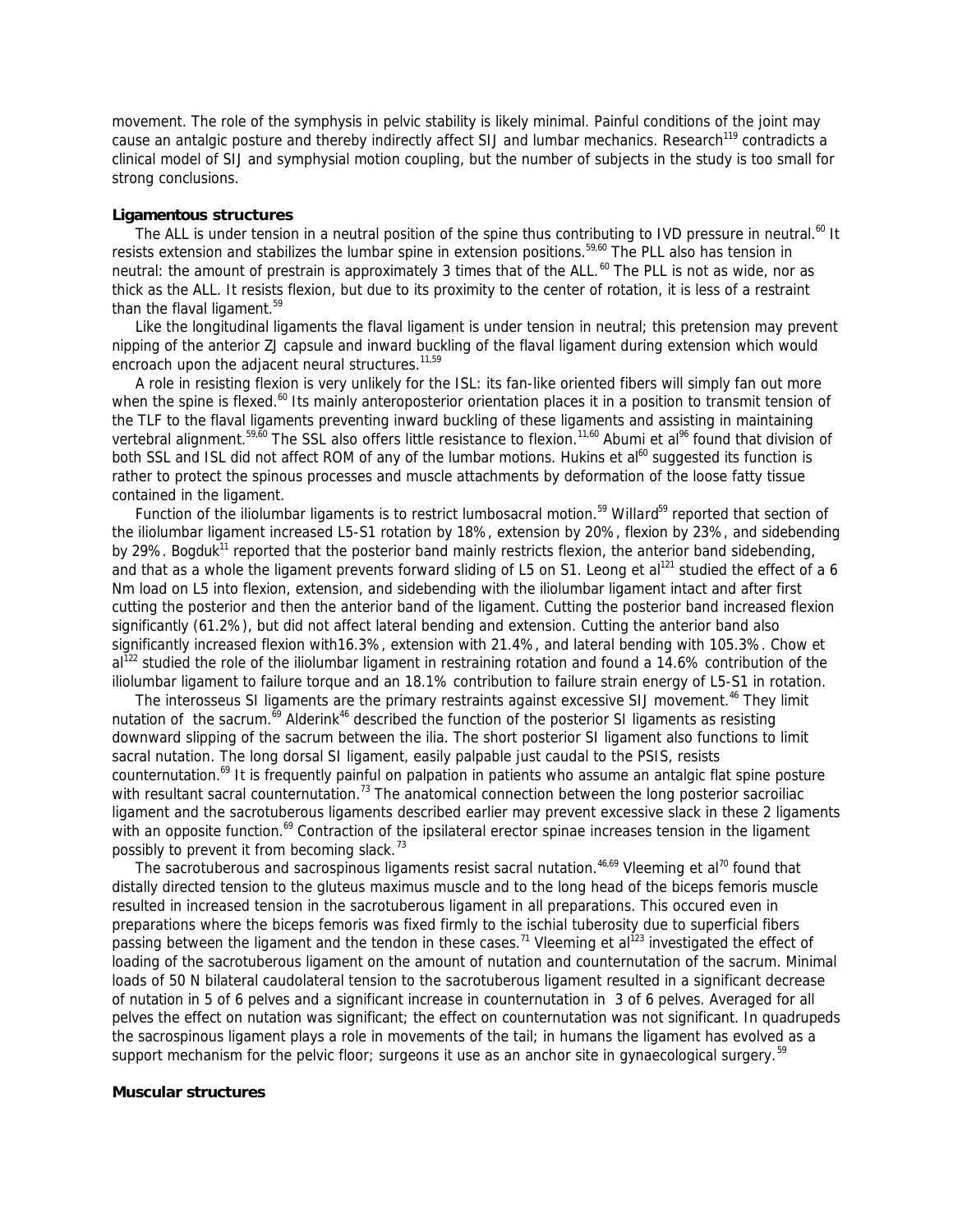Placed in an upright neutral position with the sacrum fixed, a fresh cadaveric spine from sacrum to T1 that is devoid of musculature can carry a load of no more than 20 N before it buckles. Muscles are obviously necessary to stabilize and move the spine.<sup>124</sup> Richardson et al<sup>72</sup> divide the lumbar and abdominal muscles into a *global* and a *local stabilizing system* based on their main mechanical role in stabilization. Muscles of the global stabilizing system control spinal orientation and are mainly responsible for gross movements of the spine. Richardson et al<sup>72</sup> include in this group the thoracic parts of the longissimus thoracis and iliocostalis lumborum, the lateral fibers of the quadratus lumborum, the rectus abdominis, and both oblique abdominal muscles. Due to their origin and insertion on the lumbar vertebrae, muscles of the local stabilizing system are capable of controlling the stiffness and intersegmental relationship of the lumbar segments. The local system consists of the intertransversarii and interspinales, the multifidus, the lumbar portions of the iliocostalis and longissimus thoracis, the medial fibers of the quadratus lumborum, the transversus abdominis, and the (sometimes absent) fibers of the internal oblique muscle that attach to the TLF.<sup>72</sup> Many extremity muscles also play a role in movement and stability of the lumbopelvic region.

### *Multifidus and erector spinae muscles*

 There are a number of anatomical and biomechanical reasons why the deep lumbar muscles are ideally suited to a stabilizing function. Segmental innervation of the intertransversarii, interspinales, multifidi, and the lumbar portion of the iliocostalis lumborum muscles allows them to respond specifically to segmental perturbations. As noted earlier the intertransversarii and interspinales muscles are likely to have a proprioceptive rather than mechanical role. Deep segmental muscles are closer to the AOR. Segmental movement will therefore result in only small changes in muscle length allowing for shorter reaction times.<sup>124</sup> All bone, including that of the neural arch can be elastically deformed. Having (some) muscles closer to the AOR rather than distal on the neural arch structures eliminates the repetitive deformation of the neural arch resulting in a more energy-efficient response to perturbation. Elasticity of the neural arch will also increase the response time of the neuromuscular control system as some correction of th perturbation will be lost due to elastic deformation of the arch.<sup>124</sup>

Panjabi et al<sup>124</sup> sequentially injured a lumbar motion segment by division of SSL and ISL, and unilateral and bilateral medial facetectomy. They studied the stabilizing effect of simulated contraction of multifidi, rotatores, and interspinales muscles on the *neutral zone* and ROM in all 3 cardinal planes. Bogduk<sup>11</sup> defined the neutral zone as "that part of physiological intervertebral motion, measured from the neutral position, within which spinal motion is produced with minimal internal resistance". Muscle contraction significantly increased ROM in flexion, significantly decreased ROM in extension and bilateral rotation, and nonsignificantly decreased ROM in sidebending. The neutral zone decreased with increasing muscle force for all injuries. In fact, 60 N of muscle force restored the neutral zone, which the most severe injury had increased by 50% in flexion, to a level less than that in the intact motion segment. Panjabi et al<sup>124</sup> suggested that the frequently clinically observed increased tone in the lumbar back muscles in LBP patients may represent an attempt to stabilize an unstable spine. Wilke et al<sup>125</sup> used L2 to S1 cadaveric spines and studied the effect of simulated multifidus, rotatores, erector spinae, and psoas major muscle forces on cardinal plane L4-L5 ROM and neutral zone. A force of 80 N on each bilateral muscle pair decreased ROM by 93% in flexion, 85% in extension, 55% in total sidebending, and 34% in total rotation. The neutral zone for flexion and extension combined decreased 83%. For right and left sidebending combined the neutral zone decreased 76%. Neutral zone effects in rotation were non-significant. In contrast to the findings by Panjabi et al<sup>124</sup> the authors found a 65% decrease in flexion angle using the same parameters. Intact polysegmental ligamentous structures in the multiple vertebra specimens that are absent in the isolated motion segment may play a role. The multifidus muscle was responsible for two-thirds of the increase in segmental stiffness.<sup>125</sup> Panjabi et al<sup>124</sup> suggested using the neutral zone as an indicator of segmental instability, Wilke et al<sup>125</sup> suggested also using ROM, especially in flexion and extension and rotation.

 The fascicles of the multifidus muscle run from craniomedial to caudolateral in the frontal plane. Their line of action consists of a small horizontal and a larger vertical vector. The vertical vector acts virtually at a right angle to each vertebra; its position is ideal for sagittal plane posterior rotation, but not sagittal plane posterior translation. The horizontal vector can theoretically produce transverse plane rotation. However, the multifidus muscle is inconsistently active during rotation back to neutral; it is also active in both ipsilateral, and contralateral rotation. Its main role during rotation may be to counteract the flexion component of the main trunk rotators, the oblique abdominals. $11$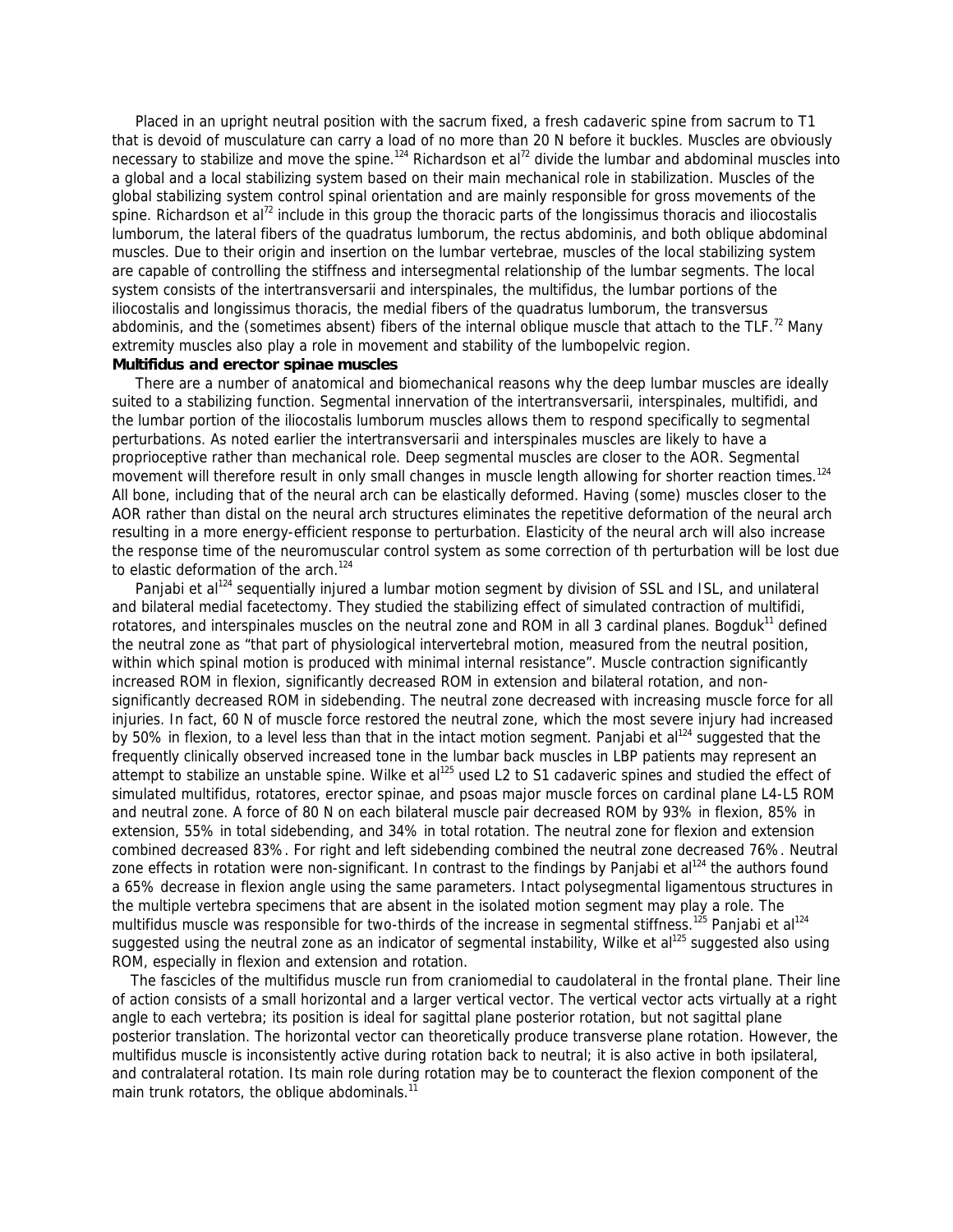Fascicles of both lumbar erector spinae muscles are oriented mainly in the sagittal plane coursing from ventrocranial to dorsocaudal. The large vertical (sagittal plane) vector of the longissimus thoracis pars lumborum runs lateral to the axis for sidebending and posterior to the axis for posterior rotation. Due to their insertion to the transverse and accessory processes close to the axis for posterior sagittal rotation, the fascicles of the longissimus muscle are less efficient at producing posterior rotation than the multifidus fascicles levering through the spinous processes. Their horizontal vector points backwards, increasingly so at the lower lumbar levels, making the longissimus muscle effective in producing posterior translation. The muscle is at a mechanical disadvantage to produce (transverse plane) axial rotation.<sup>11</sup> Due to its more lateral insertion to the tip of the lumbar transverse processes the lumbar iliocostalis lumborum muscle has a strong sidebending action. It is also the only intrinsic low back muscle positioned to produce rotation: it cooperates with the multifidus muscle in counteracting the flexion component of the oblique abdominal muscles.<sup>11</sup> The thoracic components of the longissimus and iliocostalis lumborum muscles act indirectly on the lumbar spine increasing lumbar lordosis and assisting in sidebending. The iliocostalis lumborum pars thoracis muscle can rotate the lumbar spine back to neutral from a position of contralateral sidending.<sup>11</sup> With trunk extension the multifidus muscle induces posterior sagittal plane rotation assisted by the lumbar erector spinae group which also produces posterior sagittal plane translation. The multifidus muscle contributes 20% to the total extensor moment at the L4 and L5 vertebral levels, the lumbar erector spinae group contributes 30%. The thoracic erector group, positioned to produce extension of the thoracic cage on the pelvis, is responsible for 50% of the total extensor moment.<sup>72</sup> The lumbar muscles may also contribute indirectly to the extensor moment by way of the *hydraulic amplifier mechanism*<sup>72,74</sup>: contraction of the erector spinae and multifidus muscles may dilate the posterior layer of the TLF and thus contribute to spinal stiffness.

 Extensor moments of the lumbar multifidus and erector spinae muscles calculated based on active tension generating capacity of these muscles are insufficient to balance the loads sustained by the flexed lumbar spine. Additional mechanisms for generating the "missing" force might be intra-abdominal pressure (IAP) and tension in the TLF or posterior ligamentous sytem<sup>1269</sup>. Macintosh et al<sup>126</sup> studied the effect of flexion on the lumbar multifidus and erector spinae muscles. Central to their calculations was the premise that the total tension of a stretched muscle is equal to or greater than the maximal force exerted by this muscle at resting length: what the fascicle loses in force generating capacity with elongation, it gains by an increase in passive tension as a result of stretch of its passive elastic elements. They found relative increases in length of the muscle bellies of 15 to 59% with flexion. Moment arms decreased up to 39% with flexion, although especially among the fascicles of multifidus and iliocostalis muscles acting upon L4-L5 and L5-S1 lever arms increased by up to 30%. When compared to the upright position the sum of moments decreased by between 1 and 18%. Maximum segmental compression loads were only 2 to 5% higher with maximal contraction in flexed versus neutral position. Muscular shear forces reversed at L1 and L2 from posterior to anterior. At L3 and L4 flexion attenuated posterior shear forces. At L5 flexion reversed the forward shear forces in the upright position to substantial posteriorly directed shear forces. The anterior sagittal plane rotation of lumbar vertebrae during flexion resulted in an increased caudoventral orientation for all multifidus fascicles and a less caudodorsal orientation for all lumbar erector spinae fibers. Macintosh et al<sup>126</sup> stated that because of the criss-cross fascicular arrangement, changes in mechanical advantage tended to be balanced by reciprocal changes in other fibers with a result of little change in total moments and compression loads from the neutral to the fully flexed position. They hypothesized that we need not attribute the "missing" force mentioned earlier to IAP or tension in TLF or posterior ligamentous system, but to the passive elastic elements of the lumbar back muscles at full stretch.

 During flexion the lumbar muscles are eccentrically active: the lumbar erector spinae muscles control anterior sagittal plane translation; multifidus and erector spinae muscles control anterior rotation.<sup>72</sup> During erect standing the lumbar muscles are barely electrically active. With flexion these muscles become maximally active<sup>126</sup>, but electromyographic activity (EMG) of the lumbar erector spinae ceases at about 90% of maximal lumbar spine flexion.<sup>72</sup> EMG activity of the multifidus decreases muscle, but only infrequently ceases. The multifidus muscle shows continuous, tonic activity during all anti-gravity activity underlining its importance in segmental lumbar stabilization.<sup>72</sup> The reversal of muscular shear forces in full flexion and the increased cross-sectional area of the multifidus at L4 through S1 further support its role in especially low lumbar segmental stabilization. $72$ 

### *Transverse abdominis, internal oblique, diaphraghm, and pelvic floor muscles*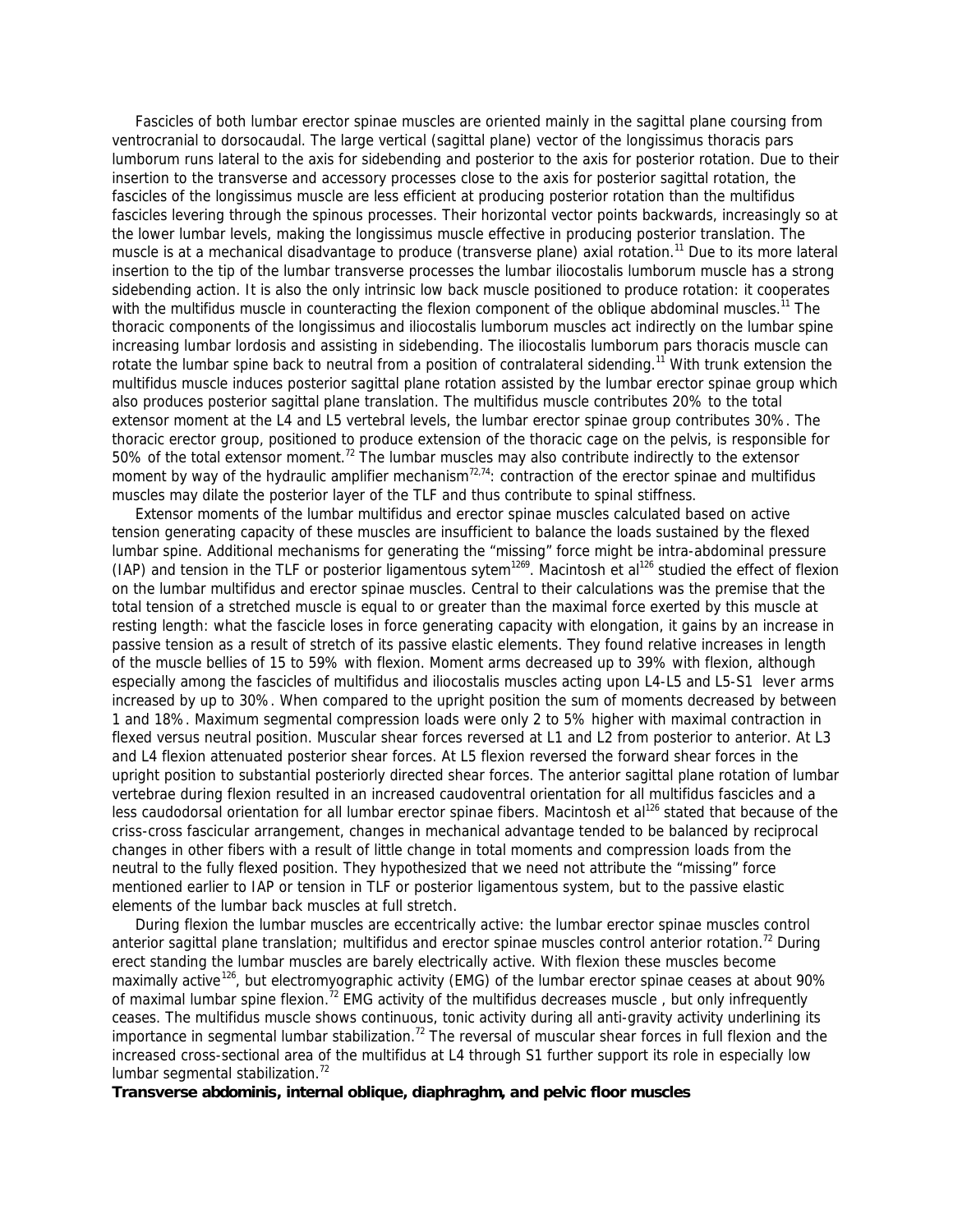By their insertion into the TLF the transversus abdominis and internal oblique muscles indirectly attach to the lumbar vertebrae making them part of the local stabilizing system.<sup>72</sup> The transversus abdominis is active prior to the prime movers during upper and lower limb movements when trunk stability is needed. The transversus abdominis muscle remains electrically silent when trunk stability is not at risk as with slow speed shoulder flexion or in small lever arm movements, as when only moving a wrist or thumb.<sup>72</sup> The transversus abdominis muscle (and multifidus muscle) contracts with a large initial phasic burst of electrical activity preceding activity of the prime mover followed by a long duration, low-level, continuous, tonic contraction. The muscle is active earlier when moving a greater mass, such as a leg rather than an arm. Transversus abdominis muscle activity is the same irrespective of the direction of movement. It contracts even when the subject does not know the direction of movement until just prior to the actual movement. It appears to contribute to an increase in non-direction-specific stiffness of the spine.<sup>72</sup> The diaphragm and pubococcygeus muscles display activity patterns similar to that of the transversus abdominis muscle. There are a number of possible mechanisms that allow the transversus abdominis (and internal oblique) muscle to contribute to spinal stability.<sup>72</sup> Cocontraction of the diaphragm, pelvic floor, and transversus abdominis muscles convert the abdomen and spine into a rigid cylinder against the relatively incompressible abdominal contents. Cocontraction of the diaphragm and pelvic floor muscles in order to contain the abdominal contents also allows the transversus abdominis muscle to increase tension in the TLF. This tension may restrict intersegmental motion and increase frontal plane spinal stiffness. Fibers in the superficial lamina of the posterior layer of the TLF pass caudomedially. This results in a small upward force vector at the midline attachment of these fibers. Fibers of the deep lamina pass craniomedially from the lateral raphe creating a small downward force vector at their midline attachment. The obliquity of this midline fiber attachment creates a horizontal and vertical component to the forces exerted due to increased tension in the TLF. The horizontal components from both sides of the TLF cancel each other out. The vertical vectors produce opposite movement approximating or at least preventing separation of the spinous processes to which they attach. The potential for lateral tension in the TLF to produce extension is only minimal. Based on a TLF fiber angle of 30<sup>°</sup> from horizontal and a transversus abdominis muscle cross-sectional area of 140 mm<sup>2</sup>, lateral tension in the TLF can only contribute 2% to the maximal extensor moment. The resulting intersegmental compression may, however, increase spinal stability. The abdominal cavity may be able to act as a pressurized balloon ventral to the lumbar spine separating the diaphragm and pelvic floor thereby producing an extensor moment. Production of IAP by contraction of the oblique and rectus abdominis muscles causes a flexion moment on the spine. Counteracting this flexion moment necessitates increased activity of the lumbar muscles thus adding to spinal compression. The transversus abdominis muscle is more likely a candidate for production of the IAP: it has no flexion moment. Mathematical models show that contraction of transversely oriented fibers can cause an extensor moment, even at low levels of pressure. IAP increases with both isometric trunk flexion and extension with activity found in the transversus abdominis in both directions. These observations support the role for this muscle rather than any of the other abdominal muscle in production of IAP. Direct pressure of the abdominal contents and IAP by contraction of the transversus abdominis muscle may increase spinal stability. Finally, increased IAP may increase the stiffness of the abdominal contents thus contributing to lumbar stability. $^{72}$ 

# *Other muscles attaching to the thoracolumbar fascia*

 We have described earlier the extensive attachments of muscles and ligaments to the posterior layer of the TLF. This allows a number of muscles typically classified as extremity muscles to become part of the global stabilizing system discussed earlier. As the TLF spans the lumbosacral region, increased tension in the TLF can potentially affect lumbosacral mechanics. Vleeming et al<sup>74</sup> studied the ability of muscles to cause displacement of and, therefore, tension in the fibers of the deep and superficial laminae of the posterior layer of the TLF. They found that traction to the cranial fascia and muscle fibers of the latissimus dorsi muscle caused limited displacement of ipsilateral fibers 2 to 4 cm away from the place where traction was applied. Traction to the caudal part of the latissimus muscle caused displacement up to the midline, 8 to 10 cm removed from the point of force application. Between L4-L5 and S1-S2 displacement even occurred contralaterally. Traction to the gluteus maximus muscle also generated displacement up to the contralateral side of the superficial lamina. The superficial lamina fibers found crossing over to the contralateral side described earlier may explain this production of contralateral movement. Traction to the gluteus medius muscle did not affect the superficial lamina; traction to the external oblique muscle had variable effects and traction to the trapezius muscle only had a small effect (up to 2 cm). Laterally directed traction to the biceps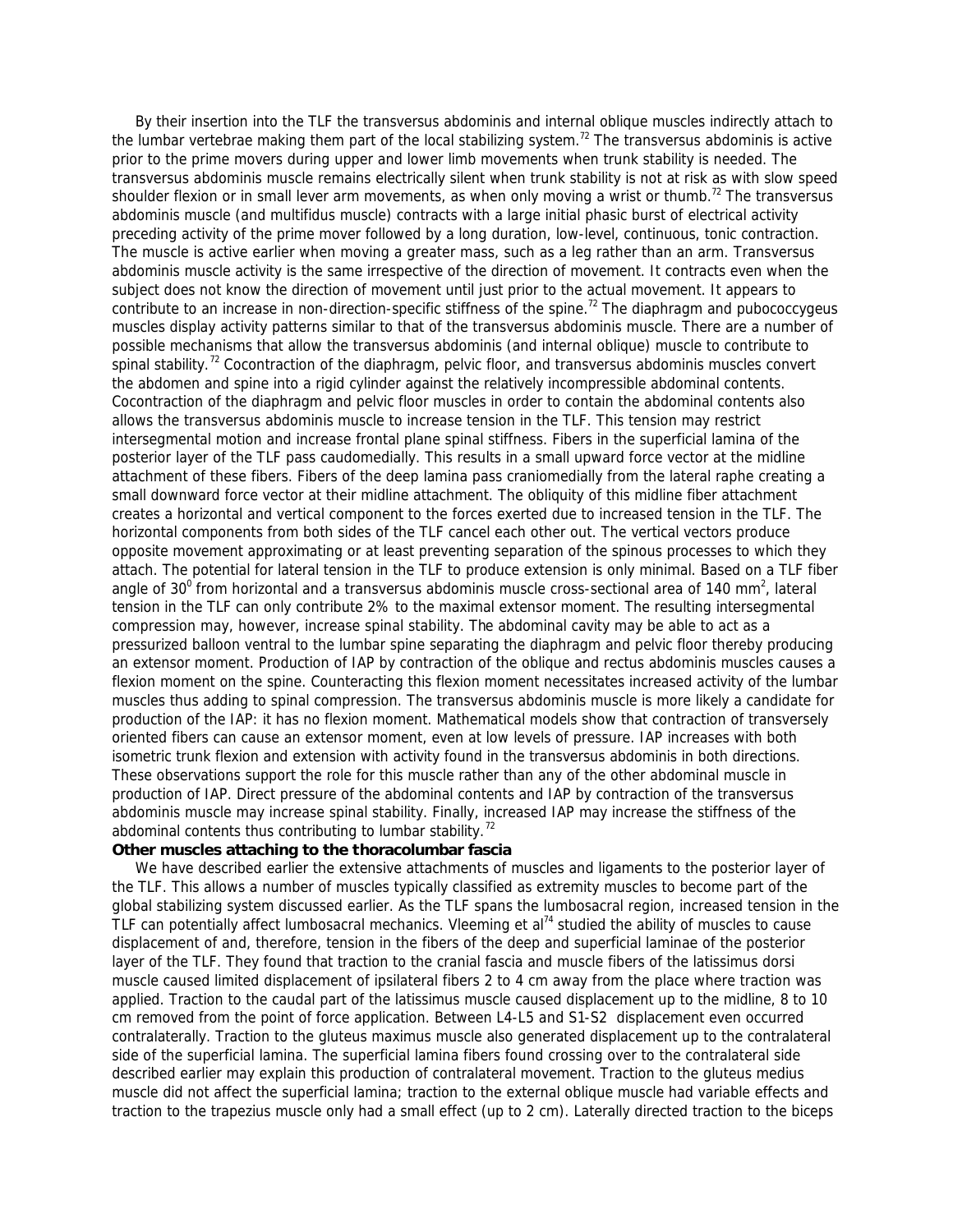femoris muscle conducted through the sacrotuberous ligament into the deep lamina caused displacement up to the L5-S1 level ipsilaterally and sometimes contralaterally; medially directed traction resulted in ipsilateral displacement up to the median sacral crest. Traction to the internal oblique muscles caused no displacement. Traction to the serratus posterior inferior muscle caused small displacement or rupture of TLF fibers. These in vitro findings show that contraction of muscles attached to the TLF may play a role in lumbosacral mechanics. Mooney et al<sup>127</sup> supported this with their in vivo study of asymptomatic individuals and patients with SIJ dysfunction confirmed by intra-articular infiltration. Elecetromyographic (EMG) data showed coordinated contraction of gluteus maximus and contralateral latissimus dorsi muscles both during walking and during isometric trunk rotation. Isometric trunk rotation yielded higher EMG activity in the ipsilateral latissimus and contralateral gluteus maximus muscles. Patients had a similar overall pattern, but had increased EMG activity in the gluteus maximus muscle on the symptomatic side. Mooney et al<sup>127</sup> suggested this may represent an attempt of the body to stabilize the SIJ dysfunction

### **Neural structures**

 The biomechanics of the lumbopelvic nervous sytem can not be discussed separately from the mechanics of its mechanical interface. The mechanical interface of the neural tissues is the tissue or material adjacent to the nervous system (NS) that can move independently to the NS.<sup>76</sup> In the lumbopelvic region this mechanical interface consists of the vertebral canal and the IVF. Flexion of the trunk elongates the spinal canal up to 97 mm with the largest displacement occurring in the lumbar and cervical levels (28 mm) and the smallest changes in the thoracic region (3mm).<sup>77</sup> Extension from neutral shortens the spinal canal up to 38 mm.<sup>77</sup> Liyang et al<sup>128</sup> measured volume and sagittal plane diameter and length of the dural sac of lumbosacral cadaveric spines when moved from maximal extension to full flexion. Capacity increased 4.85+/- 0.75 ml and length increased 19.40+/-6.42 mm. Anteroposterior diameter of the dural sac and spinal canal decreased significantly from flexion to extension. The cross-sectional area (CSA) of the spinal canal increases with flexion and decreases with extension.<sup>76,77</sup> Fritz et al<sup>129</sup> mentioned a reduction of the CSA of the spinal canal of a normal spine by 9% during extension. Because the AOR is further away from the posterior wall than the anterior wall of the spinal canal, during flexion the posterior wall elongates more (23 to30%) than the anterior wall (6.5 to13%).<sup>76</sup> Sidebending from the one endrange to the other causes a 15% unilateral spinal canal length change.The changes with rotation are unknown, but are probably smaller in the less mobile lumbar and thoracic spine than in the more mobile cervical spine. In non-degenerated cadavers flexion increases the CSA of the IVF by 30% and extension from neutral causes a 20% decrease. Ipsilateral sidebending and contralateral rotation decrease the CSA by 2 to 4% and degeneration further adds to this effect.<sup>76</sup>

The NS adapts to movement by gross or intraneural movement or by an increase in tension.<sup>76</sup> Gross movement refers to movement of the NS in relation to its mechanical interface. Intraneural movement is the movement of neural tissue in relation to its connective tissue sheaths. Trunk flexion causes a ventral displacement and lengthening of the spinal cord and cauda equina.<sup>76,77</sup> This elongation is partly possible because the axons are arranged in folds and spirals which straighten as the cord elongates; the posterior columns of the cord are more folded and twisted than the anterior columns as they are further away from the instantaneous axis of sagittal plane rotation than the other columns.<sup>76</sup> After being unfolded the spinal cord actually stretches.<sup>77</sup> The dura protects the cord from overstretching: dural strain with flexion is higher in areas with higher segmental mobility: strain is 15% at L1-L2 and 30% at L5-S1.<sup>77</sup> Extension slackens the dural sac, increases its CSA and anteroposterior diameter, and moves it posteriorly.<sup>76,77</sup> Transverse folds form on the posterior surface of the cord.<sup>77</sup> Sidebending shortens the cord and cauda on the convex side and lengthens it on the concave side.<sup>76</sup> Rotation may decrease cord circumference as a result of increased tension in the denticulate ligaments.<sup>76</sup> Traction elongates the spinal canal and all structures it contains: dural tension may explain the frequent occurrence of headaches after lumbar traction.<sup>76</sup> Gravity displaces the neural structures towards the down side of the spinal canal.<sup>77</sup> This may affect our choice for positioning with therapeutic interventions: one possible reason to choose supine over prone traction for treatment of disk herniation is that it displaces the nociceptively innervated dural sac posteriorly and away from a protrusion, whereas prone traction may cause contact between the anteriorly displaced dural sac and the posteriorly protruding disk.

 During flexion the dura slides up to 3 mm caudally at the L4 spinal level. Yet, at the L5 spinal level the dural sac displaces 3 mm cranially with flexion. This seeming paradox illustrates the interaction of the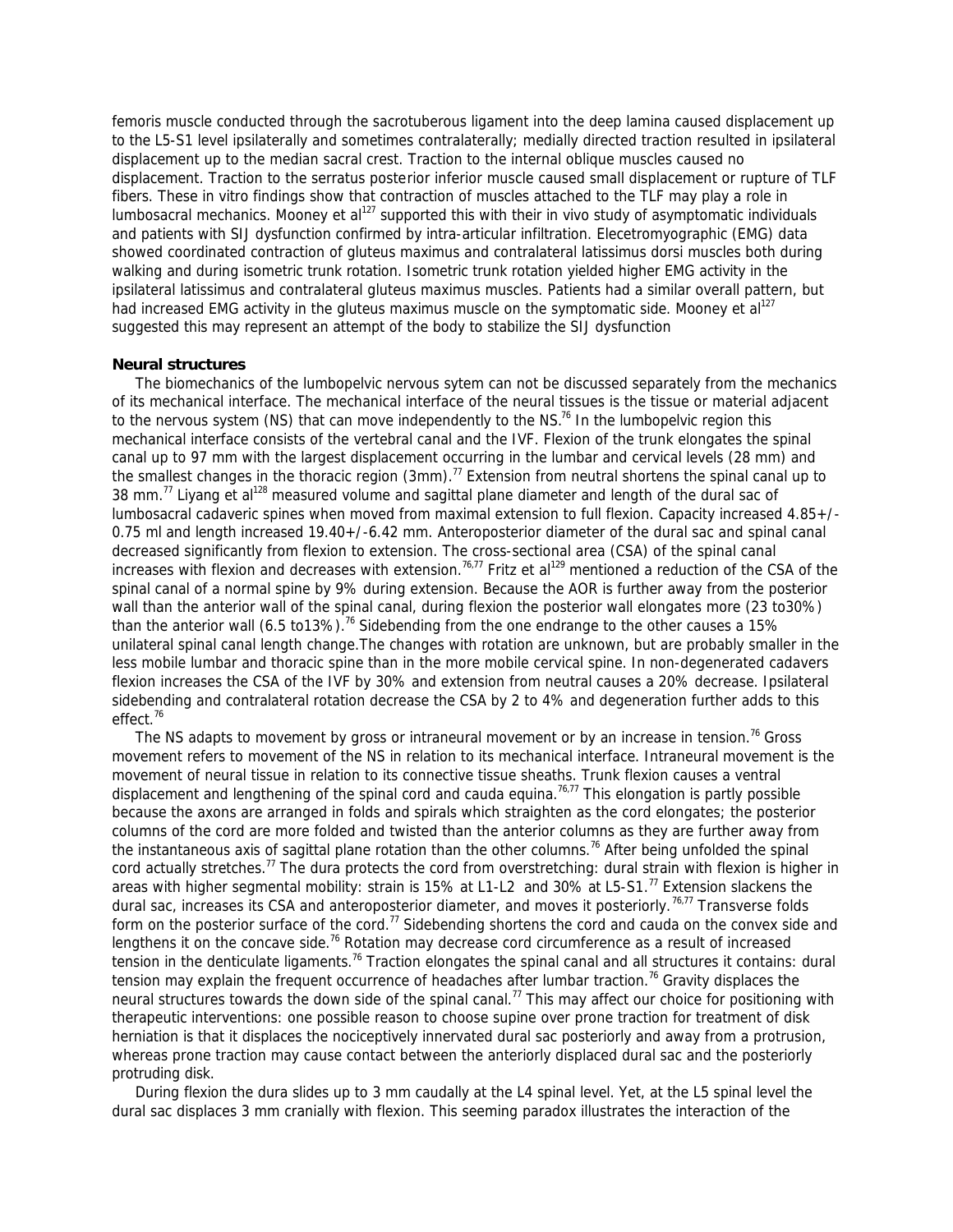mechanical interface with the neural tissues. Shacklock et al<sup>77</sup> explained this paradox: high segmental mobility at L4 may allow the mechanical interface to keep up with the displacement and lengthening of the neural tissue resulting in no or low relative displacement; low segmental mobility results in increased relative displacement of the neuraxis.<sup>77</sup> Butler<sup>76</sup> called the L4 vertebral level a "tension point" and mentions a firm attachment of the dura to the PLL at this level as a possible reason for the absence of neuraxis movement at L4. The caudal neuraxis movement above L4 causes the nerve roots above L3 to become more horizontally oriented with flexion; cranial displacement below L4 results in a more vertical orientation of the lower nerve roots.<sup>77</sup> Flexion causes strain in the lower lumbar and sacral roots, which is greatest (16%) in the S1 nerve root.<sup>77</sup> With trunk flexion spinal nerve receives caudal forces due to the distal fixed attachment of the peripheral nerves. The dural sleeve of the spinal nerve gets pulled out of the IVF and acts as a plug preventing the roots from being pulled out of the foramen.<sup>76</sup> Fixation of the lower lumbar and sacral roots both at L4 and the IVF will further increase elongation and tension in these structures during flexion. With extension the lack of tension allows for increased movement of the neuraxis: the nerve roots droop away from the adjacent pedicles.<sup>77</sup> Schnebel et al<sup>130</sup> confirmed this experimentally: they created an experimental L4-L5 herniation compressing the L5 nerve root and found an increase in compressive forces applied to the root with flexion and a decrease with extension. Traction to the root increased the compressive forces applied to the nerve root. Sidebending slackens the spinal nerve and roots on the concave and tightens them on the convex side.<sup>77</sup>

 Knowledge of clinical neurobiomechanics allows us to explain clinical findings. Extension decreases the CSA and anteroposterior diameter of the spinal canal, but simultaneously increases these parameters for the neuraxis. Central canal stenosis can cause compression of the spinal cord and cauda equina with extension. In contrast, flexion has an opposite effect on both spinal canal and neuraxis parameters giving it the potential to relieve symptoms in central stenosis. Flexion increases IVF-CSA and can reduce acute compression of a spinal nerve. Extension, ipsilateral sidebending, and ipsilateral rotation (and the extension quadrant as a combination of these movements) decrease IVF-CSA and can cause compression of the spinal nerve in the IVF, especially in degenerated spinal segments. However, in case of a mechanically sensitized spinal nerve, the increased tension in the lower lumbar and sacral roots due to their fixation at L4 and in their respective IVF can cause symptoms, especially if traction is applied to the spinal nerve as occurs in standing trunk flexion, slump, or SLR tests. We will discuss sensitization in the section on vascular biomechanics. Extension produces slack in the spinal nerves as they pass through the IVF. An increase in tension of neural structures results in an elongation of these structures with a simultaneous decrease in CSA. This causes higher intradural or intraneural pressure. Intraneural circulation decreases due to stretching of the extraneural nutrient vessels and closing of small vessels traversing the epineurium. This may affect nerve conduction and axonal transport.<sup>76</sup> If the slackening effect on the spinal nerve and its roots exceeds the effect of the decrease in foraminal CSA, trunk extension may actually improve intraneural circulation and decrease symptoms of foraminal compression. This might explain why sometimes clinically endrange McKenzie extension exercises cause peripheralization, whereas midrange extension leads to centralization of distal symptoms. Sidebending may have a similar effect because it increases contralateral IVF parameters and decreases ipsilateral dimensions. We might explain a contralateral trunk shift with unilateral radiculopathy as an effort to decrease compression in the IVF, whereas an ipsilateral shift might decrease ipsilateral nerve tension. Careful consideration of the biomechanics of neural structures and their mechanical interface can guide our diagnosis and choice of interventions.

### **Vascular structures**

We will discuss the biomechanics of the blood vessels supplying the lumbopelvic neural structures: they may play a role in producing LBP and radiculopathy. These vessels are subject to tensile and compressive stresses. Both the distal and proximal radicular arteries, their anastomosing collateral branches, and the radicular veins are coiled.<sup>11,79</sup> These redundant coils ameliorate the stress resulting from intrafascicular neural movements and allow for continued vascular supply despite neural elongation.<sup>83</sup> Similar adaptations exist in the peripheral nerves to safeguard vascular supply.<sup>76</sup>

 Compression of the vessels in the neural structures may occur pathologically in case of central stenosis, ZJ degeneration, and disk herniation. The arteries appear to be able to compensate and maintain function despite even severe chronic compression.<sup>83</sup> Slow compression first compromises the venules, then the capillaries, and finally the arterioles.<sup>131</sup> Radicular veins do not follow the radicular arteries: they are fewer in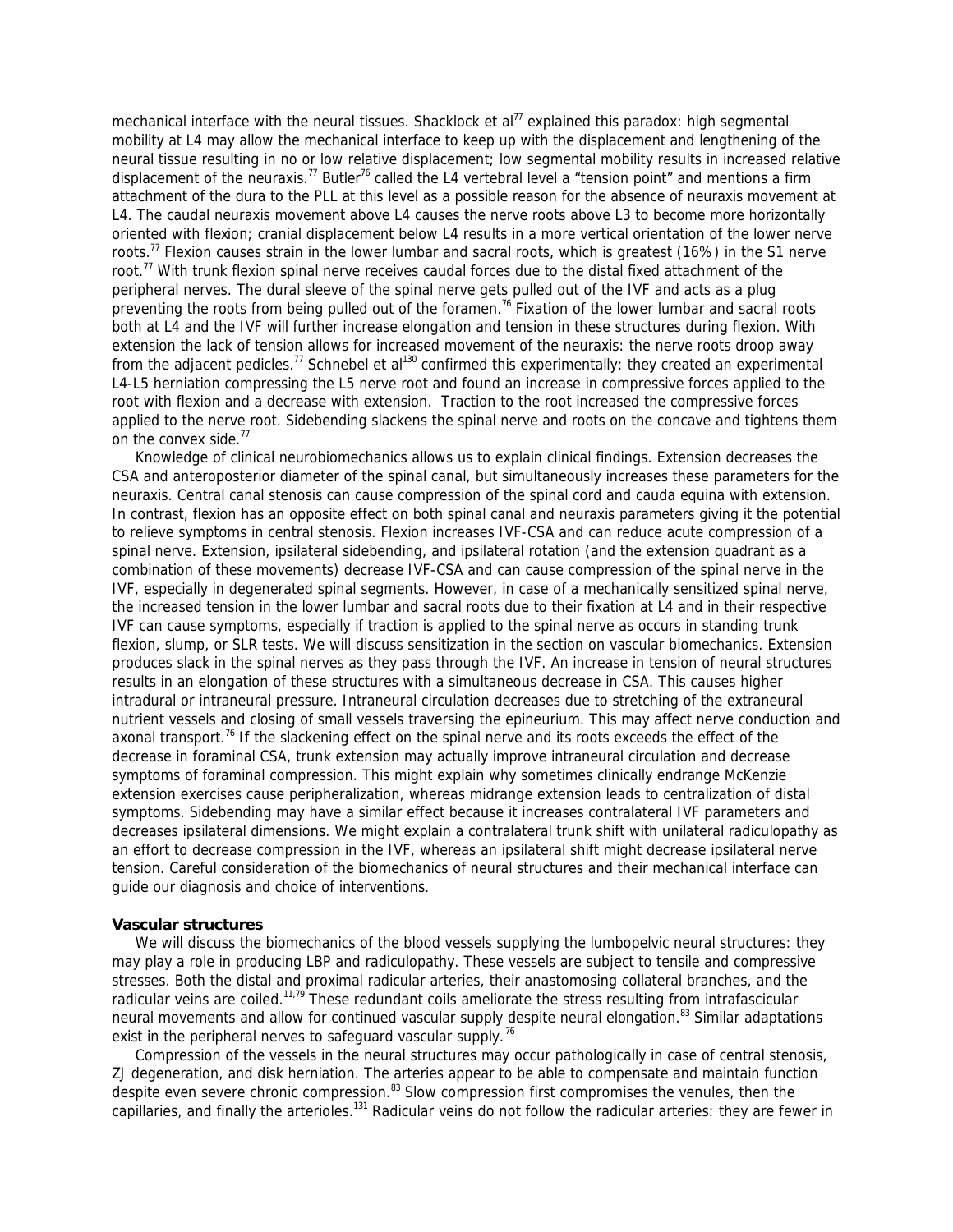number and run a separate and usually deeper course.<sup>83</sup> Less numerous and thin-walled, they are more sensitive to compression than the radicular arteries. Venous obstruction causes venous congestion.<sup>83</sup> The venous distention as a result of this congestion and possibly direct compressive damage increase microvascular permeability resulting in leakage of fluid and macromolecules from the vessels.<sup>80</sup> This may negatively affect nutrition of the nerve tissue by separating the axons and by altering the ionic balance within the endoneurium.<sup>80</sup> Increasing amounts of fluid in the endoneurial space may increase endoneurial fluid pressure interfering with conduction and axoplasmic flow.<sup>80</sup> Due to being enclosed in the rigid root sleeve, the spinal nerve and DRG are more likely to experience increased endoneurial fluid pressure.<sup>80</sup> Absence of CSF, presence of the cell bodies of primary afferent neurons, an abundant blood supply, location in the IVF inside the rigid root sleeve, a tight DRG capsule, and possibly a greater permeability of the endoneurial vessels make especially the DRG very susceptible to compressive disruption.<sup>79-82</sup>

 In the absence of good lymphatic drainage the edematous exudate in the endoneurium of the spinal nerve and DRG is cleared very slowly thus prolonging the contact with the tissue and predisposing the nerve to reactive fibrosis.<sup>132</sup> Peri- and intraneural fibrosis decrease neural mobility and predisposes the nerve to further disruption due to tension and compression.<sup>133</sup> A normal DRG is painful with mechanical deformation.<sup>82</sup> Normal nerve roots are not mechanosensitive: fibrotic changes in the nerve root and DRG may explain the sciatic pain caused by pressure or stretch on an irritated nerve root.<sup>133</sup> Fibrotic changes in spinal nerve and DRG may be caused by biochemical irritants contained in extruded disk material. Glycoproteins, immunoglobulins, phosholipase A2, and hydrogen ions may act as irritants<sup>134</sup>. Other authors mention the possibility that disk material not normally exposed to the circulation may cause an autoimmune response leading to fibrosis.<sup>132,134</sup> Cooper et al<sup>135</sup> compared periradicular and epineural tissues of 11 surgically treated patients with disk herniation to those of 6 cadavers without a history of symptomatic LBP. They found a significant increase in fibrous element content and size and number of fibroblasts in the patients as compared to the cadaveric controls, but no evidence of the presence of inflammatory cells. Hoyland et al<sup>132</sup> examined 160 lumbar IVFs in 46 cadavers. They found 51 bulging disks, 42 posterolateral herniations, but only direct root compression in 8 foramina. Most commonly the protruding disk compressed the local venous plexus. Neural fibrosis was present in 73, DRG fibrosis in 71 specimens. The authors found a high correlation for venous dilatation in the intraforaminal plexus and the extent of fibrosis in the nerve root  $(r=0.7)$  and DRG (r=0.67). They found no inflammatory cell infiltrate in any of the fibrotic specimens. These studies lend no support to the biochemical irritant and autoimmune reaction explanation of neural fibrosis, but seem to support the venous congestion hypothesis. Venous congestion appears more important in the production of radicular compression than direct mechanical compression.

 The endoneurium lacks lymphatic drainage and is therefore at risk for intraneural edema. Compression affects the endoneurial veins in the intrathecal roots of the cauda equina less than those in the spinal nerve and DRG: not only do the roots float freely in the protective cushion of the CSF, the roots need no lymphatic drainage as they are able to discharge extracellular proteins directly into the CSF.<sup>80,83</sup> The spinal nerve and DRG also lack the thick protective epineurial and perineurial sheath of peripheral nerves.<sup>80</sup> Arteriovenous anastomoses in the cauda equina are numerous and may facilitate retrograde blood flow. $^{83}$  Stenotic compression in the vertebral canal generally develops very slowly and may allow sufficient time for neuronal and vascular adaptation and compensation.<sup>83</sup> The acute pressure of a disk herniation may be up to 400 mm Hg<sup>131</sup>, greatly exceeding systolic pressure and therefore totally eliminating circulation. A quickly developing herniation will not allow for neurovascular compensation. All these differences may explain why an acute compression of neural structures in the IVF may cause symptoms of nerve compression such as sensory abnormalities, paraesthesiae, motor loss, reflex abnormalities, and in case of neural fibrosis and/or DRG compression, pain.<sup>131</sup> In contrast, central spinal stenosis can be quite advanced, but not produce any problems.

# **Integrated biomechanics**

# **Integrated cardinal plane motions**

Each vertebra has 6 degrees of freedom.<sup>84</sup> This means it is capable of rotation and translation in each of the 3 orthogonal cardinal planes. We defined degrees of freedom as the number of independent coordinates needed to completely specify the position of an object in space.<sup>84</sup> Six degrees of freedom may hold true for an isolated body-disk-body specimen, but the ZJs decrease the degrees of freedom of the motion segment. A number of coordinates is no longer truly independent: in an intact non-degenerated motion segment ZJs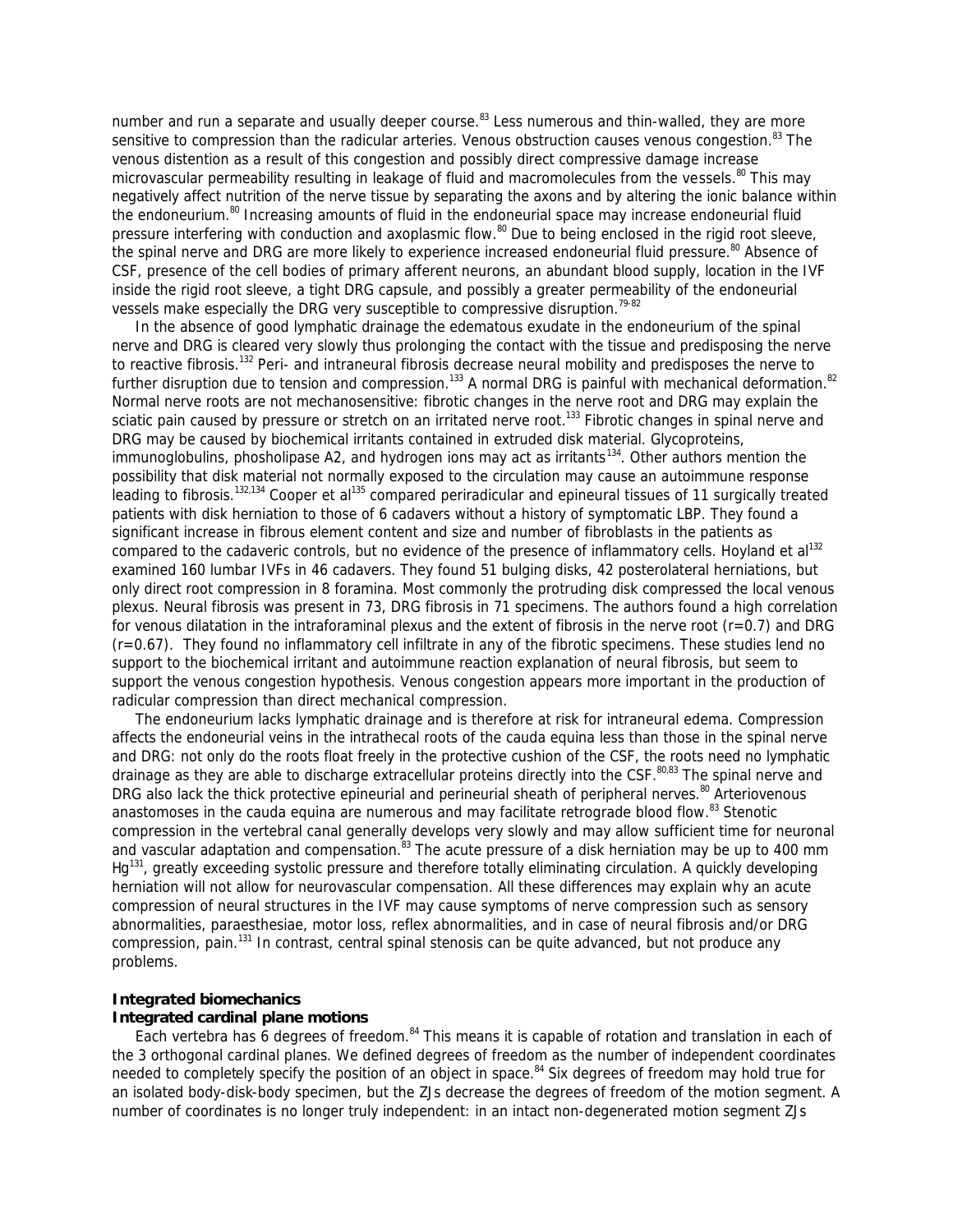cause a mandatory coupling of rotation and translation. The intact lumbar spine allows for the 3 cardinal plane movements of sagittal plane flexion and extension, frontal plane sidebending, and transverse plane axial rotation.<sup>11</sup> All 3 movements combine rotational and translational motion. The lumbar spine also allows for the independent motions of distraction and compression covered earlier.<sup>11</sup> In our review of SIJ biomechanics we established that sacral nutation (posterior innominate rotation) and counternutation (anterior innominate rotation) are the main movements of a normal SIJ. We discussed hypotheses on coupling of the SIJs and pubic symphysis. We covered the biomechanics of the constituents of the motion segment. In this section we will expand on the biomechanics of the intact motion segments.

 During flexion the lower lumbar motion segments rotate forward from a backward tilted to a neutral position.<sup>11</sup> Lumbar flexion is in effect straightening of the lordosis. Bogduk<sup>11</sup> and Pearcy et al<sup>135</sup> report that a true reversal of the lordosis takes place only at the upper lumbar levels, only occasionally including L4-L5. Macintosh et al<sup>126</sup> report that any degree of kyphosis is limited to the upper 2 lumbar vertebrae and then only in some people. With flexion the superior vertaebra rotates anteriorly in the sagittal plane on the inferior vertebra: this raises the inferior articular processes of the superior vertebra upwards and slightly backwards opening a small gap between the inferior and superior articular facets. Anterior sagittal plane translation then occurs as a result of gravity or muscular contraction closing this gap between the facets. Impaction of the inferior articular facets against the anteromedial portion of the superior articular facet restricts anterior sagittal plane translation.<sup>11</sup> Tension in the ZJ capsules limits the anterior rotation during flexion. Ultimate failure stress values for each joint capsule are up to 600 N. The tension induced in the capsules deforms the inferior articular processes bending them downwards and forwards by up to  $5^{\circ}$  during flexion. The resultant bending forces exerted on the interarticular pars may lead to fatigue failure.<sup>11</sup> With regards to the neural structures it is important to remember that flexion increases the CSA of the lumbar spinal canal and the IVF, the latter up to 30%.<sup>76</sup> Strain on the lower lumbar and sacral nerve roots increases with flexion due to their peripheral attachments and their anatomical connections in the spinal canal and IVF.

 During flexion the sacrum nutates between the innominates; nutation provides for stability as a result of self-locking. We will discuss this in the section on form and force closure. By way of their ischial attachments the hamstring muscles control the simultaneous anterior rotation of both innominates in the hip joints around an acetabular axis.<sup>68,73</sup> Through its attachments to the sacrotuberous ligament the long head of the biceps femoris muscle increases ligamentous tension and therefore stability of the SIJs through force closure during trunk flexion; it also controls sacral nutation.<sup>73</sup> Trunk flexion increases tension transfer from biceps femoris muscle to the sacrotuberous ligament.<sup>73</sup> Lee<sup>68</sup> reported the clinically observed occurrence of counternutation of the sacrum near the end of trunk flexion. She explained this terminal counternutation by pointing to the increased tension in the biceps femoris muscle, sacrotuberous ligament, and deep lamina of the posterior layer of the TLF: these may limit sacral nutation. A continued anterior rotation of the innominates around the acetabular axis may then result in a relative sacral counternutation; this renders the SIJ vulnerable. $^{68}$  Lee $^{68}$ reported that tight hamstring muscles may cause this counternutation to occur earlier predisposing the SIJ to dysfunction with trunk bending activities. DonTigny<sup>14</sup> sees this hypothesized excessive anterior rotation of the innominates around an acetabular axis as an important cause for what he calls *anterior dysfunction of the SIJ*; in this dysfunction the innominate bone is locked onto the sacrum in an anteriorly rotated position. However, this clinical hypothesis seems unlikely for a number of reasons. Tightness in the hamstring muscles by way of ligamentous and osseous attachments would seem to limit both hip and SIJ movements equally. Gravity-induced forces continue to move the sacrum into nutation, perhaps even more so in the later ranges of flexion. Increased sacrotuberous tension will increase compressive forces over the SIJ; increased force closure will make any movement (nutation and counternutation alike) unlikely near the end range of trunk flexion. Finally, it appears unlikely that even if there were continued anterior rotation of the innominates around an acetabular axis, that motion in the hip joint would affect motion in the (locked) SIJ: even though the innominates are part of both joints anterior rotation of the innominates in the hip joint does not equal anterior rotation of the innominates in relation to the sacrum. Counternutation at the end of trunk flexion therefore appears unlikely. The anterior dysfunction described by DonTigny<sup>14</sup> would only appear possible in the case of gross failure of the SIJ force closure mechanism. Vleeming et al<sup>73</sup> described sacral counternutation when adopting a flat-back posture.

 Extension in the lumbar motion segments consists of a posterior sagittal plane rotation combined with a small posterior sagittal plane translation.<sup>11</sup> We discussed the limited role of the ZJs in limiting extension. The ALL and AF restrict extension. Depending on the spacing of the spinous processes, approximation of the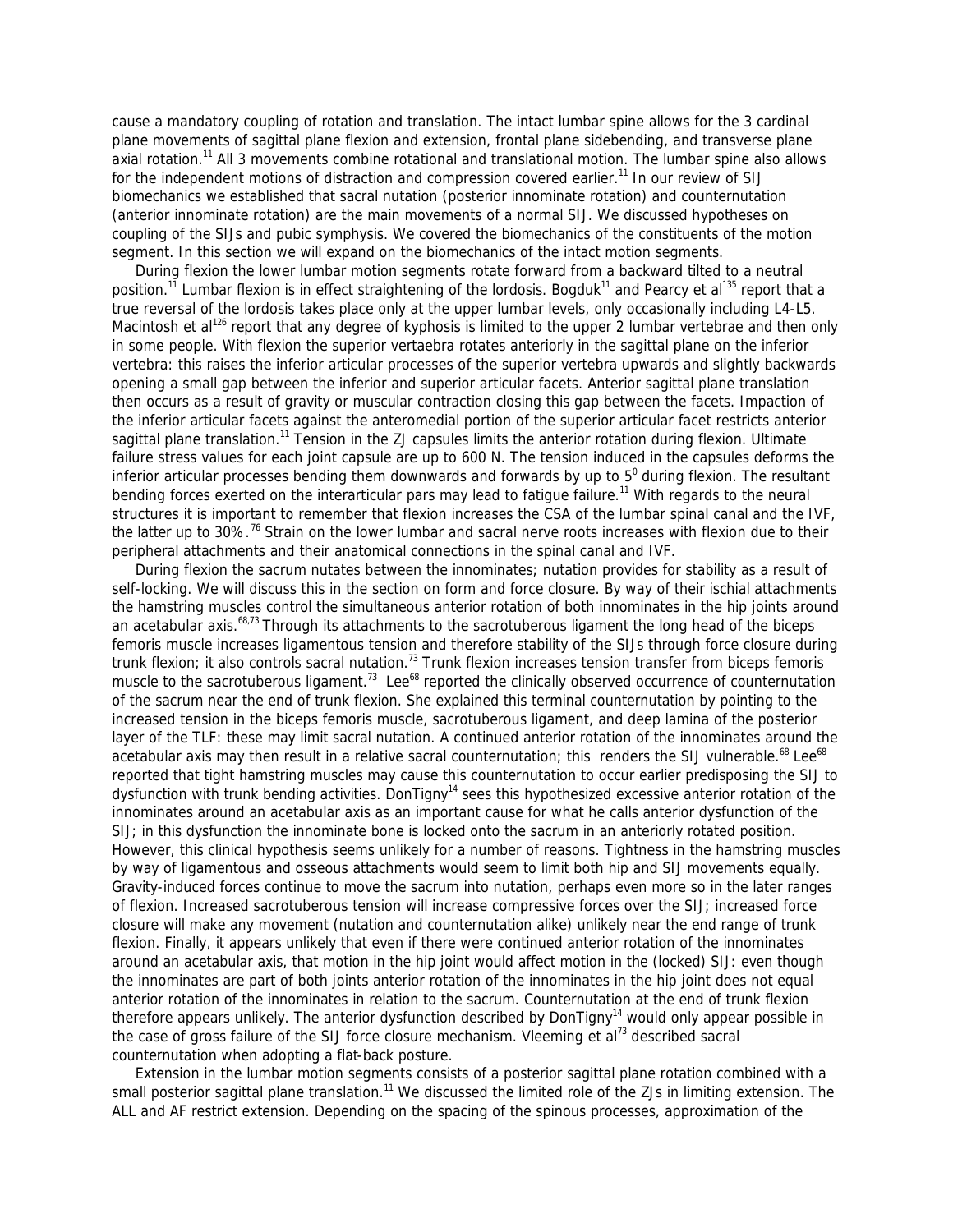spinous processes and compression of the ISL, or bony impaction of the tips of the articular processes against the lamina below or the interarticular pars above will limit extension. Extension decreases the CSA of the spinal canal and the IVF, the latter by up to 20%.<sup>76</sup> It decreases the tension on the lower lumbar and sacral nerve roots. During extension in standing the sacrum nutates; we discussed how the sacrum also nutates in flexion. However, passive extension in prone will produce sacral counternutation.

 Impaction of the contralateral articular facets and tension in the ipsilateral ZJ capsule limit axial rotation. The joint space is very narrow. Therefore, the ROM permitted prior to impaction is very small. Compression of the articular cartilage accommodates further movement: water is squeezed out of the cartilage and later reabsorbed. Bogduk<sup>11</sup> calculated that every degree of segmental rotation requires 0.5 mm of cartilaginous compression. With cartilage 2 mm thick and consisting of 75% water the cartilage needs to be compressed to 62% of its resting thickness to allow for 3<sup>0</sup> of rotation; this involves losing 50% of its water.<sup>11</sup> We discussed how degenerative loss of cartilage may increase segmental rotation. In a normal non-degenerated motion segment further rotation can only occur if the upper vertebra pivots on the impacted joint. That makes this joint the new center of rotation: the vertebral body swings backwards and laterally, the ipsilateral inferior process moves backwards and medially. The shear forces thus induced cause stress on the ipsilateral ZJ capsule and the IVD.<sup>11</sup> McFadden and Taylor<sup>100</sup> found this ipsilateral ZJ gapping only in segments with traumatic or degenerative instabilty. Rotation decreases the contralateral IVF-CSA of a nondegenerated motion segment by 2 to 4%.

No extensive biomechanical analysis exists for lumbar spine sidebending.<sup>11</sup> Meadows<sup>136</sup> described lumbar segmental sidebending as the ipsilateral superior facet sliding down on the subjacent inferior facet. Simultaneously, the contralateral superior facet slides upwards in relation to the contralateral inferior facet. Meadows<sup>136</sup> likened the ipsilateral ZJ motion to a unilateral extension. The contralateral motion he described as a unilateral flexion. He used these unilateral flexion and extension motions in combination with segmental flexion and extension to more thoroughly evaluate segmental mobility and to deliver more specific mobilizing forces. Similar to rotation, sidebending decreases the IVF diameter by 2 to 4%. Sidebending slackens the ipsilateral and tenses the contralateral neural structures. Describing sidebending as a uniplanar motion is a simplification. However, this simplification allows us to construct a model for evaluation and treatment. In vivo sidebending in the lumbar spine occurs coupled to rotation.

 In the section on isolated SIJ biomechanics we found it is unlikely for a normal SIJ to rotate or sidebend. However, lumbar sidebending results in gravity-induced vertical forces on the superior aspect of the sacrum lateral to the mid-sagittal plane. The SIJs need to absorb these forces. The multiplanar SIJ orientation may allow dissipation of these off-center forces by the non-sagittal components of innominate rotation. Meadows<sup>117</sup> notes that lumbar sidebending may result in ipsilateral anterior and contralateral posterior innominate rotation. Due to coupling to sidebending, lumbar rotation may induce similar SIJ motion. The direction of this lumbar coupling should determine the SIJ motion with rotation.

### **Coupled motions**

Fryette's first law<sup>137</sup> states that in lumbar spinal neutral, sidebending induces a contralateral rotation. His second law states that in full flexion or extension, rotation and sidebending occur to the same side. In his laws, Fryette discussed his findings on coupled motions. Coupled motion is the phenomenon of consistent association of one motion (translation or rotation) about one axis with another motion about a second axis; the one motion can not be produced without the other occurring.<sup>138</sup> Coupled motion is the motion that occurs in directions other than the direction of the load applied.<sup>139,140</sup> Coupled motions have implications for treatment, especially manual therapy.

The spinal column generally is symmetrical about the sagittal plane.<sup>84</sup> Therefore, we can expect no or only minimal coupled motion with flexion and extension. Cholewicki et al<sup>139</sup> noted no coupled motion when applying flexion and extension moments to cadaveric lumbosacral spines. Hindle et al<sup>141</sup> found no coupled motion in vivo with flexion and extension in subjects without a history of LBP. Schuit and Rheault<sup>142</sup> reported only very small coupled motions in asymptomatic adults. Oxland et al<sup>140</sup> found coupled motions of axial rotation and sidebending of less than  $0.5^0$  in both flexion and extension at L5-S1 in cadaveric spines. In contrast, Pearcy et al<sup>143</sup> did find coupled motion in asymptomatic individuals; they suggest that we consider coupled segmental rotation and sidebending greater than  $4^0$  in flexion and greater than  $3^0$  in extension abnormal.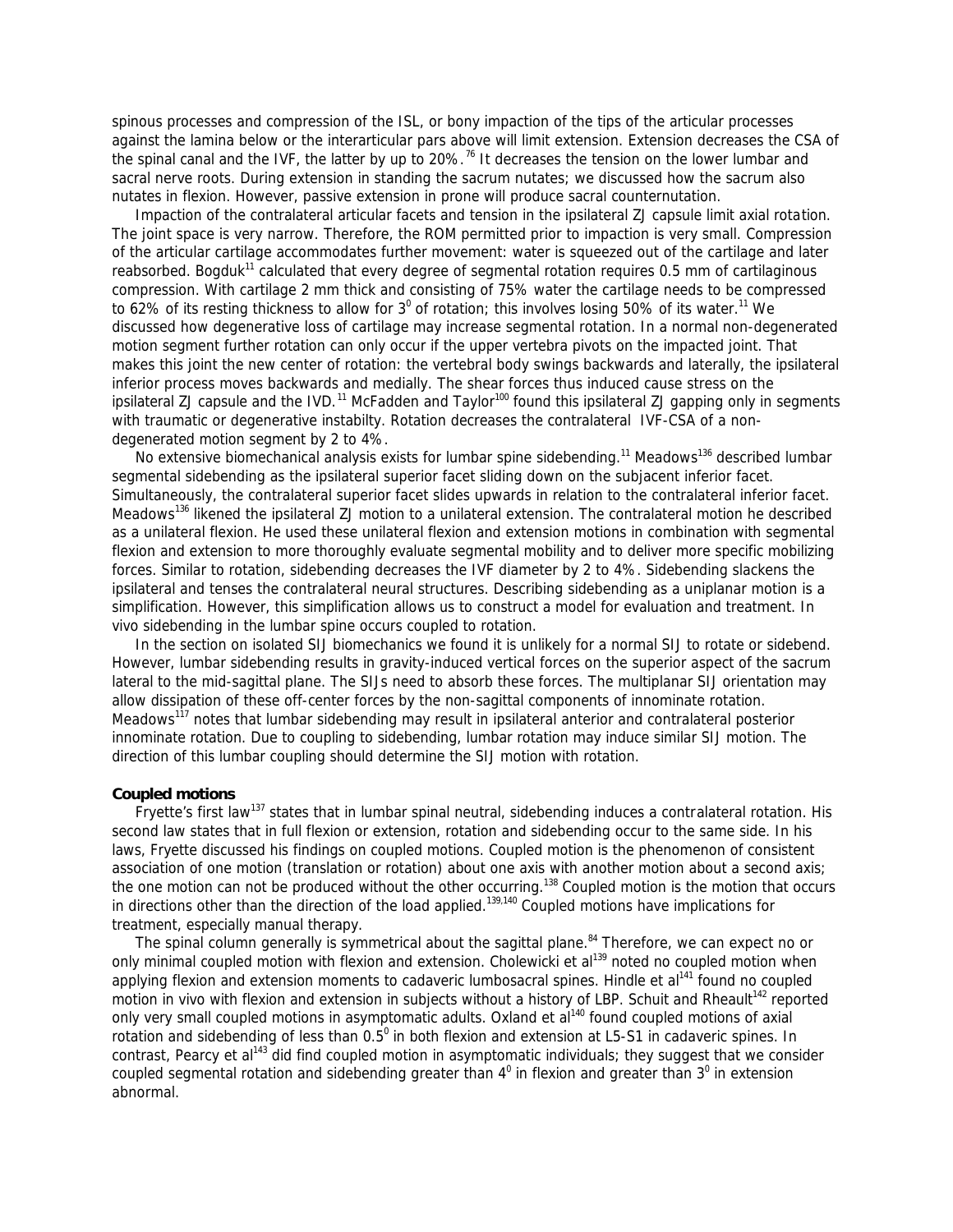Fryette's laws discuss motion coupling during non-sagittal plane movements. Research has studied the coupled motions occuring during axial rotation and sidebending.<sup>139-145</sup> Table 5 reviews the coupled mtions found with axial rotation as the primary motion, table 6 summarizes the coupling found during sidebending.

 Coupled motions occur in cadaveric spines devoid of muscles: the role of muscles in producing coupling seems minor<sup>138</sup>. White and Panjabi<sup>84</sup> hypothesized a role for suboptimal muscle control to explain coupled motions during flexion and extension. Pearcy et al<sup>146</sup> mentioned a possible role for uni- or bilateral muscle contraction determining direction and ROM of coupling. Oxland et al<sup>140</sup> distinguish between *postural* and *structural coupling*. Postural coupling refers to the influence of the lumbar lordosis and occurs as a result of differences in vertebral orientation throughout the spine. Structural coupling is the result of the physical characteristics of the joints such as articular tropism<sup>42</sup> and IVD degeneration. Panjabi et al<sup>145</sup> studied the effect of 5 sagittal plane postures on motion coupling in cadaveric lumbosacral spines. The different postures did not affect the direction of coupling between sidebending and rotation. In 4 of 5 postures the associated sagittal plane motion was flexion both during sidebending and rotation. Only in a maximal flexion was extension the coupled motion. Vicenzino and Twomey<sup>138</sup> studied the effects of submaximal flexion and extension combined with left or right sidebending on coupled rotation in 4 cadaveric spines. Sidebending resulted in ipsilateral rotation in all 4 quadrant positions at L1-L2 and L3-L4 except for flexion-left sidebending: here L1-L2 rotated contralaterally. Rotation at L2-L3 and L4-L5 was contralateral. Coupled rotation at L5-S1 was ipsilateral independent of spine position.<sup>138</sup> This affects our inferences from findings on quadrant test positions. Cholewicki et al<sup>139</sup> found that intrinsic mechanical properties of the spine and degree of lordotic posture each determined 50% of the magnitude of coupling in their mathematical model. Oxland et al<sup>140</sup> found that the IVD played a major role in limiting sidebending coupled to L5-S1 axial rotation; the ZJs were mainly responsible for the flexion coupled to axial rotation and the axial rotation coupled to sidebending at L5-S1.<sup>140</sup> Vicenzino and Twomey<sup>138</sup> found no association between facet tropism and coupling despite a mean facet tropism of 10<sup>0</sup> in their specimens. They also reported no influence of ZJ resection or degree of IVD degeneration in their small sample, but they did note that compressive preload might play a role in producing coupled rotation in the presence of facet tropism.

 No consensus exists on the direction and ROM of coupled motions associated with all 3 cardinal plane motions in the lumbosacral spine. The effects of physical characteristics of the joints involved are unknown. Regional coupling need not be the same as coupling in the individual segments. Vicenzino and Twomev<sup>138</sup> suggested that, in the absence of a clear consensus, the PT should use clinical assessment findings, especially those of the passive physiological intervertebral motion tests as the basis for treatment selection. Unfortunately, reliability of these tests is poor. We will discuss this in monograph 11.2.4. Blindly following a set of guidelines such as Fryette's laws to determine direction of manual techniques is not a wise clinical decision.

### **Form and force closure**

 The joint surfaces of the SIJ are relatively flat. This makes them well suited to transfer great forces, but at the same time makes them vulnerable to transverse forces near the joint.<sup>147</sup> Joint surface orientation of the SIJs is almost parallel to the long axis of the spine. This makes them vulnerable to the shear forces induced by lumbosacral loads. Asymmetric loading as in lifting with trunk rotation increases these SIJ shear forces unilaterally because the resultant lumbosacral force acts lateral to the midsagittal plane.<sup>17</sup> The Musculoskeletal Research Group at the Erasmus University in Rotterdam has developed a biomechanical model attempting to explain SI movement and stability incorporating the complex musculo-fascialligamentous connections of the lumbopelvic region described earlier.<sup>17</sup>

 SIJ stability is provided by a combination of *form* and *force closure*. Form closure refers to a stable situation with closely fitting joint surfaces; no extra forces are needed to maintain the state of the system given the current load situation.<sup>73</sup> Aspects of form closure in the SIJs are<sup>17,147</sup>:

- The increased friction coefficient as a result of roughening of the articular surfaces.
- ü The symmetrical osseocartilaginous ridges and grooves on iliac and sacral auricular surfaces.
- The undulated shape of the joint surfaces resembling a propeller.
- The wedge shape of the sacrum between the innominate bones.

 However, perfect form closure is not conducive to movement. It would not allow the SIJs to move and thus dissipate the caudally and cranially directed forces converging in this region. The combination of form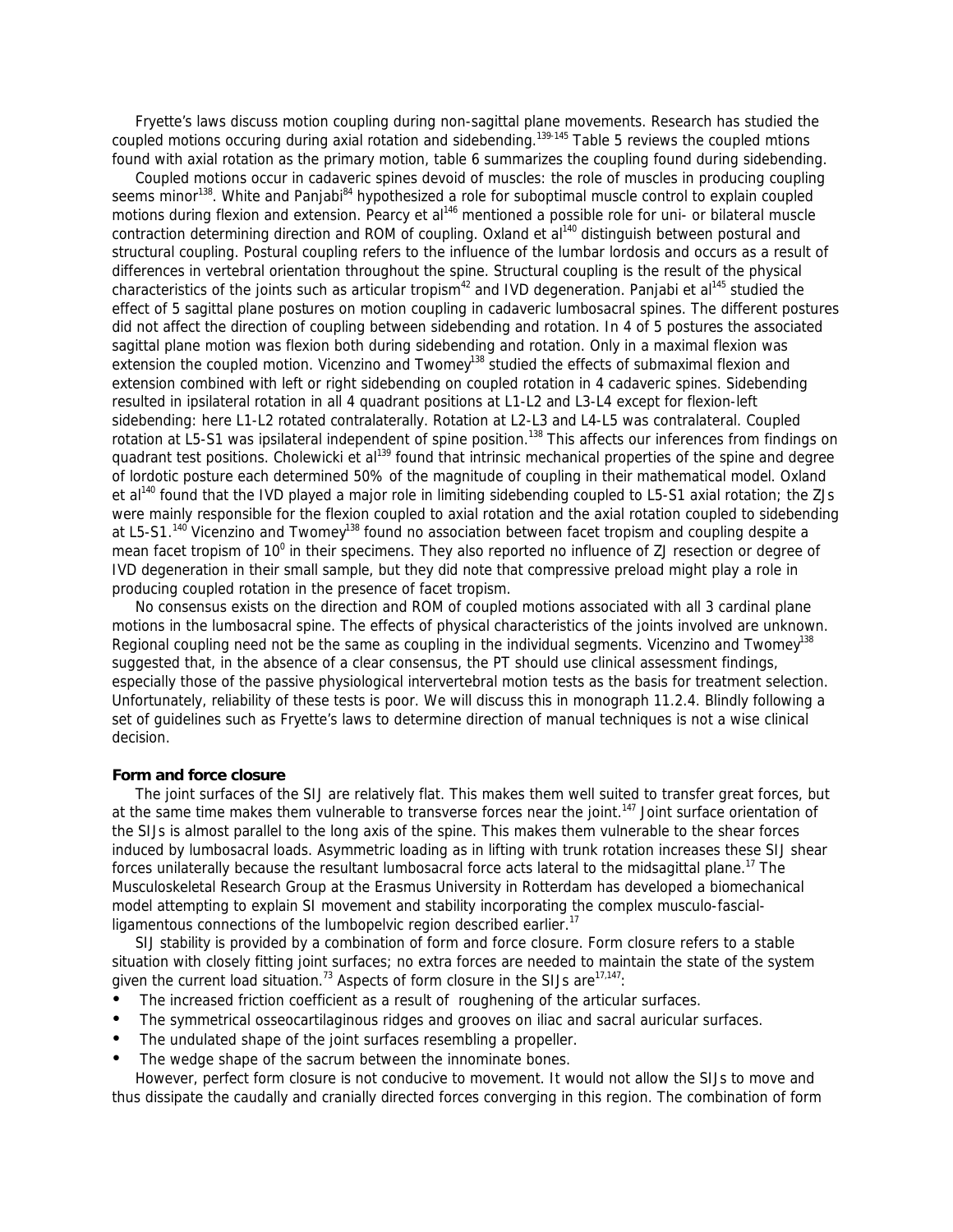and force closure does allow for the necessary movement. Force closure becomes essential when form closure is absent or insufficient.<sup>17</sup> With force closure lateromedially directed, compressive forces are needed to increase intra-articular friction and thus resist the shear forces resulting from vertical lumbosacral loading.<sup>17,73</sup> In the SIJ the ligaments primarily provide these forces. In addition to ligamentous tension, forces in muscles and fascial structures crossing the SIJ surfaces contribute to force closure.<sup>17</sup>

SIJ self-locking<sup>73</sup> or self-bracing<sup>147</sup> is essential for force closure. Sacral nutation is crucial in this selflocking: it increases tension in the interosseus, short posterior SI, sacrotuberous, and sacrospinous ligaments. These ligaments pull the posterior portions of the innominate bones closer together increasing compressive forces over the SIJ surfaces thereby contributing to force closure.<sup>73</sup> Muscles can contribute in a number of ways to increased SIJ compression. The piriformis, gluteus maximus, iliococcygeus, and ischiococcygeus muscles connect sacrum and innominate bones<sup>10,68</sup>: contraction will directly approximate these bones and thus compress the SIJs. Both the lumbar multifidus and the lumbar erector spinae muscles have iliac attachments.<sup>11</sup> Contraction will pull the innominate bones together posteriorly.<sup>73</sup> Sacral attachments of the lumbar multifidus muscle will contribute to self-locking as a result of their nutation action on the sacrum.<sup>73</sup> The oblique abdominal and the transversus abdominis muscles attach to the anterior aspect of the innominate bones crossing the SIJs anteriorly.<sup>10</sup> Their orientation causes a sizeable frontal plane horizontal component to the forces they produce. Their large mechanical advantage because of their distance to the SIJs and horizontal vector results in a "nutcracker-like" effect on these joints: abdominal muscle contraction tenses the ligaments dorsal to the joint and produces compressive forces.<sup>17</sup> A number of muscles have their origin or insertion on the SI ligaments; contraction will increase tension in these ligaments and thus indirectly increase compressive forces over the SIJ. The gluteus maximus, the long head of the biceps femoris, the deepest laminae of the multifidus, and the piriformis muscle all have a direct anatomical connection with the sacrotuberous ligament.<sup>59,70,71</sup> The entire levator ani complex has an anatomical connection to the sacrotuberous ligament by way of the obturator fascia.<sup>10,68</sup> The iliococcygeus and ischiococcygeus muscles insert into the sacrospinous ligament<sup>68</sup> and therefore also into the sacrotuberous ligament to which it is intimately connected.<sup>9</sup> Ventrally the iliolumbar ligament attaches into the ventral SI ligament.<sup>9</sup> This may allow the quadratus lumborum muscle a role in SIJ as well as lumbosacral mechanics.<sup>68</sup> The L5 longissimus fascicle also inserts into these ventral SI ligaments.<sup>11</sup>

 The posterior layer of the TLF plays an important role in force closure. In the lower lumbar and sacral region its superficial lamina has contralateral connections with the sacrum, PSIS, and iliac crest; its deep lamina inserts into the contralateral PSIS, iliac crest, long posterior SI and sacrotuberous ligaments, and the fascia of the lumbar erector spinae group.<sup>74</sup> Both laminae are strongly interconnected at the L4-L5 and sacral levels.<sup>73</sup> The oblique orientation, contralateral insertions, and interconnections with SIJ ligaments allow for an important role for tension in the TLF in force closure. The erector spinae muscles can directly increase tension in the posterior layer of the TLF by way of its insertion into the deep lamina and indirectly through the hydraulic amplifier mechanism discussed earlier.<sup>73</sup> All muscles inserting into the sacrotuberous ligament have the potential to indirectly increase TLF tension as a result of the attachment of the deep lamina to this ligament. This may explain the effect of tension to the long head of the biceps femoris muscle on sacral nutation.<sup>70,123</sup> We discussed the evidence for coupling of the gluteus maximus and the contralateral latissimus dorsi muscles which creates a force perpendicular to the SIJs thus adding to force closure.<sup>73,74,127</sup> The internal oblique and transversus abdominis muscles may have a role in general tension increase in the TLF in addition to their role in the local stabilizing system of the lumbar spine.<sup>72</sup> Anterior to the SIJs the deep and superficial fibers of the anterior abdominal fascia cross the midline and blend with fibers from the opposite side similar to the fibers in the posterior layer of the TLF.<sup>68</sup> The aponeuroses of the transversus abdominis, internal oblique, rectus abdominis, pyramidalis, adductor longus, and gracilis muscles reinforce the pubic symphysis and form connections with their contralateral oblique counterparts.<sup>19,57</sup> Increased tension in the abdominal fascia and prepubic aponeurosis may play a role in force closure.

Vleeming et al<sup>73</sup> named a number of reasons for failed SIJ self-locking. Ligamentous laxity can result from repetitive microtrauma as occurs in high-level athletics and gymnastics or it can be related to the relaxin-induced decrease in mechanical characteristics of ligaments during and after pregnancy<sup>73</sup> and around the menstrual period.<sup>14</sup> Decreased muscle performance can occur in deconditioning or as a result of detraining in high-level athletes with traumatically induced ligamentous laxity.<sup>73</sup> Counternutation disengages the self-locking mechanism of the pelvis. This counternutation may be an antalgic position. Vleeming et al<sup>73</sup> mentioned a painful symphysis postpartum as a possible cause. Flattening the spine counternutates the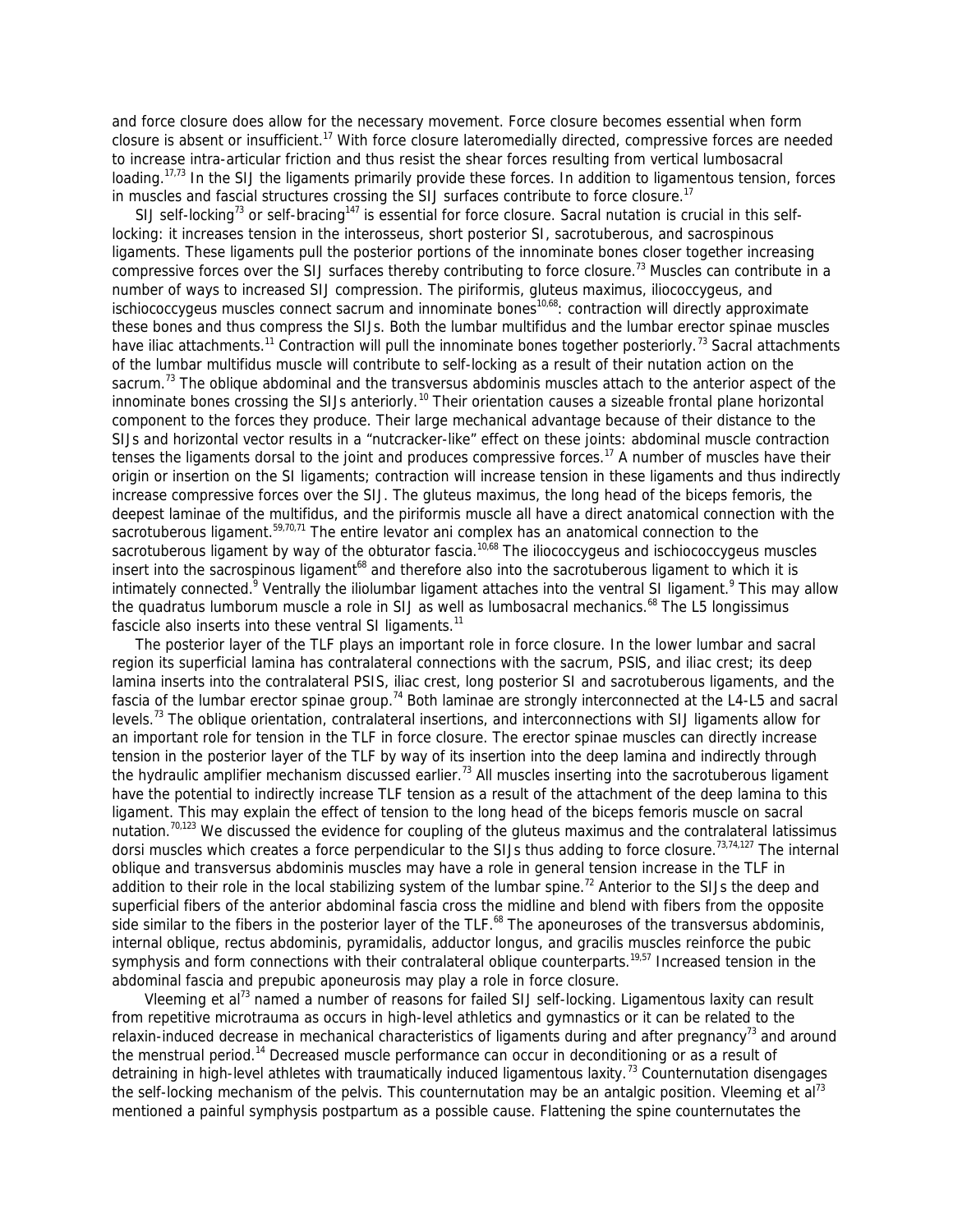sacrum and mechanically unloads the symphysis.<sup>73</sup> A flat-back posture with associated sacral counternutation and unlocking of the pelvis may also be the result of an attempt to unload a painful ZJ, posterior IVD, lumbar nerve root, or pinched ISL. Adaptive shortening of the hamstrings muscles may play a role.

 The biomechanical model of form and force closure has a number of diagnostic and therapeutic implications. The body can only compensate for failed self-locking by increased tension in those muscles that are connected to the sacroiliac ligaments and the TLF. Increased piriformis muscle tone may alter sacroiliac biomechanics<sup>46</sup> and cause sciatic distribution pain as a result of sciatic nerve compression. Contraction of the lumbar multifidus and erector spinae muscles alters lumbar, lumbosacral, and SIJ biomechanics and increases compressive forces in the lumbosacral spine. Increased pelvic floor muscle tone may cause seemingly non-musculoskeletal complaints. Greenman<sup>55</sup> names changes in urinary urgency and frequency, dysuria, dyspareunia, and rectal pruritus without clear organic reason as indicators for dysfunction of the pelvic diaphragm. Shortening of the hamstring muscles frequently observed in patients with LBP may be an attempt of the body to increase tension in the sacrotuberous ligament and TLF to increase force closure. Hamstring muscle contraction also posteriorly rotates the innominates with resultant sacral nutation and increased force closure.<sup>73</sup> Indiscriminately including hamstring muscle stretches in the rehabilitation program for all LBP patients, therefore, needs to be questioned. Prolonged increases in muscle tone will affect local muscular homeostasis resulting possibly in nociceptive stimulation originating in these muscles. The increased muscle tone will also affect the homeostasis in the structures it compresses or restricts in motion. The effect on avascular structures such as the joint surfaces of the lumbopelvic joints and the inner lumbar IVDs that depend on motion for adequate nutrition seems obvious. Restoring the self-locking mechanism is of paramount importance. This means that our examination needs to review all possible causes for this possibly antalgic posture, so we can direct our intervention at the cause rather than the symptoms resulting from compensatory muscular overuse. Vleeming et al<sup>118</sup> studied the effect of a pelvic belt applied just above the greater trochanters on total nutation-counternutation of the sacrum in 6 cadavers. They hypothesized that the belt would decrease sacral motion by increasing compressive forces and thus force closure. Tightening the belt with a force of 50 N caused a significant decrease in sacral movement of 18.8%; 100 N decreased motion significantly with 18.5%. The authors suggested applying a pelvic belt with a force of 50 N in patients with pelvic instability. Snijders et al<sup>17</sup> mentioned using tight-fitting elastic or spandex pants if the belt is not tolerated and reported positive effects in patients with peripartum pelvic pain. They also noted that other solutions need to be considered if there is no relief of symptoms within 15 minutes of applying the pelvic belt. Symphysiodesis is a surgical treatment in case of postpartum or posttraumatic symphysiolysis: a bone graft is inserted under strain in the pubic symphysis.<sup>118</sup> Vleeming et al<sup>118</sup> advised against this procedure: it will increase tension in the thin ventral, but slacken the posterior SI ligaments. This surgically induced posterior ligamentous laxity will likely further compromise the pelvic self-locking mechanism.

 How can we integrate the model of form and force closure with the model of a local and global stabilizing system as proposed by Richardson et al?<sup>72</sup> Vleeming et al<sup>73</sup> suggest strengthening of the gluteus maximus, latissimus dorsi, and erector spinae muscles to increase force closure by increased tension generation in the posterior layer of the TLF. Mooney et al<sup>127</sup> report good results of dynamic trunk rotation strengthening targeting these muscles in treating patients with SIJ dysfunction. Sufficient strength, endurance, and coordination of these muscles are undoubtedly needed for ADL function. However, concentrating on just these muscles will not restore lumbar segmental stability and independent motion: they would force the spine to function as a rigid structure.<sup>72</sup> We need to address deficits in the muscles of the local stabilizing system. Careful examination to determine the existing deficits and appropriate interventions integrating training of both the global system active in force closure and gross spinal orientation and the local system needed for segmental control appear indicated.

#### **Kinetic chain influences**

 Structural and functional changes in the lower extremities will alter direction and magnitude of forces directed through the lumbopelvic region. Friberg<sup>148</sup> used a radiographic method to evaluate leg length discrepancy (LLD) in 359 asymptomatic subjects, 653 chronic LBP patients, with and without sciatica, and 254 patients with chronic unilateral hip symptoms, with or without arthrosis.

He found a discrepancy of greater than or equal to 5 mm in 75.4% of patients versus 43.5% of controls. The incidence of a LLD of 15 mm or more in patients was 5.32 times that of the symptom-free control group. Sciatica referred into the longer limb in 179 (78.5%) of 228 patients, hip pain was located on the side of the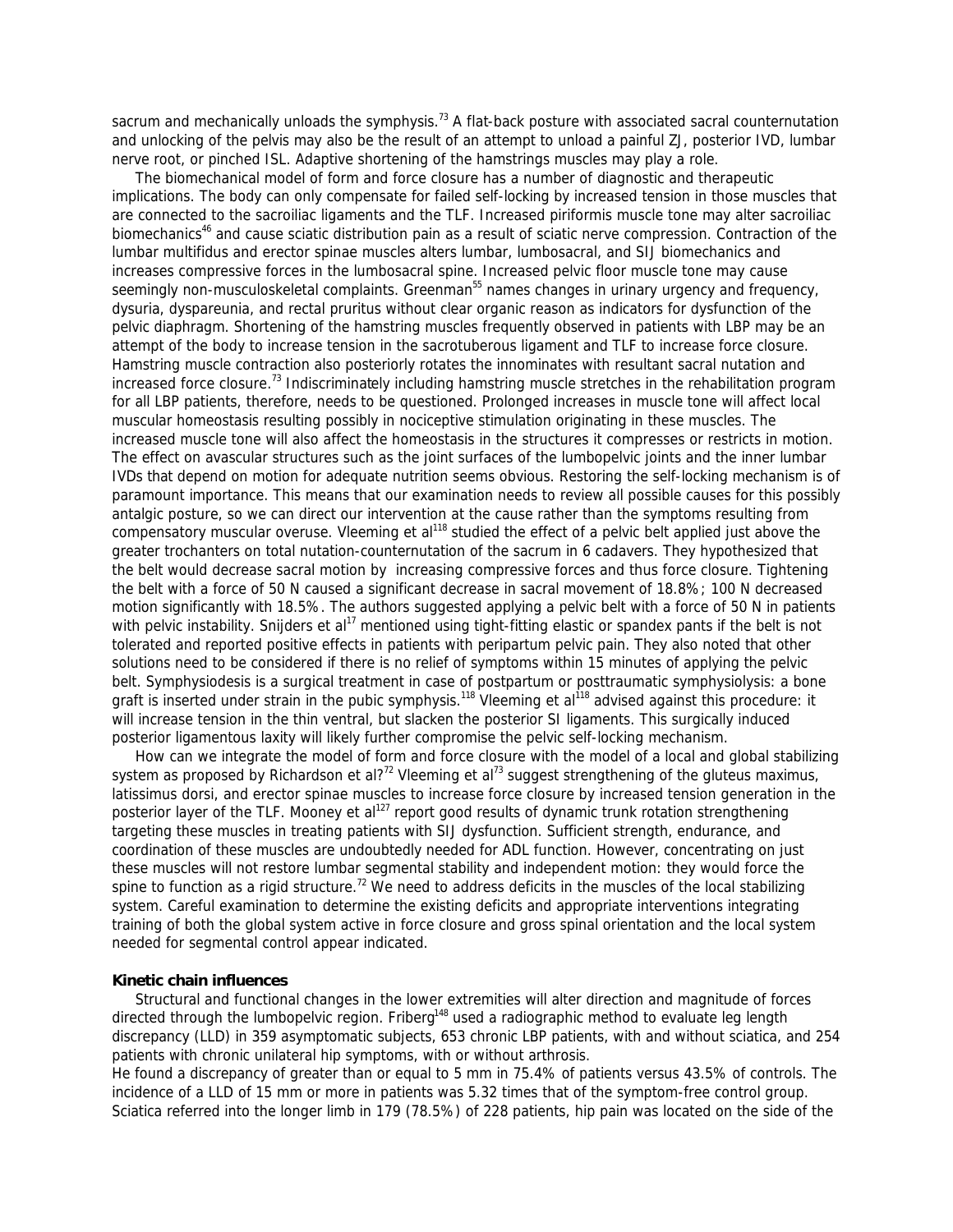longer limb in 226 (88.9%) of 254 patients, and he found degenerative changes in the hip joint were on the long limb side in 24 of 27 patients with unilateral hip arthrosis. All arthrotic changes were located superolaterally. Friberg<sup>148</sup> explained the hip symptoms by the varus position of the long limb hip; this subjects the load-bearing surface of this hip to greater stresses than that of the opposite, short limb side. An LLD causes a functional scoliosis convex to the side of the shorter limb. This scoliosis causes a sidebending of the lumbar motion segment to the long limb side compressing the concave side of the disk and increasing the posterolateral disk bulge towards the spinal nerve roots.<sup>148</sup> Friberg<sup>148</sup> also assumed that a contralateral rotation takes place in the motion segment further adding to the stress on the IVD; he implied that the increased loads on the disk and the increased chance of a compressive nerve root lesion are responsible for the greater incidence of LBP and sciatica found. Friberg<sup>148</sup> reported positive results when using a shoe or heel lift for patients with a functional scoliosis due to LLD.

 We can hypothesize a number of additional ways in which LLD affects lumbopelvic function. The hip on the long limb side is in a varus or relatively adducted position. This may cause stretch weakness of the hip abductor muscles resulting in a Trendelenburg or modified Trendelenburg type gait. Either gait type increases lumbar sidebending to the long limb side intermittently reducing the already decreased diameter of the IVF and compressing the IVD. As Friberg<sup>148</sup> noted increased load-bearing stresses predispose the hip of the long limb to degenerative changes. The capsular pattern of the hip is initial restriction of medial rotation, followed by extension, abduction, and finally lateral rotation.<sup>149</sup> From midstance to preswing the stance leg needs to medially rotate and extend. Capsuloligamentous and muscular restrictions to extension and medial rotation will force the lumbar spine to increasingly rotate contralaterally to compensate for hip restrictions and maintain normal stride length. Contralateral lumbar rotation will cause increased compressive forces over the ipsilateral impacted ZJ potentially predisposing this joint to premature degenerative changes. The reactive osteophytosis may further compromise IVF diameter. Joint line orientation of the SIJ on the side of the short limb becomes more horizontal increasing the compressive forces over the joint and thus increasing its stability. The more vertical orientation of the SIJ on the long leg side increases the vertical shear forces over this joint. To increase force closure the muscle tone of the lumbar erector and multifidus, pelvic floor, and hamstring muscles may increase. Increased lumbar muscle tone results in increased compressive stresses in the lumbar spine affecting local homeostasis, possibly contributing short-term to decreased nerve root perfusion and long-term to degenerative changes in disks and ZJs and to nerve root fibrosis. It also further compromises IVF diameter by increased disk bulging. Increased hamstring muscle tone may compromise the sciatic nerve by direct compression or by decreasing neural mobility. Limitation of hip ROM with trunk flexion further increases lumbar spine stresses.

 Equalizing leg length by way of an orthotic may be a wise therapeutic choice especially when the LLD has occurred only recently as with e.g. lower extremity fracture. Orthotics seem contraindicated in case of a structural, fixed scoliosis.<sup>148</sup> Sometimes using an orthotic may unload contralateral structures temporarily even if no LLD is present. A functional LLD may result from dysfunctions in the kinetic chain including a posteriorly rotated innominate on the short leg side, an anteriorly rotated innominate on the long leg side, a knee flexion contracture on the short leg side, or a decreased dorsiflexion of the talus on the long leg side.<sup>136</sup> Of course, the dysfunctions of increased muscle tone, decreased muscle strength and length, and joint instability and restriction can occur separate from LLD. Evaluation and treatment needs to include all dysfunctions in the lower limbs that can affect lumbopelvic mechanics. Sometimes treatment of lower limb dysfunctions contributing to the symptoms of a structural problem such as lumbar central stenotic syndrome may be the only therapeutic intervention available to the PT.

# **Acknowledgement**

I would like to thank Gordon Alderink, PT and Dan Vaughn, PT, both from Grand Valley State University in Allendale, MI, for their help with collecting some of the references used.

### **REFERENCES**

1. Waddell G. A new clinical model for the treatment of low-back pain. *Spine* 1987;12:632-43.

2. Taylor VM, Deyo RA, Cherkin DC, Kreuter W. Low back pain hospitalization. *Spine* 1994;19:1207-13.

3. Croft PR, Macfarlane GJ, Papageorgiou AC, Thomas E, Silman AJ. Outcome of low back pain in general practice: a prospective study. *BMJ* 1998;316:1356-9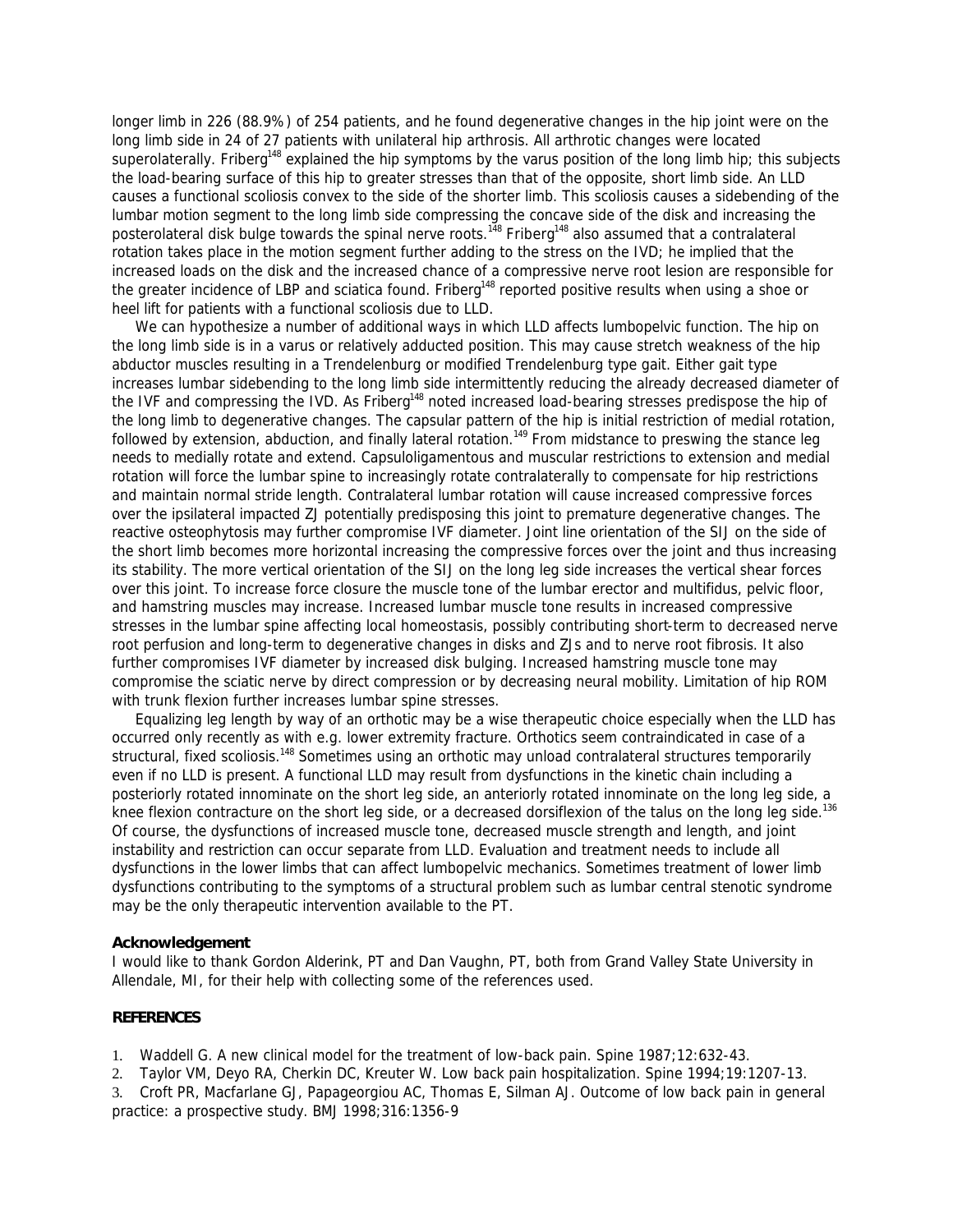4. Loney PL, Stratford PW. The prevalence of low back pain in adults: a methodological review of the literature. *Phys Ther* 1999;79:384-96.

5. Lehmann TR, Spratt KF, Lehmann KK. Predicting long-term disability in low back injured workers presenting to a spine consultant. *Spine* 1993;18:1103-12.

6. Fritz JM. A research-based approach to low back pain. Presented at the Distinguished Lectures in Sports Medicine Series; October 12, 1999; Holland, MI.

7. Skargren EI, Carlsson PG, Oberg BE. One-year follow-up of comparison of the cost and effectiveness of chiropractic and physiotherapy as primary management for back pain. *Spine* 1998;23:1875-84.

8. Mielenz TJ, Carey TS, Dyrek DA, Harris, BA, Garrett JM, Darter JD. Physical therapy utilization by patients with acute low back pain. *Phys Ther* 1997;77:1040-51.

9. Gray H, Clemente CD. *Anatomy of the human body*. 30th American ed. Baltimore, MD: Williams & Wilkins;1984.

10. Lohman AHM. *Vorm en beweging*. 5th ed. Utrecht: Bohn, Scheltema & Holkema; 1980

11. Bogduk N. *Clinical anatomy of the lumbar spine and sacrum*. 3rd ed. Edinburgh: Churchill Livingstone; 1997.

*12.* Vaccaro AR. Spine anatomy. In: Garfin SR, Vaccaro AR, eds. *Orthopaedic knowledge update spine*. Rosemont, IL: AAOS;1997.

13. Spalteholz W, Spanner R. *Handatlas der Anatomie des Menschen, erster Teil: Bewegungsapparat*. 16th ed. Amsterdam: Scheltema & Holkema NV;1971.

14. DonTigny RL. Function and pathomechanics of the sacroiliac joint. *Phys Ther* 1985;65:35-44.

15. Colachis SC, Worden RE, Bechtol CO, Strohm BR. Movement of the sacro-iliac joint in the adult male: a preliminary report. *Arch Phys Med Rehab* 1963;44:490-8.

16. Dijkstra PF. Basic problems in the visualization of the sacroiliac joint. In: Vleeming A, Mooney V, Dorman T, Snijders C, Stoeckart R, eds. *Movement, stability & low back pain*. New York, NY: Churchill Livingstone; 1997.

17. Snijders CJ, Vleeming A, Stoeckart R, Mens JMA, Kleinrensink GJ. Biomechanics of the interface between spine and pelvis in different postures. In: Vleeming A, Mooney V, Dorman T, Snijders C, Stoeckart R, eds. *Movement, stability & low back pain*. New York, NY: Churchill Livingstone; 1997.

18. Maigne J-Y. Lateral dynamic X-rays in the sitting position and coccygeal discography in common coccydynia. In: Vleeming A, Mooney V, Dorman T, Snijders C, Stoekart R, eds. *Movement, stability & low back pain*. New York, NY: Churchill Livingstone; 1997.

19. Kapandji IA. *Bewegingsleer, deel III*. Utrecht: Bohn, Scheltema & Holkema; 1986.

20. Best BA, Guilak F, Setton LA, Zhu W, Saed-Nejad F, Ratcliffe A et al. Compressive mechanical properties of the human anulus fibrosus and their relationship to biochemical composition. *Spine* 1994;19:212-21.

21. Ayad S, Sandell LJ. Collagens of the intervertebral disc: structure, function, and changes during aging and disease. In: Weinstein JN, Gordon SL, eds. *Low back pain: a scientific and clinical overview*. Rosemont,IL: AAOS; 1996.

22. Buckwalter JA. Spine update: aging and degeneration of the human intervertebral disc.*Spine* 1995;20:1307-14.

23. Bogduk N. The innervation of the intervertebral discs. In: Boyling JD, Palastanga N, eds. *Grieve's modern manual therapy*, 2nd ed. Edinburgh: Churchill Livingstone; 1994.

24. Taylor JR, Twomey LT. The effects of ageing on the intervertebral discs. In: Boyling JD, Palastanga N, eds. *Grieve's modern manual therapy*, 2nd ed. Edinburgh: Churchill Livingstone; 1994.

25. Marchand F, Ahmed AM. Investigation of the laminate structure of lumbar disc anulus fibrosus. *Spine* 1990;15:402-10.

26. Twomey L, Taylor J. Flexion creep deformation and hysteresis in the lumbar vertebral column.*Spine* 1982;7:116-22.

27. SkaggsDL, Weidenbaum M, Iatridis JC, Ratcliffe A, Mow VC. Regional variation in tensile properties and biochemical composition of the human lumbar anulus fibrosus. *Spine* 1994;19:1310-9.

28. Bayliss MT, Johnstone B, O'Brien JP. Proteoglycan synthesis in the human intervertebral disc. *Spine* 1988;13:972-81.

29. Oshima H, Urban JPG. The effect of lactate and pH on proteoglycan and protein synthesis rates in the intervertebral disc. *Spine*1992;17:1079-82.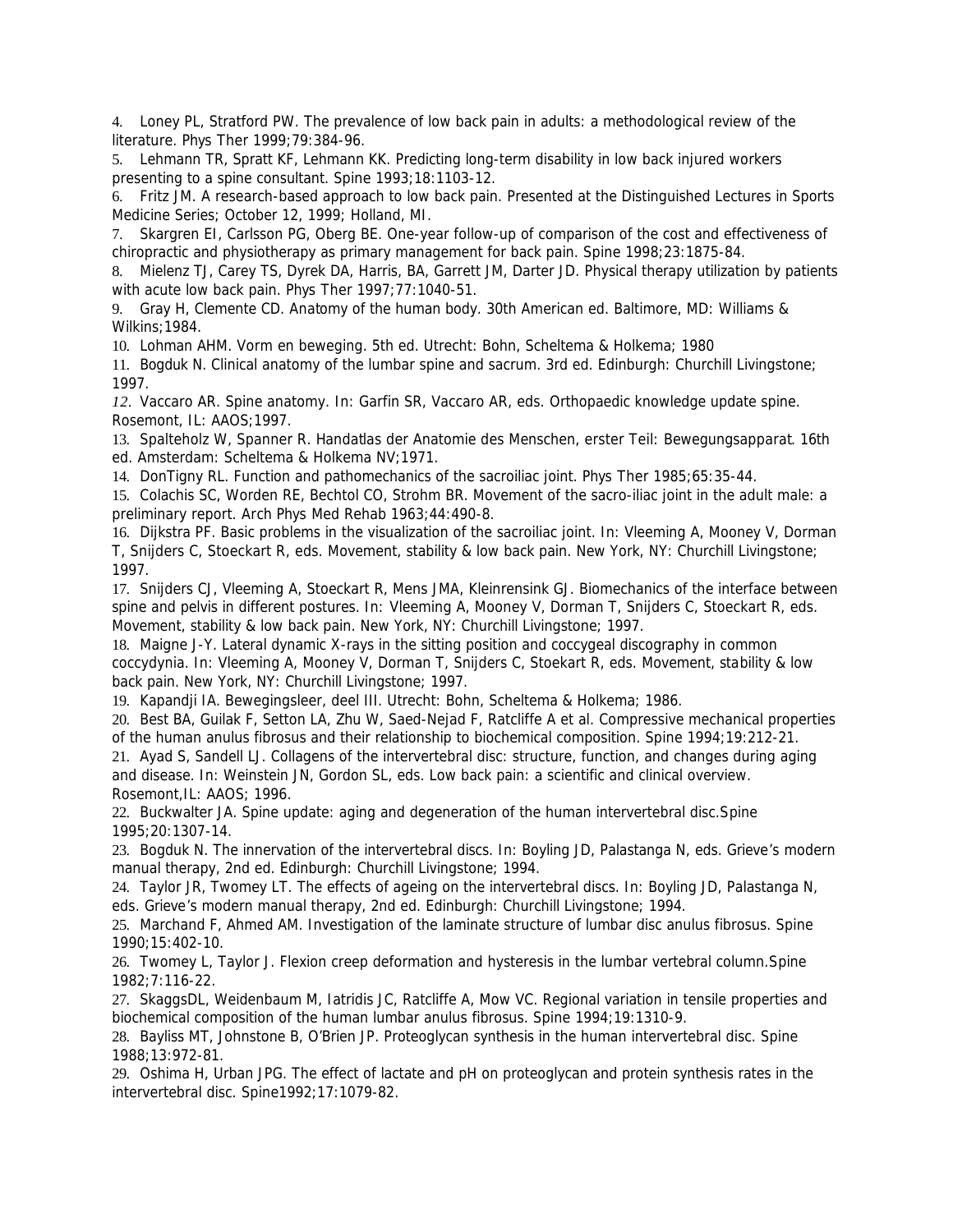30. Kraemer J, Kolditz D, Gowin R. Water and electrolyte content of human intervertebral discs under variable load. *Spine* 1985;10:69-71.

31. Johnstone B, Bayliss MT. Proteoglycans of the intervertebral disc. In: Weinstein JN, Gordon SL, eds. *Low back pain: a scientific and clinical overview*. Rosemont,IL: AAOS; 1996.

32. Johnstone B, Bayliss MT. The large proteoglycans of the human intervertebral disc. *Spine* 1995;20:674- 84.

33. Roberts S, Menage J, Urban JPG. Biochemical and structural properties of the cartilage end-plate and its relation to the intervertebral disc. *Spine* 1989;14:166-74.

34. Paris SV, Nyberg R. Innervation of the posterior lateral aspect of the lumbar intervertebral disc. Presented at the International Society for the Study of the Lumbar Spine; May 1989; Kyoto, Japan.

35. Roberts S, Eisenstein SM, Menage J, Evans EH, Ashton IK. Mechanoreceptors in intervertebral discs. *Spine* 1995;20:2645-51.

36. Yahia LH, Newman N, Rivard C-H. Neurohistology of lumbar spine ligaments. *Acta Orthop Scand* 1988;59:508-12.

37. Jiang H, Russell G, Raso J, Moreau MJ, Hill DL, Bagnall KM. The nature and distribution of the innervation of human supraspinal and interspinal ligaments. *Spine* 1995;20:869-76.

38. Tulsi RS, Hermanis GM. A study of the angle of inclination and facet curvature of superior lumbar zygapophyseal facets.*Spine* 1993;18:1311-7.

39. Panjabi MM, Oxland T, Takata K, Goel V, Duranceau J, Krag M. Articular facets of the human spine. *Spine* 1993;18:1298-1310.

40. Taylor JR, Twomey LT. Age changes in the lumbar zygapophyseal joints. *Spine* 1986;11:739-45.

41. Haegg O, Wallner A. Facet joint asymmetry and protrusion of the intervertebral disc. *Spine* 1990;15:356-9.

42. Ahmed AM, Duncan NA, Burke DL. The effect of facet geometry on the axial torque-rotation response of lumbar motion segments. *Spine* 1990;15:391-401.

43. Beaman DN, Graziano GP, Glover RA, Wojtys EM, Chang V. Substance P innervation of lumbar spine facet joints. *Spine* 1993;18:1044-9.

44. Giles LGF, Taylor JR. Innervation of lumbar zygapophyseal joint synovial folds. *Acta Orthop Scand* 1987;58:43-6.

45. Bernard TN, Cassidy JD. The sacroiliac syndrome. In: Frymoyer JW, ed. *The adult spine: principles and practice*. New York, NY: Raven Press; 1991.

46. Alderink GJ. The sacroiliac joint: review of anatomy, mechanics, and function. *J Orthop Sports Phys Ther* 1991;13:71-84.

47. Schunke GB. The anatomy and development of the sacro-iliac joint in man. *Anat Rec* 1938;72:313-31.

48. Walker JM. The sacroiliac joint: a critical review. *Phys Ther* 1992;72:903-16.

49. Bowen V, Cassidy JD. Macroscopic and microscopic anatomy of the sacroiliac joint from embryonic life until the eighth decade. *Spine* 1981;6:620-8.

50. Weisl H, The articular surfaces of the sacro-iliac joint and their relation to the movements of the sacrum. *Acta anat*. 1954:22:1-14.

51. Vleeming A, Stoeckart R, Volkers ACW, Snijders CJ. Relation between form and function in the sacroiliac joint, part I: clinical anatomical aspects. *Spine* 1990;15:130-2.

52. Brunner C, Kissling R, Jacob HAC. the effects of morphology and histopathologic findings on the mobility of the sacroiliac joint. *Spine* 1991;16:1111-17.

53. Paris SV. Differential diagnosis of lumbar back and pelvic pain. In: Vleeming A, Mooney V, Dorman T, Snijders C, Stoeckart R, eds. *Movement, stability & low back pain*. New York, NY: Churchill Livingstone; 1997.

54. Lavignolle B, Vital JM, Senegas J, Destandau J, Toson B, Bouyx P, Morlier P, Delorme G, Calabet A. An approach to the functional anatomy of the sacroiliac joints in vivo. *Anat Clin* 1983;5:169-76.

55. Greenman PE. Clinical aspects of sacroiliac function in walking. *J Manual Medicine* 1990;5:125-30.

56. Winkel D. *Het sacro-iliacale gewricht*. Houten: Bohn Stafleu Van Loghum; 1991.

*57.* Van der El, A. *Manuele diagnostiek wervelkolom*. Rotterdam: Uitgeverij Manthel;1992.

58. Abramson D, Roberts SM, Wilson PD. Relaxation of the pelvic joints in pregnancy. *Surgery, gynecology an obstetrics* 1933;-:595-613.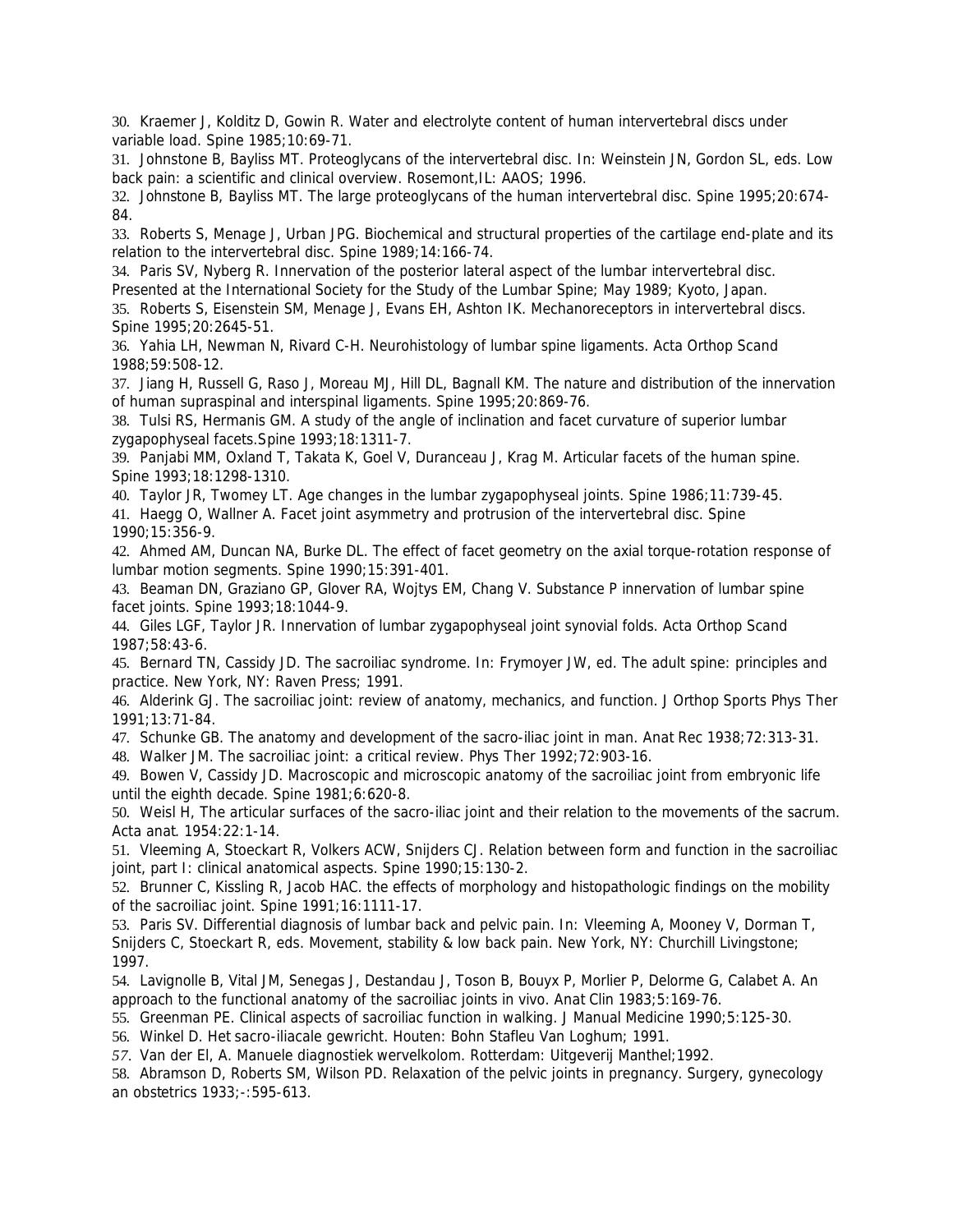59. Willard FH. The muscular, ligamentous and neural structure of the low back and its relation to low back pain. In: Vleeming A, Mooney V, Dorman T, Snijders C, Stoeckart R, eds. *Movement, stability & low back pain*. New York, NY: Churchill Livingstone; 1997.

60. Hukins DWL, Kirby MC, Sikoryn TA, Aspden RM, Cox AJ. Comparison of structure, mechanical properties, and functions of lumbar spinal ligaments. *Spine* 1990;15:787-95.

61. Yahia LH, Garzon S, Strykowski H, Rivard C-H. Ultrastructure of the human interspinous ligament and ligamentum flavum. *Spine* 1990;15:262-8.

62. Postacchini F, Gumina S, Cinotti G, Perugia D, DeMartino C. Ligamenta flava in lumbar disc herniation and spinal stenosis. *Spine* 1994;19:917-22.

63. DonTigny RL. Critical analysis of the sequence and extent of the resultof the pathological failure of selfbracing of the sacroiliac joint. *The journal of manual & manipulative therapy* 1999;7:173-81.

64. Hanson P, Sonesson B. The anatomy of the iliolumbar ligament. *Arc Phys Med Rehabil* 1994;75:1245-6.

*65.* Uhthoff HK. Prenatal development of the iliolumbar ligament. *J Bone Joint Surg* 1993;75B:93-5.

66. Luk KDK, Ho HC, Leong JCY. The iliolumbar ligament: a study of its anatomy, development and clinical significance. *J Bone Joint Surg* 1986;68B:197-200.

67. Macintosh JE, Bogduk N. The morphology of the lumbar erector spinae. *Spine* 1987;12:658-668.

68. Lee D. *The pelvic girdle*. 2nd ed. Edinburgh: Churchill Livingstone; 1999.

69. Pool-Goudzwaard AL, Vleeming A, Stoekart R, Snijders CJ, Mens JMA. Insufficient lumbopelvic satbility: a clinical, anatomical and biomechanical approach to "a-specific" low back pain. *Manual Therapy* 1998;3:12- 20.

70. Vleeming A, Stoeckart R, Snijders CJ. The sacrotuberous ligament: a conceptual approach to its dynamic role in stabilizing the sacroiliac joint. *Clin Biomech* 1989;4:201-3.

71. Van Wingerden JP, Vleeming A, Kleinrensink GJ, Stoeckart R. The role of the hamstrings in pelvic and spinal function. In: Vleeming A, Mooney V, Snijders C, Dorman T, eds. *Low back pain and its relation to the sacroiliac joint*. Rotterdam: ECO; 1992.

72. Richardson C, Jull G, Hodges P, Hides J. *Therapeutic exercise for spinal segmental stabilization in low back pain*. Edinburgh: Churchill Livingstone; 1999.

73. Vleeming A, Snijders CJ, Stoeckart R, Mens JMA. The role of the sacroiliac joints in coupling between spine, pelvis, legs and arms. In: Vleeming A, Mooney V, Dorman T, Snijders C, Stoeckart R , eds. *Movement, stability & low back pain*. New York, NY: Churchill Livingstone; 1997.

74. Vleeming A, Pool-Goudzwaard AL, Stoeckart R, Van Wingerden JP, Snijders CJ. The posterior layer of the thoracolumbar fascia. *Spine* 1995;20:753-8.

75. Magee DJ. *Orthopedic physical assessment*. 3rd ed. Philadelphia, Penn: WB. Saunders Company; 1997. 76. Butler DS. *Mobilisation of the nervous system*. Melbourne: Churchill Livingstone; 1991.

77. Shacklock MO, Butler DS, Slater H. The dynamic central nervous system: structure and clinical neurobiomechanics. In: Boyling JD, Palastanga N, eds. *Grieve's modern manual therapy*, 2nd ed. Edinburgh: Churchill Livingstone; 1994.

78. Wiltse LL, Fonseca AS, Amster J, Dimartino P, Ravessoud FA. Relationship of the dura, Hofmann's ligaments, Batson's plexus, and a fibrovascular membrane lying on the posterior surface of the vertebral bodies and attaching to the deep layer of the posterior longitudinal ligament. *Spine* 1993;18:1030-43. 79. Olmarker K, Rydevik B. Pathophysiology of sciatica. *Orthop Clin North Am* 1991;22:223-34.

*80.* Olmarker K, Rydevik B, Holm S. Edema formation in spinal nerve roots induced by experimental graded compression. *Spine* 1989;14:569-73.

81. Yoshizawa H, Kobayashi S, Hachiya Y. Blood supply of nerve roots and dorsal root ganglia. *Orthop Clin North Am* 1991;22:195-211.

82. Rydevik BL, Myers RR, Powell HC. Pressure increase in the dorsal root ganglion following mechanical compression. *Spine* 1989;14:574-6.

83. Parke WW. The significance of venous return impairment in ischemic radiculopathy and myelopathy. *Orthop Clin North Am* 1991;22:213-22.

84. White AA, Panjabi MM. *Clinical biomechanics of the spine, 2nd ed*. Philadelphia, PA: JB Lippincott Company; 1990.

85. Acaroglu ER, Iatridis JC, Setton LA, Foster RJ, Mow VC, Weidenbaum M. Degeneration and aging affect the tensile behavior of human lumbar anulus fibrosus. *Spine* 1995;20:2690-2701.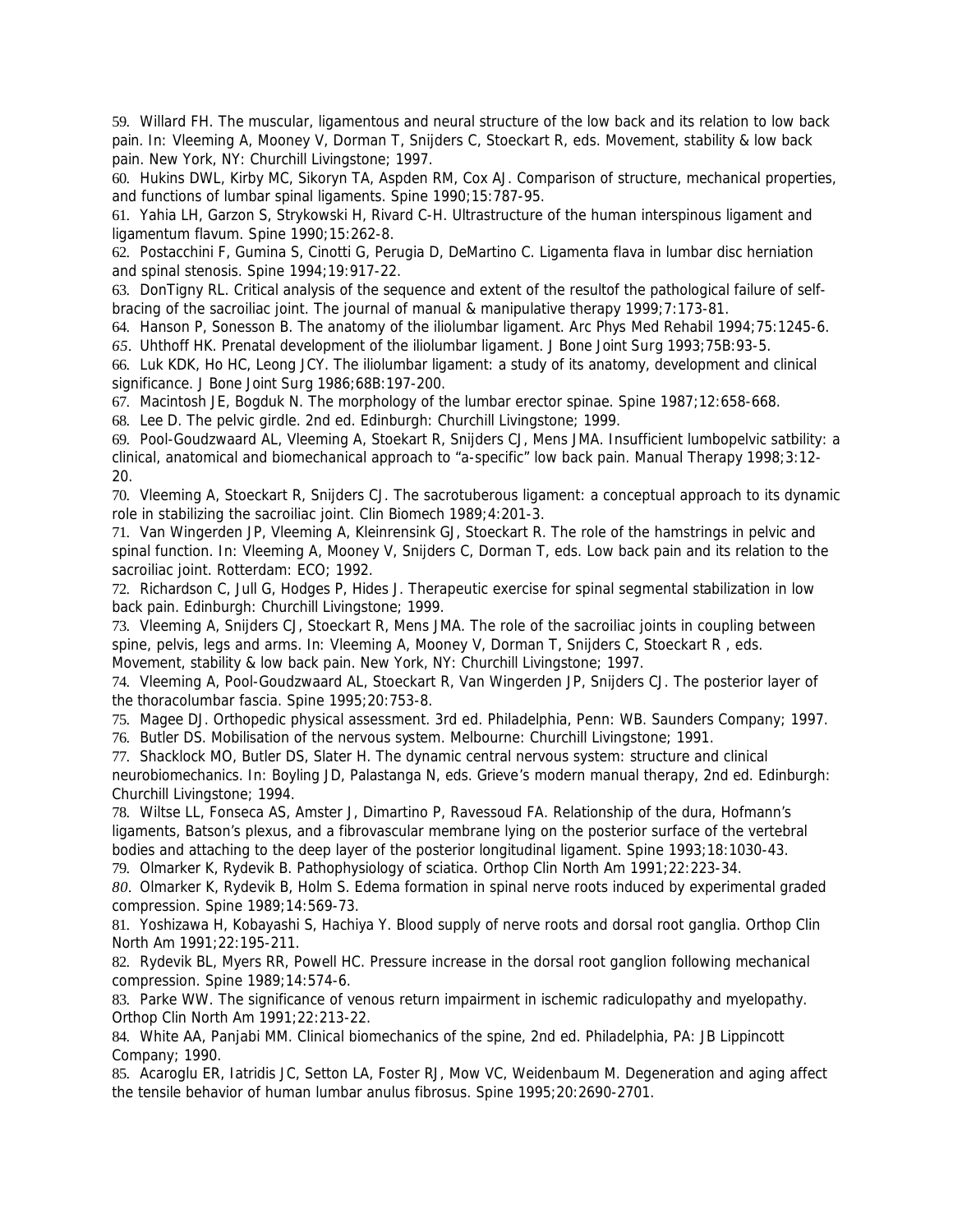86. Brinckmann P, Horst M. The influence of vertebral body fracture, intradiscal injection, and partial discectomy on the radial bulge and height of human lumbar discs. *Spine* 1985;10:138-45.

87. Holmes AD, Hukins DWL, Freemont AJ. End-plate displacement during compression of lumbar vertebradisc-vertebra segments and the mechanism of failure. *Spine* 1993;18:128-35.

88. Brinckmann P. Injury of the anulus fibrosus and disc protrusions. *Spine* 1986;11:149-53.

89. Brinckmann P, Grootenboer H. Change of disc height, radial disc bulge, and intradiscal pressure from discectomy. *Spine* 1991;16:641-6.

90. Adams MA, Hutton WC. The effect of posture on the role of the apophysial joints in resisting intervertebral compressive forces. *J Bone Joint Surg* 1980;62B:358-62.

91. McKenzie RA. *The lumbar spine: mechanical diagnosis and therapy*. Spinal Publications: Waikanae; 1981.

92. Ueno K, Liu YK. A three-dimensional nonlinear finite element model of lumbar intervertebral joint in torsion. *J Biomech Eng* 1987;109:200-9.

93. Botsford DJ, Esses SI, Ogilvie-Harris DJ. In vivo diurnal variation in intervertebral disc volume and morphology. *Spine* 1994;19:935-40.

94. Shirazi-Adl A. Nonlinear stress analysis of the whole lumbar spine in torsion-mechanics of facet articulation. *J Biomechanics* 1994;27:289-99.

95. Gunzburg R, Hutton W, Fraser R. Axial rotation of the lumbar spine and the effect of flexion.*Spine* 1991;16:22-8.

96. Abumi K, Panjabi MM, Kramer KM, Duranceau J, Oxland T, Crisco JJ. Biomechanical evaluation of lumbar stability after graded facetectomies. *Spine* 1990;15:1142-7.

97. Cassidy JD, Loback D, Yong-Hing K, Tchang S. Lumbar facet joint asymmetry. *Spine*1992;17:570-4. 98. Hindle RJ, Pearcy MJ. Rotational mobility of the human back in forward flexion. *J Biomed Eng 1989*;11:219-23.

99. Pearcy MJ. Twisting mobility of the human back in flexed postures. *Spine*1993;18:114-9.

100. McFadden KD, Taylor JR. Axial rotation in the lumbar spine and gaping of the zygapophyseal joints. *Spine* 1990;15:295-9.

101. Adams MA, Dolan P. Recent advances in lumbar spinal mechanics and their clinical significance. *Clin Biomech* 1995;10:3-19.

102. Haher TR, O'Brien M, Dryer JW, Nucci R, Zipnick R, Leone DJ. The role of the lumbar facet joints in spinal stability. *Spine* 1994;19:2667-71.

103. Dunlop RB, Adams MA, Hutton WC. Disc space narrowing and the lumbar facet joints. *J Bone Joint Surg* 1984;66B: 706-10.

104. Adams MA, Dolan P, Hutton WC. The lumbar spine in backward bending. *Spine* 1988;13:1019-26.

105. Goldthwait JE, Osgood RB. A consideration of the pelvic articulations from an anatomical, pathological and clinical standpoint. *Boston Medical and Surgical Journal* 1905;152:129-35.

106. Pitkin HC, Pheasant HC. Sacrarthrogenetic telalgia. *J Bone Joint Surg* 1936;18:365-74.

107. Smidt GL, McQuade K, Wei S-H, Barakatt E. Sacroiliac kinematics for reciprocal straddle positions. *Spine* 1995;20:1047-54.

108. Smidt GL. Interinnominate range of motion. In: Vleeming A, Mooney V, Dorman T, Snijders C, Stoeckart R, eds. *Movement, stability & low back pain*. New York, NY: Churchill Livingstone; 1997.

109. Stureson B. Movement of the sacroiliac joint: a fresh look. In: Vleeming A, Mooney V, Dorman T, Snijders C, Stoeckart R, eds. *Movement, stability & low back pain*. New York, NY: Churchill Livingstone; 1997.

110. Frigerio NA, Stowe RR, Howe JW. Movement of the sacroiliac joint. *Clin Orthop* 1974;100:370-7.

111. Stureson B, Selvik G, Uden A. Movements of the sacroiliac joints. *Spine* 1989;14:162-5.

112. Jacob HAC, Kissling RO. The mobility of the sacroiliac joints in healthy volunteers between 20 and 50 years of age. *Clin Biomech* 1995;10:352-61.

113. Vleeming A, Van Wingerden JP, Dijkstra PF, Stoeckart R, Snijders CJ, Stijnen T. Mobility in the sacroiliac joints in the elderly: a kinematic and radiological study. In: Vleeming A, Mooney V, Snijders C, Dorman T, eds. *Low back pain and its relation to the sacroiliac joint*. Rotterdam: ECO; 1992.

114. Weisl H. The movements of the sacroiliac joint. *Acta anat*. 1955;23:80-91.

115. Wilder DG, Pope MH, Frymoyer JW. The functional topography of the sacroiliac joint. *Spine* 1980;5:575- 79.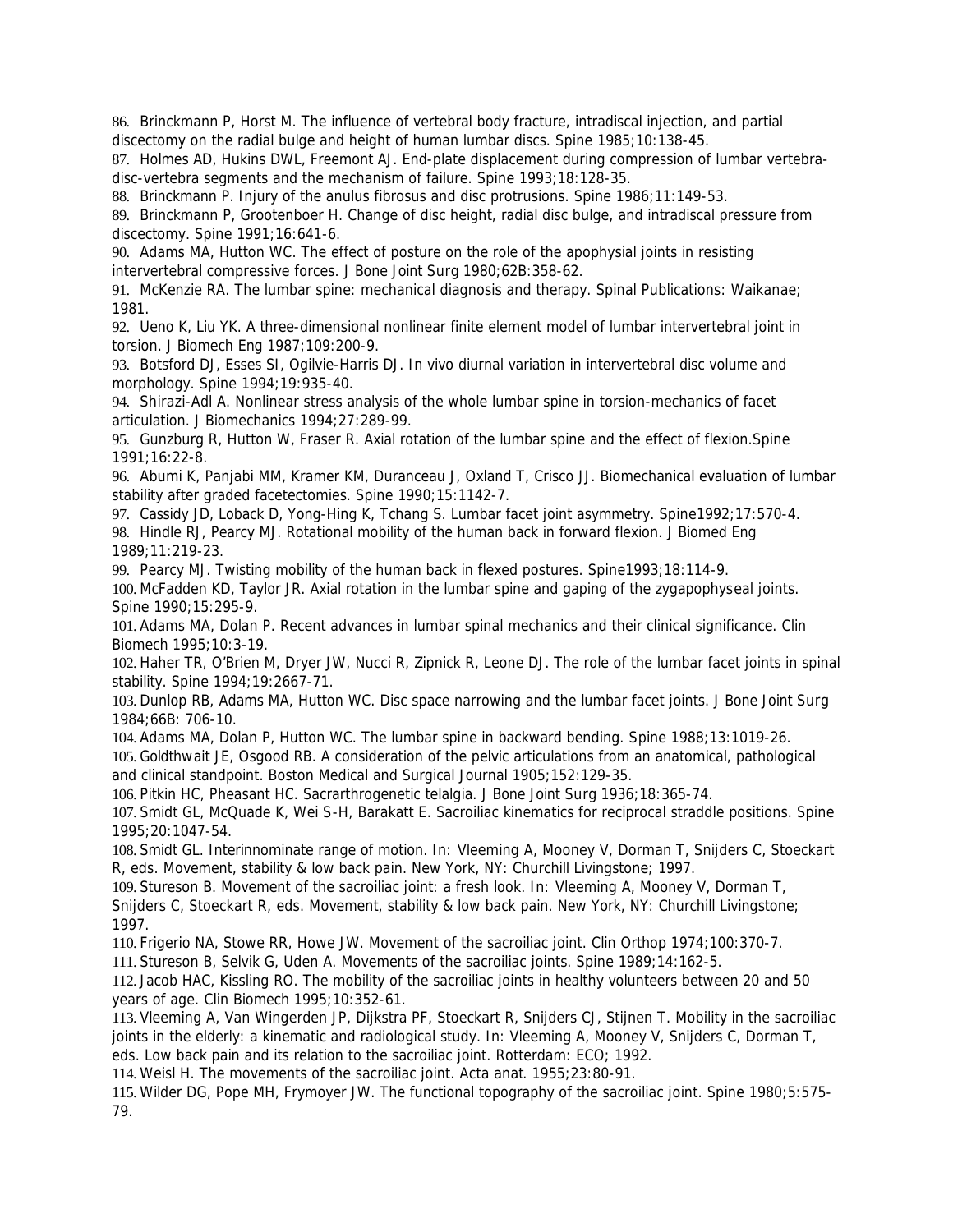116. Stevens A. Sidebending and axial rotation of the sacrum inside the pelvic girdle. In: Vleeming A, Mooney V, Snijders C, Dorman T, eds. *Low back pain and its relation to the sacroiliac joint*. Rotterdam: ECO; 1992. 117. Meadows J. *Course notes lower quadrant*: *level III advanced*. Warren, MI; 2000.

118. Vleeming A, Buyruk HM, Stoeckart R, Karamursel S, Snijders CJ. Towards an integrated therapy for peripartum pelvic instability: a study of the biomechanical effects of pelvic belts. In: Vleeming A, Mooney V, Snijders C, Dorman T, eds. *Low back pain and its relation to the sacroiliac joint*. Rotterdam: ECO; 1992. 119. Walheim GG, Selvik G. Mobility of the pubic symphysis. *Clin Orthop* 1984;191:129-35.

120. Lindsey RW, Leggon RE, Wright DG, Nolasco DR. Separation of the symphysis pubis in association with childbearing. *J Bone Joint Surg* 1988;70A:289-92.

121. Leong JCY, Luk KDK, Chow DHK, Woo CW. The biomechanical functions of the iliolumbar ligament in maintaining stability of the lumbosacral junction. *Spine* 1987;12:669-74.

122. Chow DHK, Luk KDK, Leong JCY, Woo CW. Torsional stability of the lumbosacral junction: significance of the iliolumbar ligament. *Spine* 1989;14:611-5.

123. Vleeming A, Van Wingerden JP, Snijders CJ, Stoeckart R*,* Stijnen T. Load application to the sacrotuberous ligament: influences on sacroiliac joint mechanics. *Clin Biomech* 1989;4:204-9.

124. Panjabi MM, Abumi K, Duranceau J, Oxland T. Spinal stability and intersegmental muscle forces. *Spine* 1989;14:194-200.

125. Wilke HJ, Wolf S, Claes LE, Arand M, Wiesend A. Stability increase of the lumbar spine with different muscle groups. *Spine* 1995;20:192-8.

126. Macintosh JE, Bogduk N, Pearcy MJ. The effects of flexion on the geometry and actions of the lumbar erector spinae. *Spine* 1993;18:884-93.

127. Mooney V, Pozos R, Vleeming A, Gulick J, Swenski D. Coupled motion of contralateral latissimus dorsi and gluteus maximus: its role in sacroiliac stabilization. In: Vleeming A, Mooney V, Dorman T, Snijders C, Stoeckart R, eds. *Movement, stability & low back pain*. New York, NY: Churchill Livingstone; 1997.

128. Liyang D, Yinkan X, Wenming Z, Zhihua Z. The effect of flexion-extension motion of the lumbar spine on the capacity of the spinal canal. *Spine* 1989;14:523-5.

129. Fritz JM, Erhard RE, Vignovic M. A nonsurgical treatment approach for patients with lumbar spinal stenosis. *Spine* 1997;77:962-73.

130. Schnebel BE, Watkins RG, Dillin W. The role of spinal flexion and extension in changing nerve root compression in disc herniations. *Spine* 1989;14:835-7.

131. Garfin SR, Rydevik B, Lind B, Massie J. Spinal nerve root compression. *Spine* 1995;20:1810-20.

132. Hoyland JA, Freemont AJ, Jayson MIV. Intervertebral foramen venous obstruction. *Spine* 1989;14:558- 68.

133. Kuslich SD, Ulstrom CL, Michael CJ. The tissue origin of low back pain and sciatica. *Orhop Clin North Am* 1991;22:181-7.

134. Cooper RG, Freemont AJ, Hoyland JA, Jenkins JPR, West CGH, Illingworth KJ, et al. Herniated intervertebral disc-associated periradicular fibrosis and vascular abnormalities occur without inflammatory cell infiltartion. *Spine* 1995;20:591-8.

135. Pearcy M, Portek I, Shepherd J. Three-dimensional X-ray analysis of normal movement in the lumbar spine. *Spine* 1984;9:294-7.

136. Meadows J. The principles of the Canadian approach to the lumbar dysfunction patient. In: Wadsworth C, ed. *Management of lumbar spine dysfunction, home study course 9.3.* La Crosse, Wis: Orthopaedic section APTA, Inc; 1999.

137. Saunders HD, Saunders R, Kraus SL, Woerman A, Wolfe DT, Tomberlin JP. *Evaluation, treatment and prevention of musculoskeletal disorders, volume one: spine*. 3rd ed. Chaska, Minn: The Saunders Group; 1993.

138. Vicenzino G, Twomey L. Sideflexion induced lumbar spine conjunct rotation and its influencing factors. *Australian Journal of Physiotherapy* 1993;39:299-306.

139. Cholewicki J, Crisco JJ, Oxland TR, Yamamoto I, Panjabi MM. Effects of posture and structure on threedimensional coupled rotations in the lumbar spine. *Spine* 1996; 21:2421-8.

140. Oxland TR, Crisco JJ, Panjabi MM, Yamamoto I. The effect of injury on rotational coupling at the lumbosacral joint. *Spine* 1992;17:74-80.

141. Hindle RJ, Pearcy MJ, Cross AT, Miller DHT. Three-dimensional kinematics of the human back. *J Biomech* 1990;5:218-28.